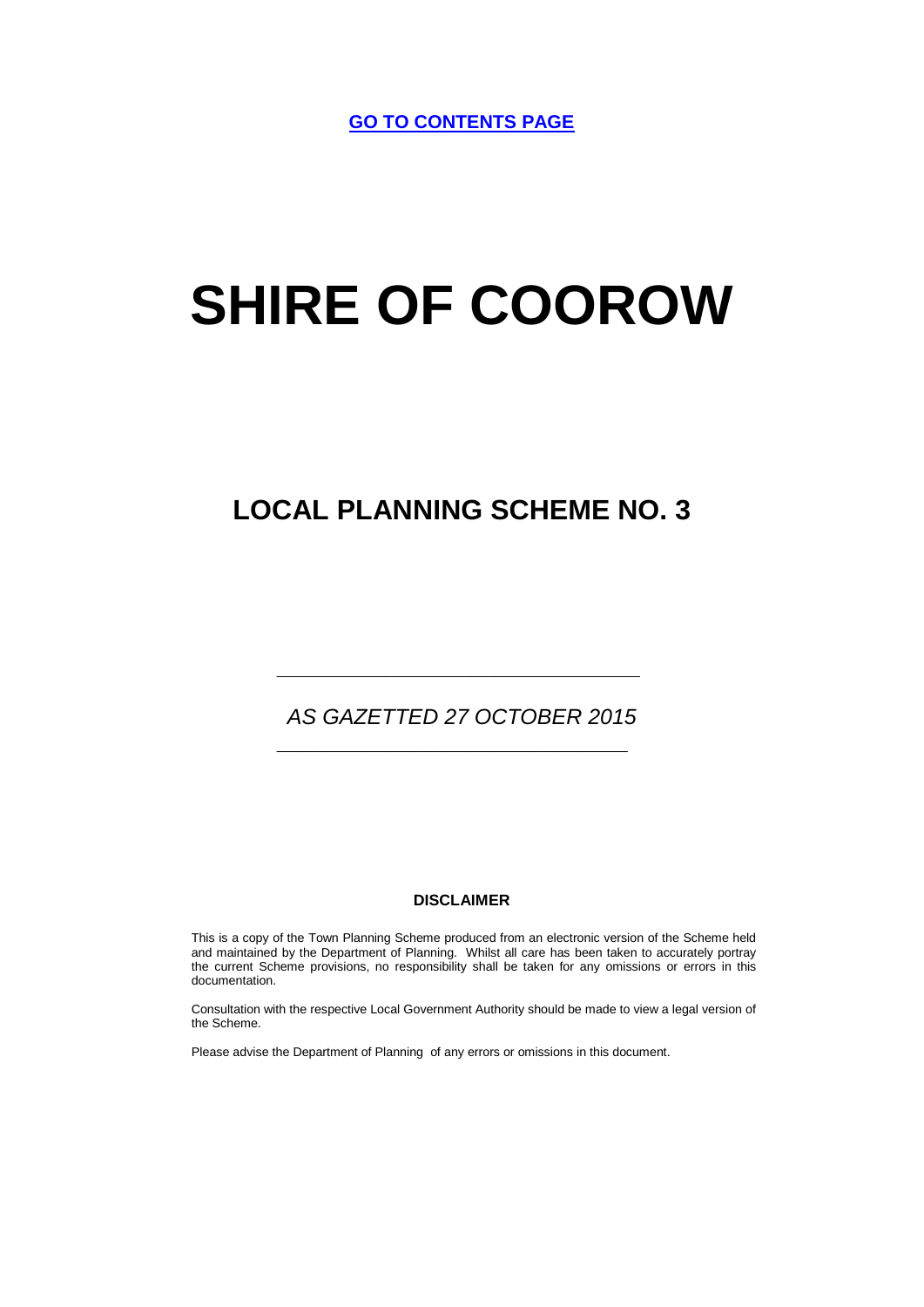### **SHIRE OF COOROW LPS 3 - TEXT AMENDMENTS**

| <b>AMD</b>    | <b>GAZETTAL</b> | <b>UPDATED</b> |            |                |
|---------------|-----------------|----------------|------------|----------------|
| <b>NO</b>     | <b>DATE</b>     | <b>WHEN</b>    | BY         | <b>DETAILS</b> |
| New<br>Scheme | 27/10/15        | 07/01/16       | <b>MLD</b> | New Scheme     |
|               |                 |                |            |                |
|               |                 |                |            |                |
|               |                 |                |            |                |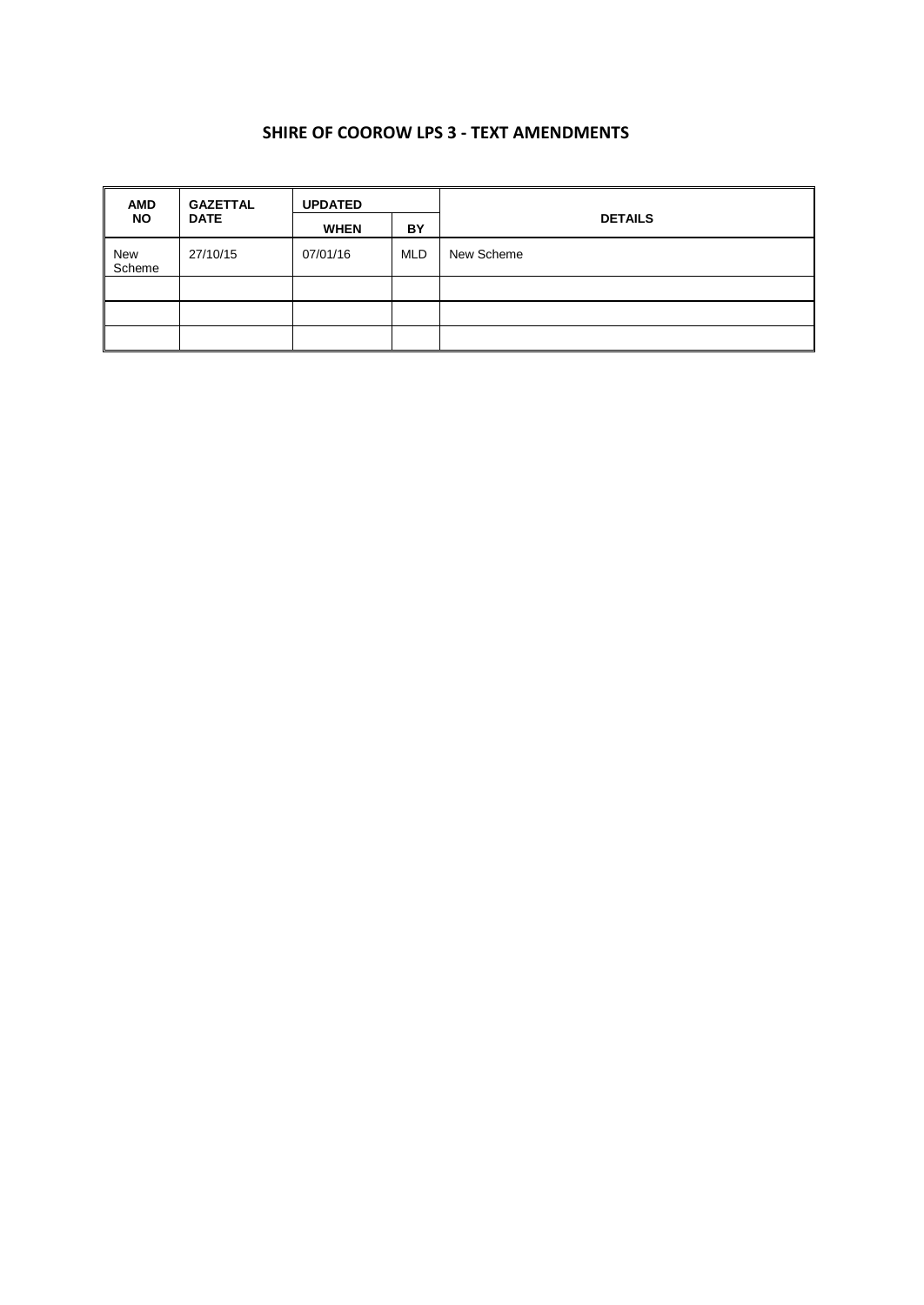

# **SHIRE OF COOROW**

# **LOCAL PLANNING SCHEME NO. 3**

**DISTRICT ZONING SCHEME**

**SCHEME TEXT**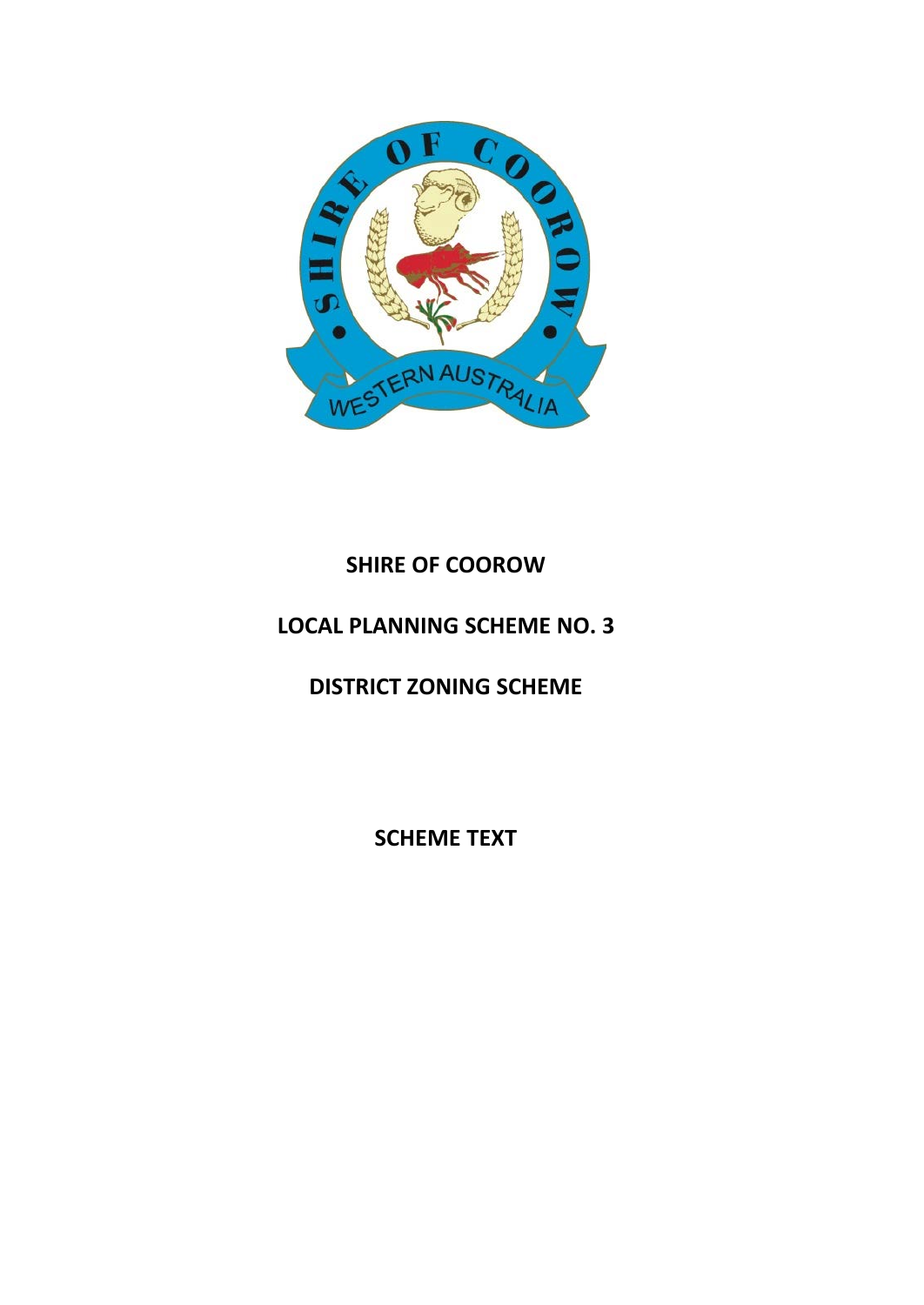#### **Preamble**

This Local Planning Scheme of the Shire of Coorow consists of this Scheme Text and the Scheme Maps. The Scheme Text should be read with the Local Planning Strategy for the Shire.

Part 2 of the Scheme Text sets out the Local Planning Framework. At the core of this Framework is the Local Planning Strategy which sets out the long-term planning directions for the local government, applies State and regional planning policies and provides the rationale for the zones and other provisions of the Scheme. In addition to the Local Planning Strategy, the Framework provides for Local Planning Policies which set out the general policies of the local government on matters within the Scheme.

The Scheme divides the local government district into zones to identify areas for particular uses and identifies land reserved for public purposes. Most importantly, the Scheme controls the types of uses and development allowed in different zones. There are particular controls included for heritage and special control areas. The Scheme Text also sets out the requirements for planning approval, enforcement of the Scheme provisions and non-conforming uses.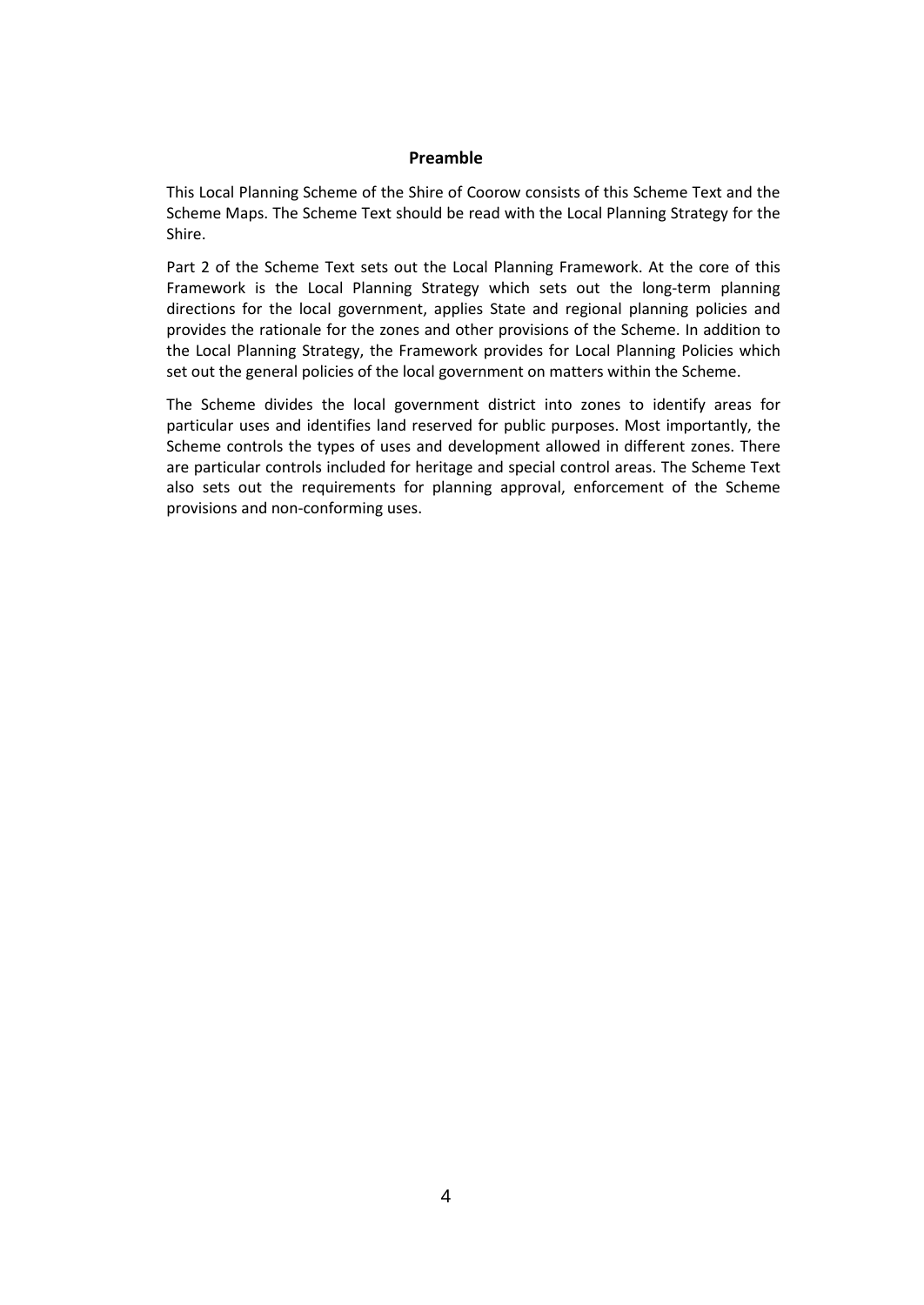#### **Scheme details**

#### The Shire of Coorow

#### Local Planning Scheme No. 3

#### District Zoning Scheme

The Shire of Coorow under the powers conferred by the *Planning and Development Act 2005*  makes the following Local Planning Scheme.

- Part 1 **Preliminary -** sets out the Scheme title, responsible authority for implementing the Scheme, definitions used in the Scheme, Scheme area, contents, purpose, aims and relationship to other Schemes and laws.
- Part 2 **Local Planning Policy Framework -** sets out the relationship between the Scheme and Local Planning Strategies and the procedures for preparing and adopting Local Planning Policies.
- Part 3 **Reserves -** sets out the reserves which apply in the Scheme area and related provisions.
- Part 4 **Zones and the Use of Land -** sets out the zones which apply in the Scheme area and the uses which may require approval or may be prohibited.
- Part 5 **General Development Requirements -** sets out the planning requirements which may apply to a particular use or development in a zone.
- Part 6 **Special Control Areas -** sets out particular provisions which may apply in addition to the zone requirements and generally concerns landscape, environmental, built form, and land and site management issues.
- Part 7 **Heritage Protection -** sets out special provisions which apply to heritage places and areas.
- Part 8 **Development of land**—sets out the circumstances under which approval is required for the development of land as distinct from the use of land.
- Part 9 **Applications for Planning Approval**—sets out the procedures for applying for planning approval including both the use and development of land.
- Part 10 **Procedure for Dealing with Applications**—sets out the procedure for dealing with applications for planning approval and the matters to be taken into account.
- Part 11 **Enforcement and Administration—**sets out the general provisions for the administration and enforcement of the Scheme.

**Tables Schedules Adoption Maps**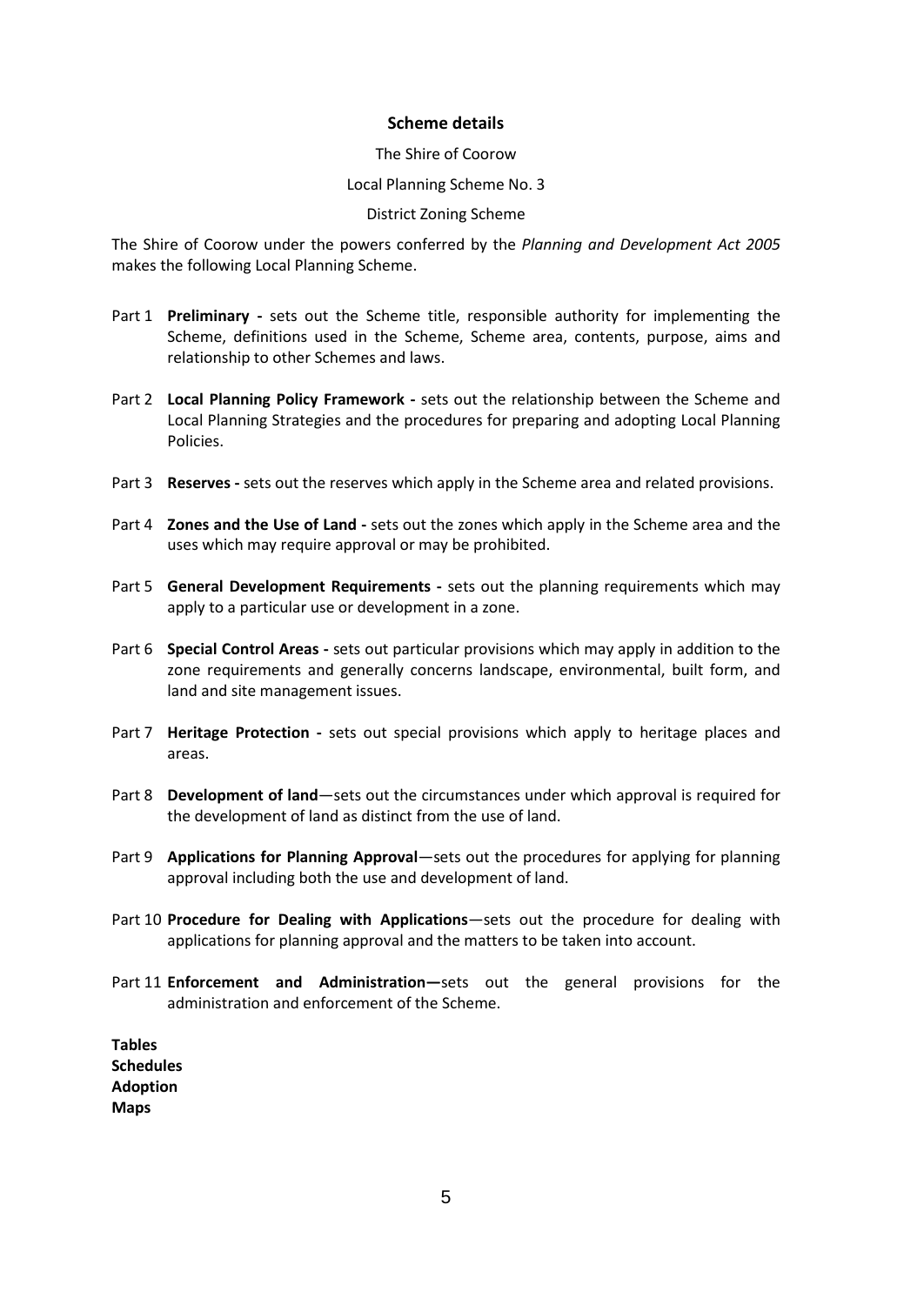<span id="page-5-0"></span>

| 1.1.  |                                                                   |  |
|-------|-------------------------------------------------------------------|--|
| 1.2.  |                                                                   |  |
| 1.3.  |                                                                   |  |
| 1.4.  |                                                                   |  |
| 1.5.  |                                                                   |  |
| 1.6.  |                                                                   |  |
| 1.7.  |                                                                   |  |
| 1.8.  |                                                                   |  |
| 1.9   |                                                                   |  |
|       |                                                                   |  |
| 2.1.  | SCHEME DETERMINATIONS TO CONFORM WITH LOCAL PLANNING STRATEGY  12 |  |
| 2.2.  |                                                                   |  |
| 2.3.  |                                                                   |  |
| 2.4.  | PROCEDURE FOR MAKING OR AMENDING A LOCAL PLANNING POLICY 12       |  |
| 2.5.  |                                                                   |  |
| 2.6   |                                                                   |  |
|       |                                                                   |  |
| 3.1.  |                                                                   |  |
| 3.2.  |                                                                   |  |
| 3.3.  |                                                                   |  |
|       |                                                                   |  |
| 4.1.  |                                                                   |  |
| 4.2.  |                                                                   |  |
| 4.3.  |                                                                   |  |
| 4.4.  |                                                                   |  |
|       |                                                                   |  |
| 4.5.  |                                                                   |  |
| 4.6.  |                                                                   |  |
| 4.7.  |                                                                   |  |
| 4.8.  |                                                                   |  |
| 4.9.  |                                                                   |  |
| 4.10. |                                                                   |  |
| 4.11. |                                                                   |  |
| 4.12. |                                                                   |  |

# **Contents**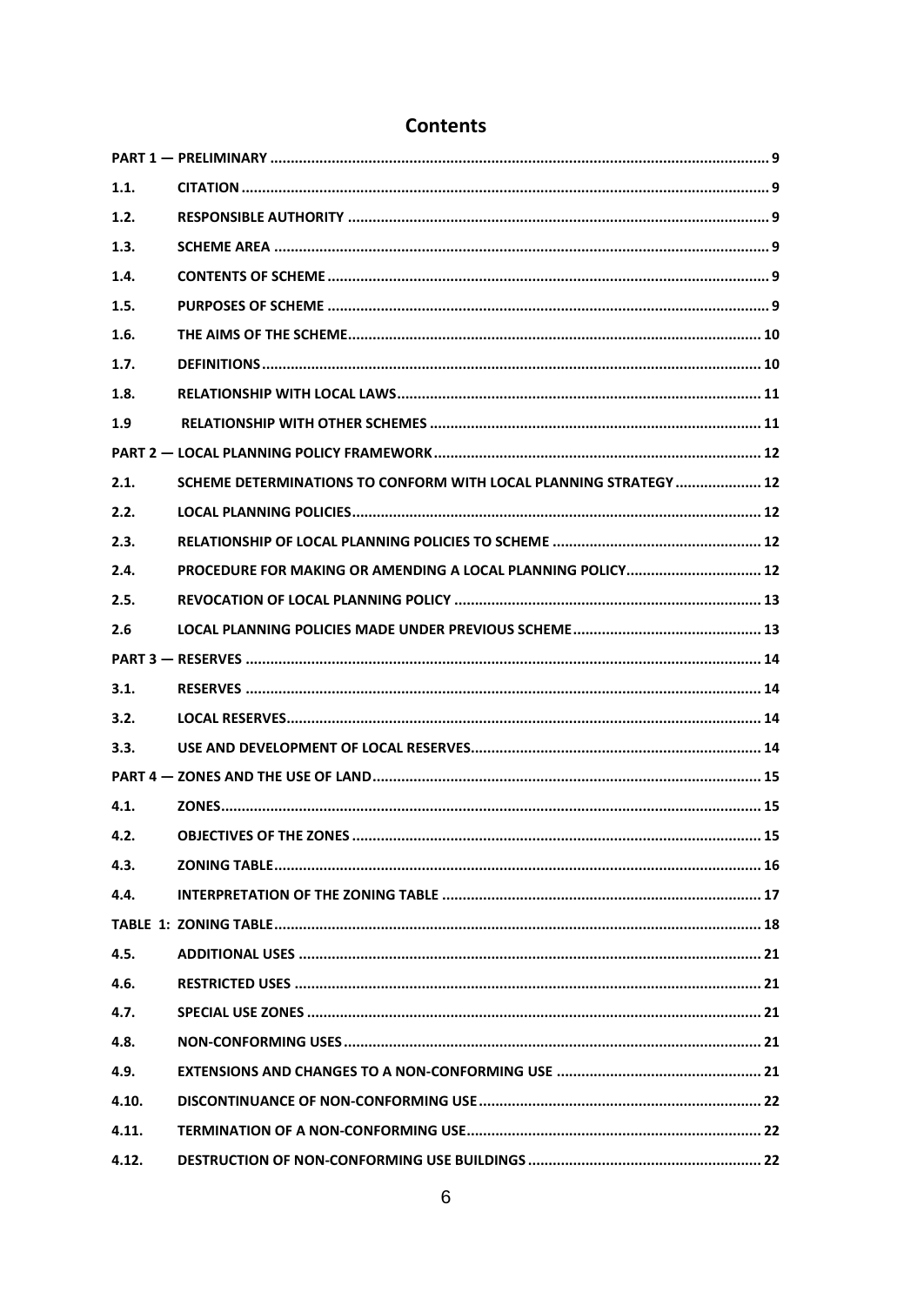| 5.1. | COMPLIANCE WITH DEVELOPMENT STANDARDS AND REQUIREMENTS  23                    |  |
|------|-------------------------------------------------------------------------------|--|
| 5.2. |                                                                               |  |
| 5.3. |                                                                               |  |
| 5.4. |                                                                               |  |
| 5.5. | VARIATIONS TO SITE AND DEVELOPMENT STANDARDS AND REQUIREMENTS  24             |  |
| 5.6. |                                                                               |  |
| 5.7  |                                                                               |  |
| 5.8  |                                                                               |  |
| 5.9  |                                                                               |  |
| 5.10 | RELOCATED RESIDENTIAL DWELLINGS AND TRANSPORTABLE RESIDENTIAL DWELLINGS  26   |  |
|      |                                                                               |  |
| 5.11 |                                                                               |  |
| 5.12 |                                                                               |  |
| 5.13 |                                                                               |  |
| 5.14 |                                                                               |  |
| 5.15 |                                                                               |  |
| 5.16 |                                                                               |  |
|      | PART 6 - SPECIAL CONTROL AREAS, STRUCTURE PLANS & LOCAL DEVELOPMENT PLANS  33 |  |
| 6.1. |                                                                               |  |
| 6.2  |                                                                               |  |
| 6.3  |                                                                               |  |
| 6.4  |                                                                               |  |
| 6.5  |                                                                               |  |
| 6.6  |                                                                               |  |
|      |                                                                               |  |
| 7.1. |                                                                               |  |
| 7.2. |                                                                               |  |
| 7.3. |                                                                               |  |
| 7.4. |                                                                               |  |
| 7.5. | VARIATIONS TO SCHEME PROVISIONS FOR A HERITAGE PLACE OR HERITAGE AREA  44     |  |
|      |                                                                               |  |
| 8.1. |                                                                               |  |
| 8.2. |                                                                               |  |
| 8.3. |                                                                               |  |
| 8.4. |                                                                               |  |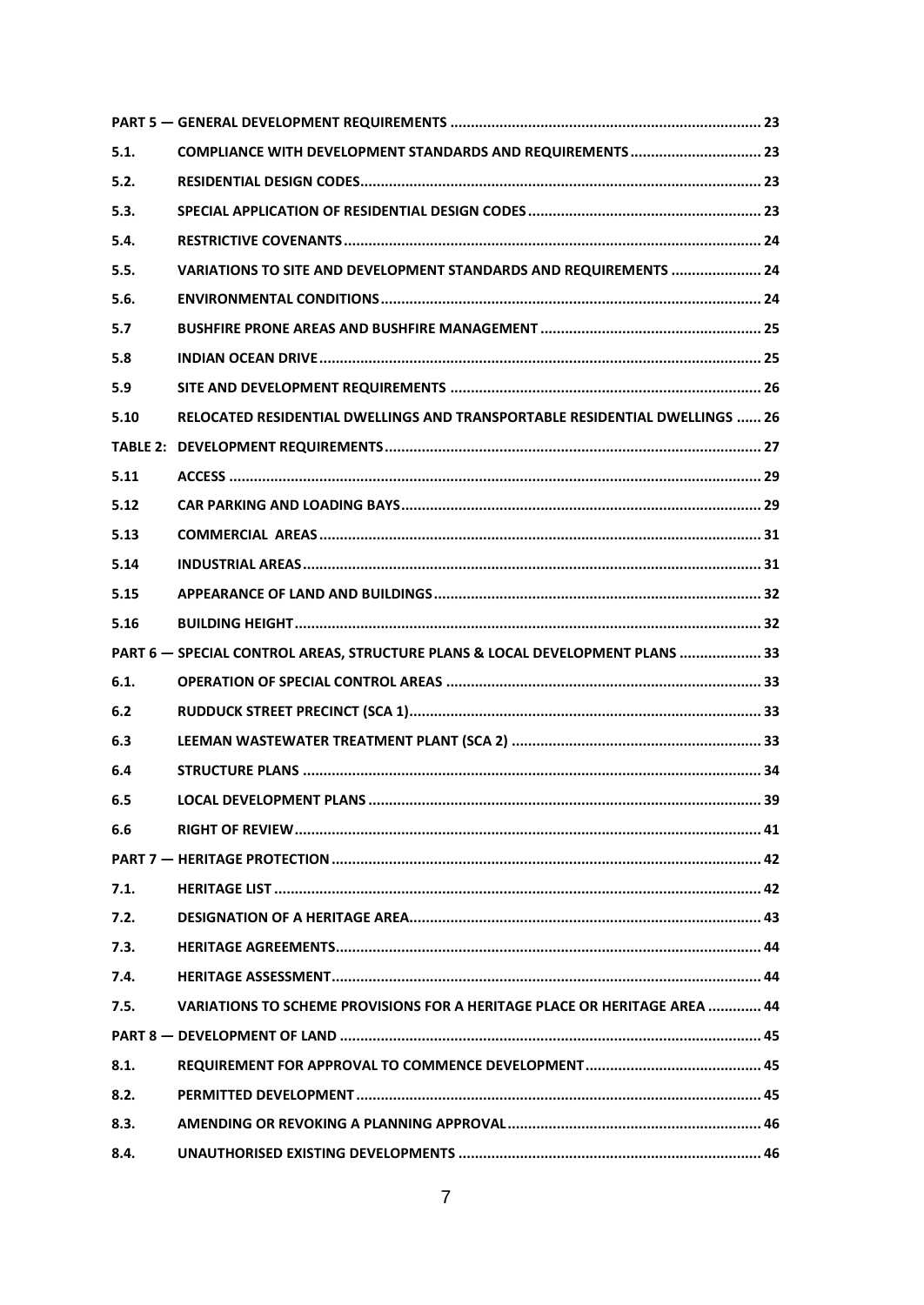| 8.5   |                                                                               |  |  |  |  |  |  |
|-------|-------------------------------------------------------------------------------|--|--|--|--|--|--|
|       |                                                                               |  |  |  |  |  |  |
| 9.1.  |                                                                               |  |  |  |  |  |  |
| 9.2.  |                                                                               |  |  |  |  |  |  |
| 9.3.  |                                                                               |  |  |  |  |  |  |
| 9.4.  |                                                                               |  |  |  |  |  |  |
|       |                                                                               |  |  |  |  |  |  |
| 10.1. |                                                                               |  |  |  |  |  |  |
| 10.2. |                                                                               |  |  |  |  |  |  |
| 10.3. |                                                                               |  |  |  |  |  |  |
| 10.4. |                                                                               |  |  |  |  |  |  |
| 10.5. |                                                                               |  |  |  |  |  |  |
| 10.6. |                                                                               |  |  |  |  |  |  |
| 10.7. |                                                                               |  |  |  |  |  |  |
| 10.8. |                                                                               |  |  |  |  |  |  |
| 10.9. |                                                                               |  |  |  |  |  |  |
|       |                                                                               |  |  |  |  |  |  |
| 11.1. |                                                                               |  |  |  |  |  |  |
| 11.2. |                                                                               |  |  |  |  |  |  |
| 11.3. |                                                                               |  |  |  |  |  |  |
| 11.4. |                                                                               |  |  |  |  |  |  |
| 11.5. |                                                                               |  |  |  |  |  |  |
| 11.6. |                                                                               |  |  |  |  |  |  |
| 11.7. |                                                                               |  |  |  |  |  |  |
|       |                                                                               |  |  |  |  |  |  |
|       |                                                                               |  |  |  |  |  |  |
|       |                                                                               |  |  |  |  |  |  |
|       |                                                                               |  |  |  |  |  |  |
|       |                                                                               |  |  |  |  |  |  |
|       |                                                                               |  |  |  |  |  |  |
|       |                                                                               |  |  |  |  |  |  |
|       |                                                                               |  |  |  |  |  |  |
|       |                                                                               |  |  |  |  |  |  |
|       | SCHEDULE 9 - NOTICE OF DETERMINATION ON APPLICATION FOR PLANNING APPROVAL  79 |  |  |  |  |  |  |
|       |                                                                               |  |  |  |  |  |  |
|       |                                                                               |  |  |  |  |  |  |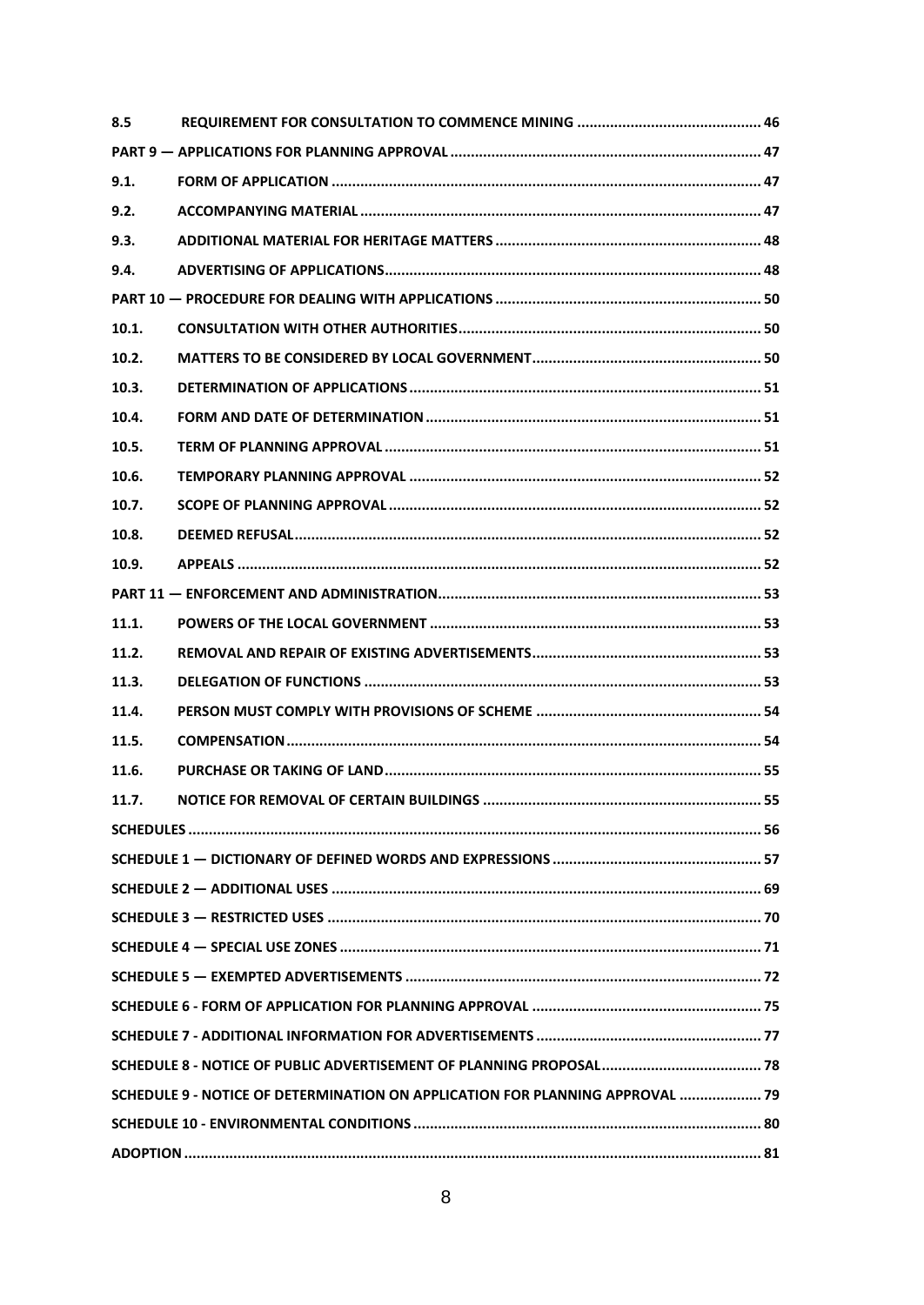# **Part 1 — Preliminary**

#### <span id="page-8-1"></span><span id="page-8-0"></span>**1.1. Citation**

- 1.1.1. The Shire of Coorow Scheme No. 3 (*the Scheme*) comes into operation on its Gazettal date.
- 1.1.2. The following Scheme is revoked —

Name Gazettal date

Town Planning Scheme No. 2 27 July 2001

#### <span id="page-8-2"></span>**1.2. Responsible authority**

The Shire of Coorow is the responsible authority for implementing the Scheme.

#### <span id="page-8-3"></span>**1.3. Scheme area**

The Scheme applies to the Scheme area which covers (all *or* that part) of the local government district of the Shire as shown on the Scheme Map.

#### <span id="page-8-4"></span>**1.4. Contents of Scheme**

The Scheme comprises —

- (a) the Scheme Text.
- (b) the Scheme Map (sheets  $1 8$ ).

The Scheme is to be read in conjunction with the Local Planning Strategy.

#### <span id="page-8-5"></span>**1.5. Purposes of Scheme**

The purposes of the Scheme are to  $-$ 

- (a) set out the local government's planning aims and intentions for the Scheme area.
- (b) set aside land as reserves for public purposes.
- (c) zone land within the Scheme area for the purposes defined in the Scheme.
- (d) control and guide land use and development.
- (e) set out procedures for the assessment and determination of planning applications.
- (f) make provision for the administration and enforcement of the Scheme.
- (g) address other matters set out in the Seventh Schedule to the *Planning and Development Act 2005.*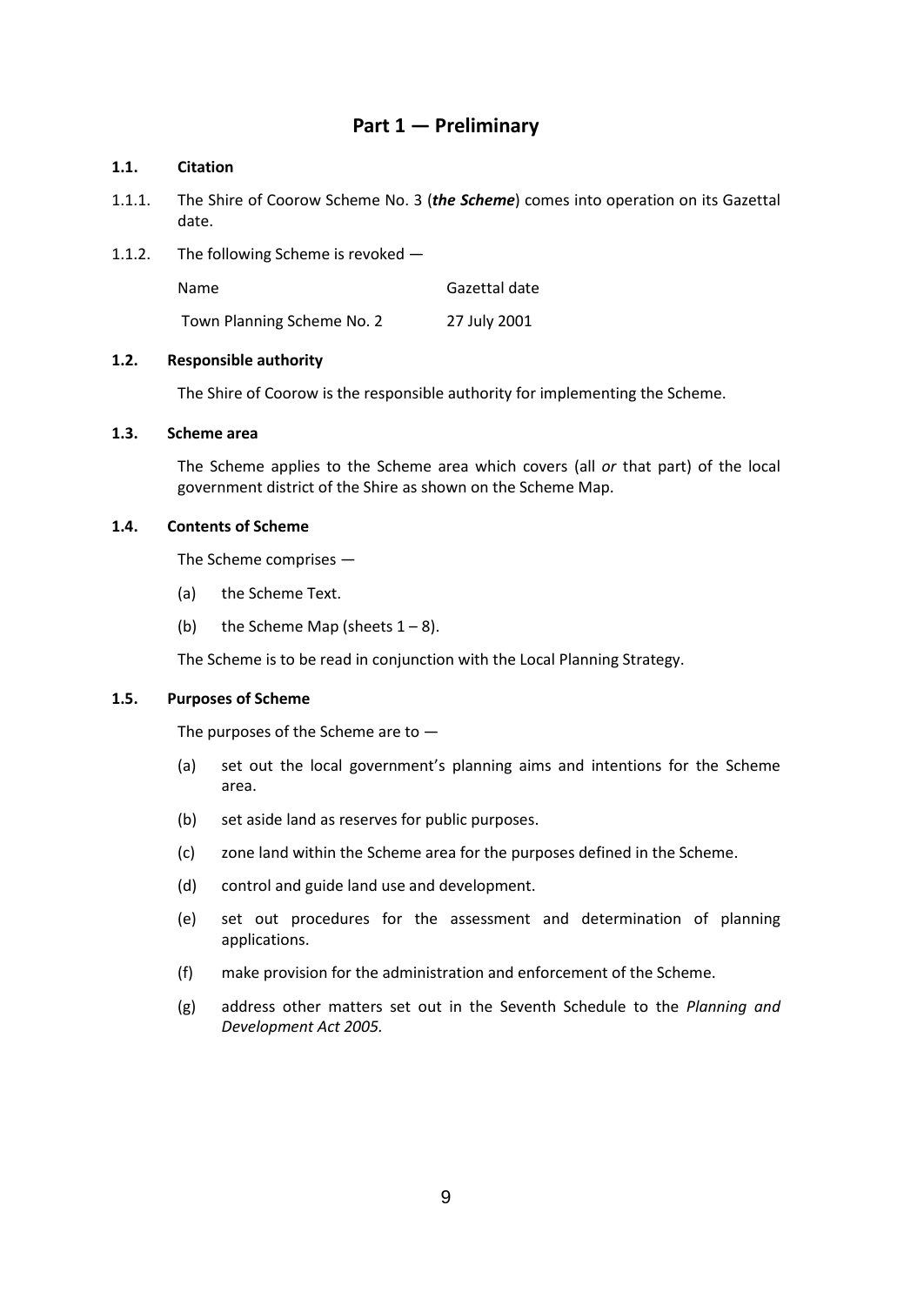#### <span id="page-9-0"></span>**1.6. The aims of the Scheme**

The aims of the Scheme are —

- To assist the effective implementation of regional plans and policies including the State Planning Strategy.
- To assist in in the effective implementation of the Shire's Local Planning Strategy and townsite expansion strategies.
- To facilitate the protection, enhancement and consolidation of townsites within the Shire in an orderly and proper manner.
- To assist employment and economic growth by facilitating the timely provision of suitably located land for retail, commercial, industrial, entertainment and tourist developments, as well as providing opportunities for home based employment.
- To ensure there are sufficient opportunities for housing, employment, commercial activities, community facilities, recreation and open space to meet the needs of the local community.
- To provide for housing choice and variety with a local community identity and high levels of amenity.
- To promote the sustainable use of rural land for agricultural purposes whilst accommodating other compatible and complementary uses (modified) to support a diverse economic base for the Shire.
- To protect and enhance the environmental values, scenic values and natural resources of the Scheme area and to promote ecologically sustainable land use and development.
- To safeguard and enhance the character and amenity of the built and natural environment of the Scheme area.

#### <span id="page-9-1"></span>**1.7. Definitions**

- 1.7.1. Unless the context otherwise requires, words and expressions used in the Scheme have the same meaning as they have —
	- (a) in the *Planning and Development Act 2005*; or
	- (b) if they are not defined in that  $Act -$ 
		- (i) in the Dictionary of defined words and expressions in Schedule 1; or
		- (ii) in the Residential Design Codes.
- 1.7.2. If there is a conflict between the meaning of a word or expression in the Dictionary of defined words and expressions in Schedule 1 and the meaning of that word or expression in the Residential Design Codes —
	- (a) in the case of a residential development, the definition in the Residential Design Codes prevails; and
	- (b) in any other case the definition in the Dictionary prevails.
- 1.7.3. Notes, and instructions printed in italics, are not part of the Scheme.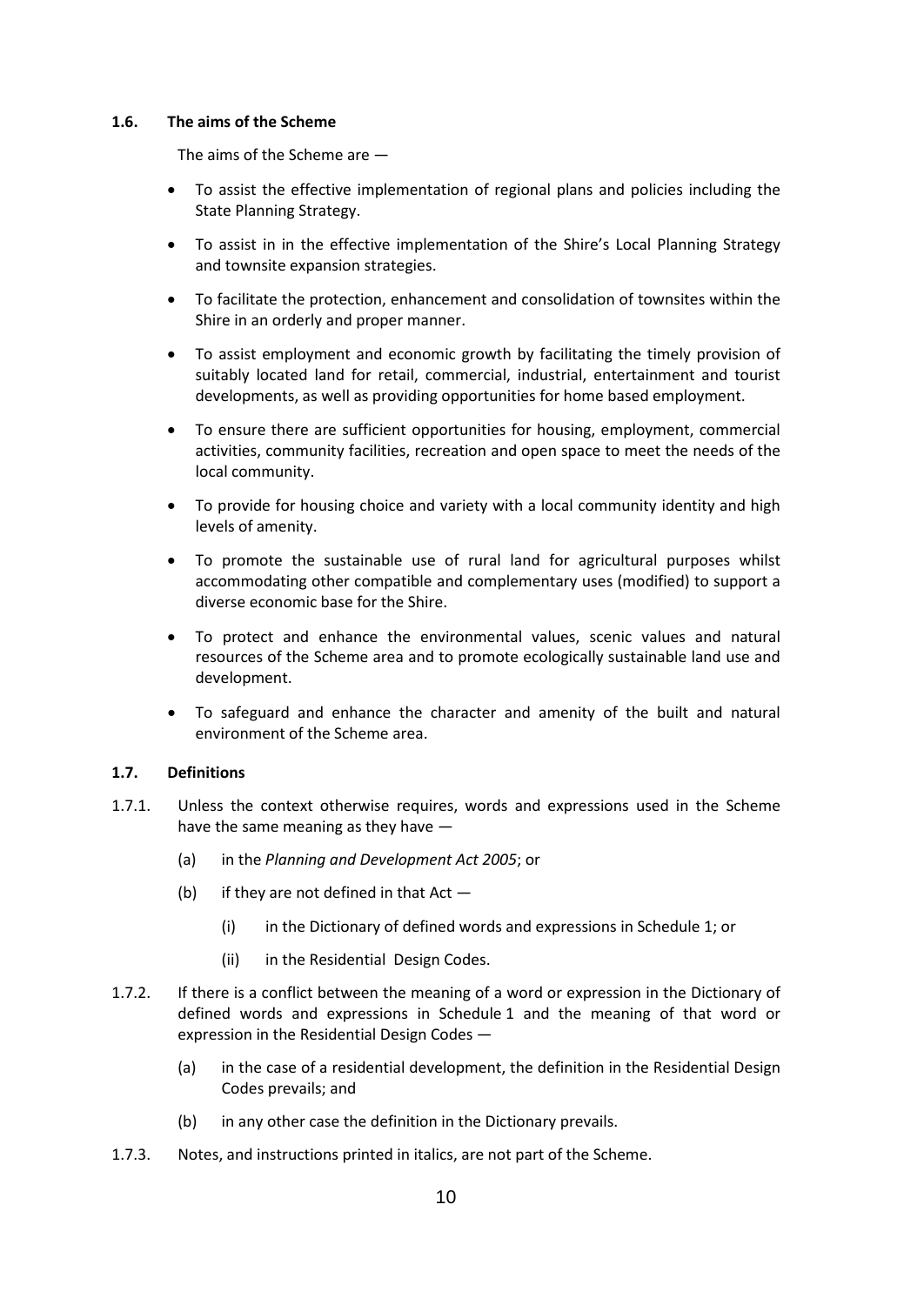#### <span id="page-10-0"></span>**1.8. Relationship with local laws**

Where a provision of the Scheme is inconsistent with a local law, the provision of the Scheme prevails.

#### <span id="page-10-1"></span>**1.9 Relationship with Other Schemes**

By way of information, the following other Schemes of the Shire of Coorow are, at the Gazettal date of the Scheme, complementary to the Scheme:

Scheme No. Gazettal Date.

There are no other Schemes of the Shire of Coorow which apply to the Scheme area.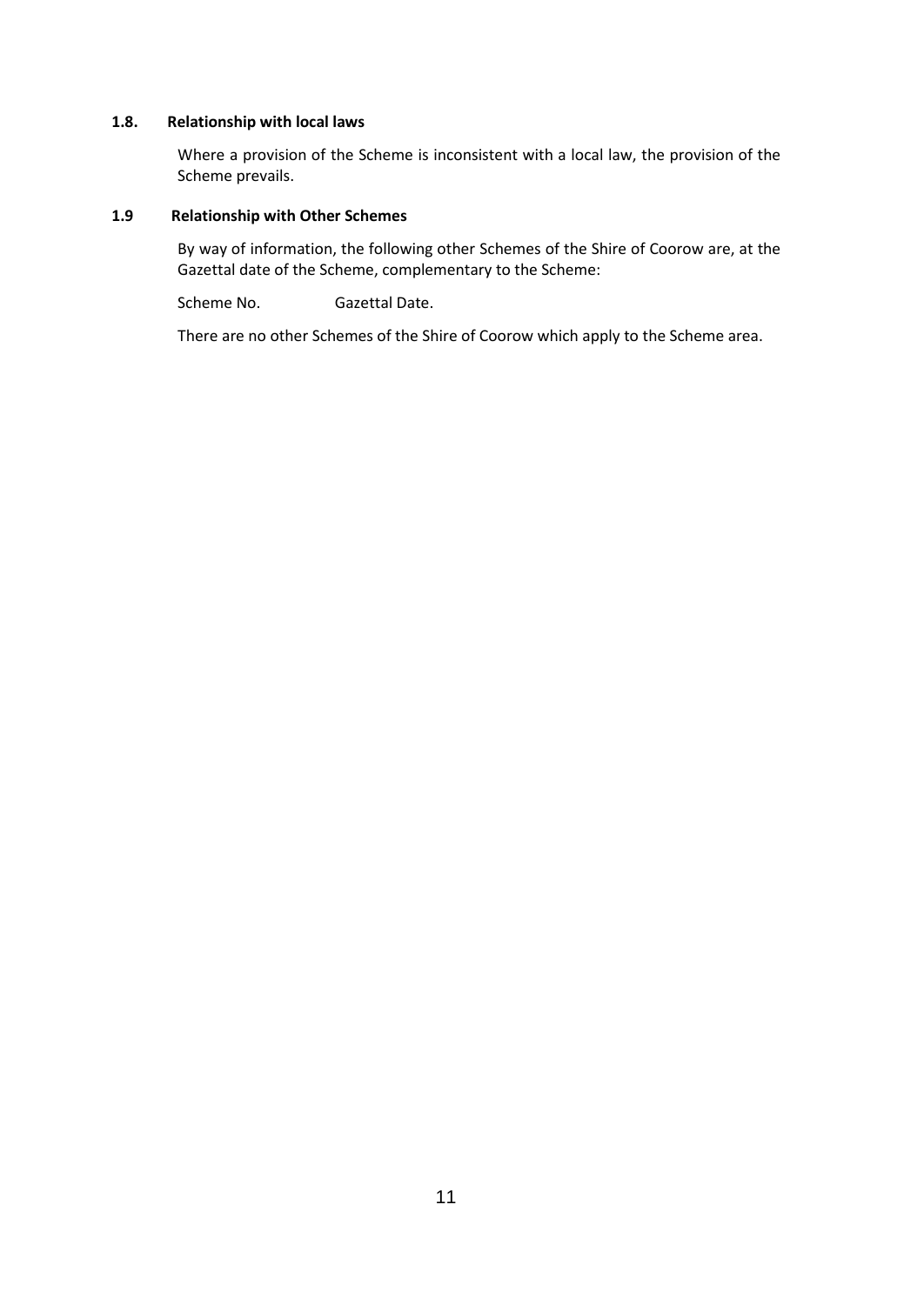# **Part 2 — Local Planning Policy Framework**

#### <span id="page-11-1"></span><span id="page-11-0"></span>**2.1. Scheme determinations to conform with Local Planning Strategy**

Except to the extent that the Local Planning Strategy is inconsistent with the Scheme, determinations of the local government under the Scheme are to be consistent with the Local Planning Strategy.

*(A Local Planning Strategy has been prepared and endorsed under the Town Planning Regulations 1967.)*

#### <span id="page-11-2"></span>**2.2. Local Planning Policies**

The local government may prepare a Local Planning Policy in respect of any matter related to the planning and development of the Scheme area so as to apply —

- (a) generally or for a particular class or classes of matters; and
- (b) throughout the Scheme area or in one or more parts of the Scheme area,

and may amend or add to or rescind the Policy.

#### <span id="page-11-3"></span>**2.3. Relationship of Local Planning Policies to Scheme**

- 2.3.1. If a provision of a Local Planning Policy is inconsistent with the Scheme, the Scheme prevails.
- 2.3.2. A Local Planning Policy is not part of the Scheme and does not bind the local government in respect of any application for planning approval but the local government is to have due regard to the provisions of the Policy and the objectives which the Policy is designed to achieve before making its determination.
- Note: Local Planning Policies are guidelines used to assist the local government in making decisions under the Scheme. Although Local Planning Policies are not part of the Scheme they must be consistent with, and cannot vary, the intent of the Scheme provisions, including the Residential Design Codes. In considering an application for planning approval, the local government must have due regard to relevant Local Planning Policies as required under clause 10.2.

#### <span id="page-11-4"></span>**2.4. Procedure for making or amending a Local Planning Policy**

- 2.4.1. If a local government resolves to prepare a Local Planning Policy, the local government —
	- (a) is to publish a notice of the proposed Policy once a week for 2 consecutive weeks in a newspaper circulating in the Scheme area, giving details of —
		- (i) where the draft Policy may be inspected;
		- (ii) the subject and nature of the draft Policy; and
		- (iii) in what form and during what period (being not less than 21 days from the day the notice is published) submissions may be made;
	- (b) may publish a notice of the proposed Policy in such other manner and carry out such other consultation as the local government considers appropriate.
- 2.4.2. After the expiry of the period within which submissions may be made, the local government is to —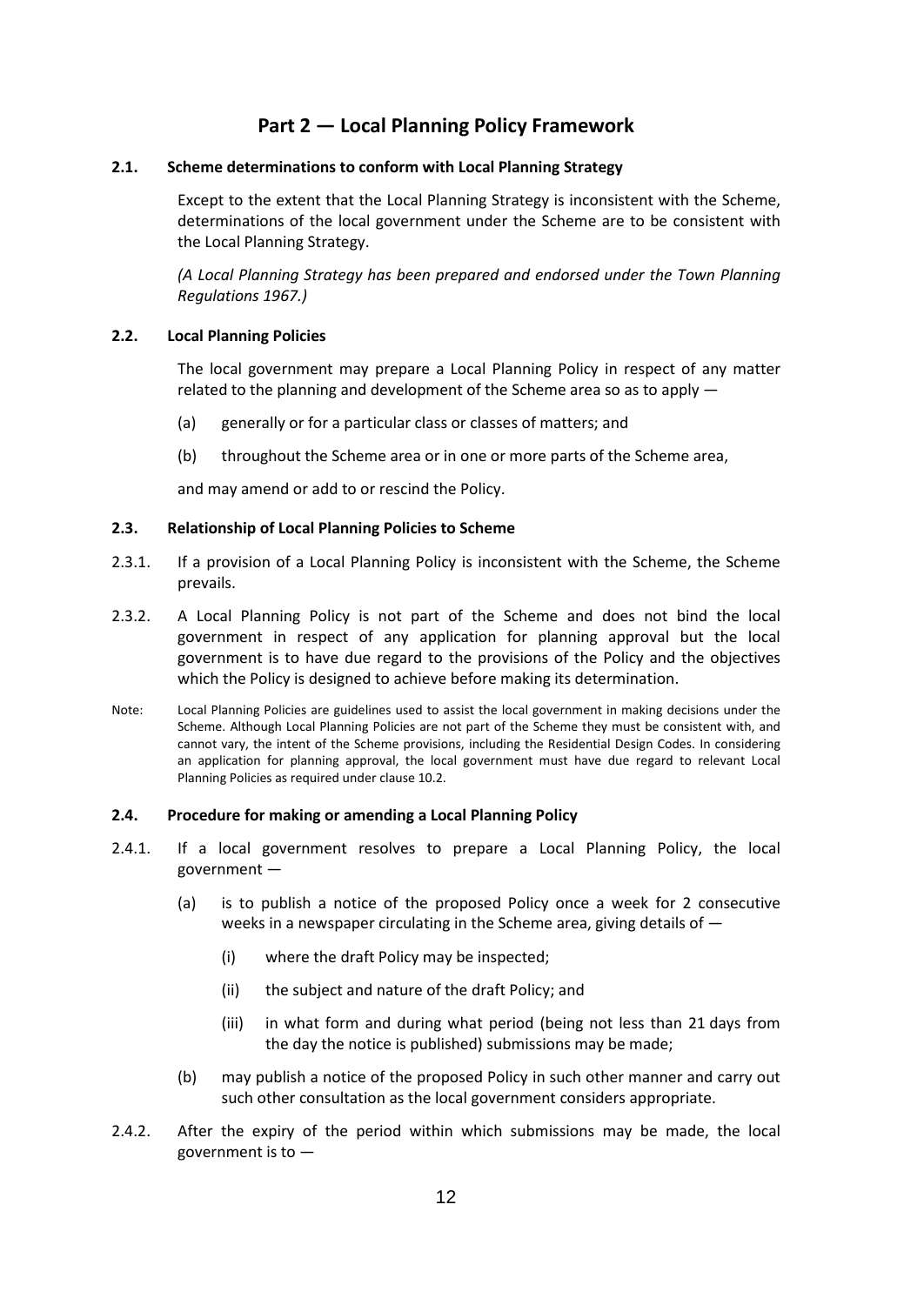- (a) review the proposed Policy in the light of any submissions made; and
- (b) resolve to adopt the Policy with or without modification, or not to proceed with the Policy.
- 2.4.3. If the local government resolves to adopt the Policy, the local government is to  $-$ 
	- (a) publish notice of the Policy once in a newspaper circulating in the Scheme area; and
	- (b) if, in the opinion of the local government, the Policy affects the interests of the Commission, forward a copy of the Policy to the Commission.
- 2.4.4. A Policy has effect on publication of a notice under clause 2.4.3(a).
- 2.4.5. A copy of each Local Planning Policy, as amended from time to time, is to be kept and made available for public inspection during business hours at the offices of the local government.
- 2.4.6. Clauses 2.4.1 to 2.4.5, with any necessary changes, apply to the amendment of a Local Planning Policy.

#### <span id="page-12-0"></span>**2.5. Revocation of Local Planning Policy**

A Local Planning Policy may be revoked by —

- (a) the adoption by a local government of a new Policy under clause 2.4 that is expressed to supersede the existing Local Planning Policy; or
- (b) publication of a notice of revocation by the local government once a week for 2 consecutive weeks in a newspaper circulating in the Scheme area.

#### <span id="page-12-1"></span>**2.6 Local Planning Policies Made Under Previous Scheme**

Where pursuant to the requirements of the former Shire of Coorow Town Planning Scheme No. 2, a Local Planning Policy had been adopted and was operative at the date of the gazettal of this Scheme, the Local Planning Policy shall continue to have effect and may be amended or revoked as if it were a Local Planning Policy under this Scheme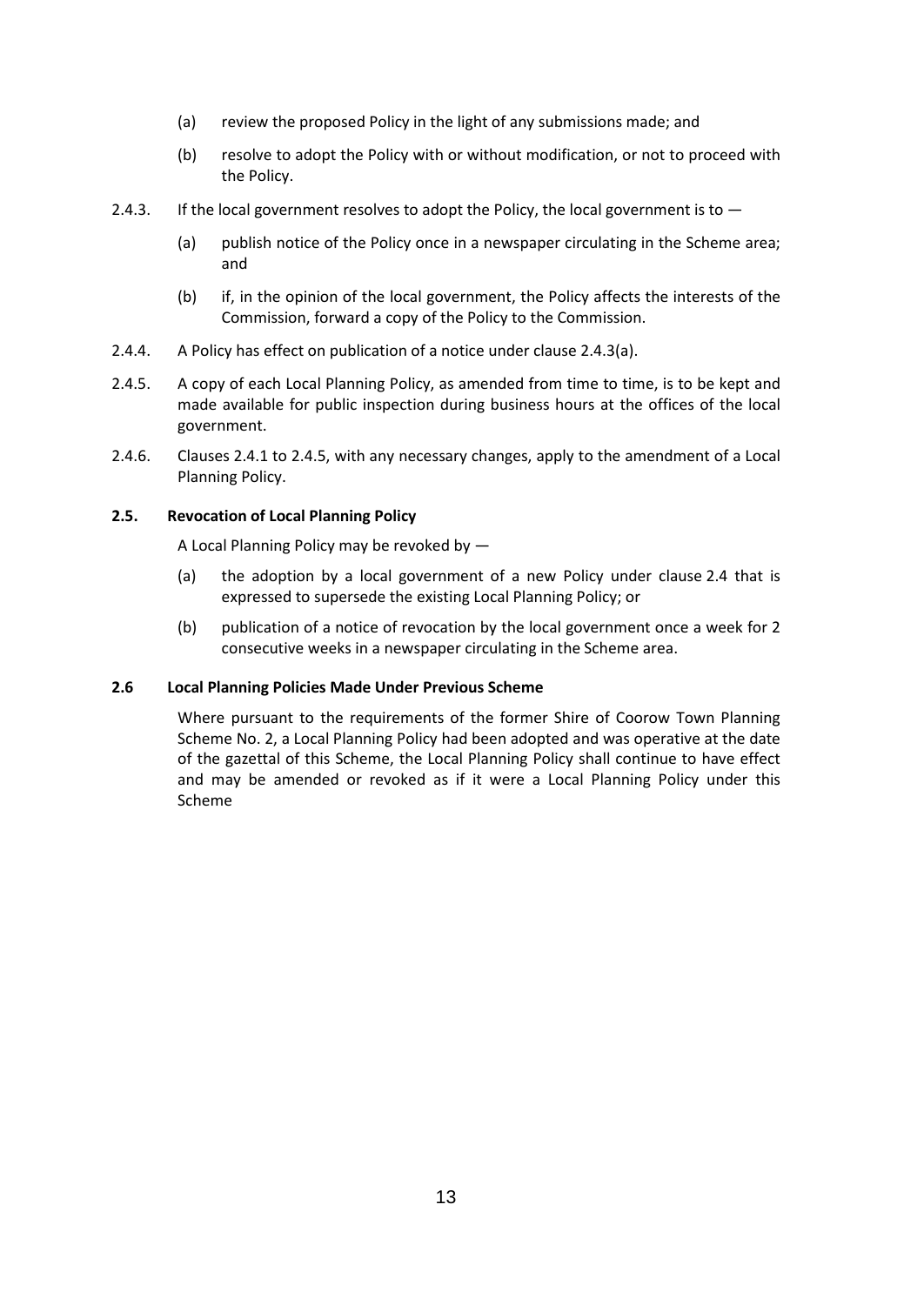## **Part 3 — Reserves**

#### <span id="page-13-1"></span><span id="page-13-0"></span>**3.1. Reserves**

Certain lands within the Scheme area are classified as Local Reserves

#### <span id="page-13-2"></span>**3.2. Local Reserves**

"Local Reserves" are delineated and depicted on the Scheme Map according to the legend on the Scheme Map.

#### <span id="page-13-3"></span>**3.3. Use and development of Local Reserves**

- 3.3.1. A person must not
	- (a) use a Local Reserve; or
	- (b) commence or carry out development on a Local Reserve,

without first having obtained planning approval under Part 9 of the Scheme.

- 3.3.2. In determining an application for planning approval the local government is to have due regard to —
	- (a) the matters set out in clause 10.2; and
	- (b) the ultimate purpose intended for the Reserve.
- 3.3.3. In the case of land reserved for the purposes of a public authority, the local government is to consult with that authority before determining an application for planning approval.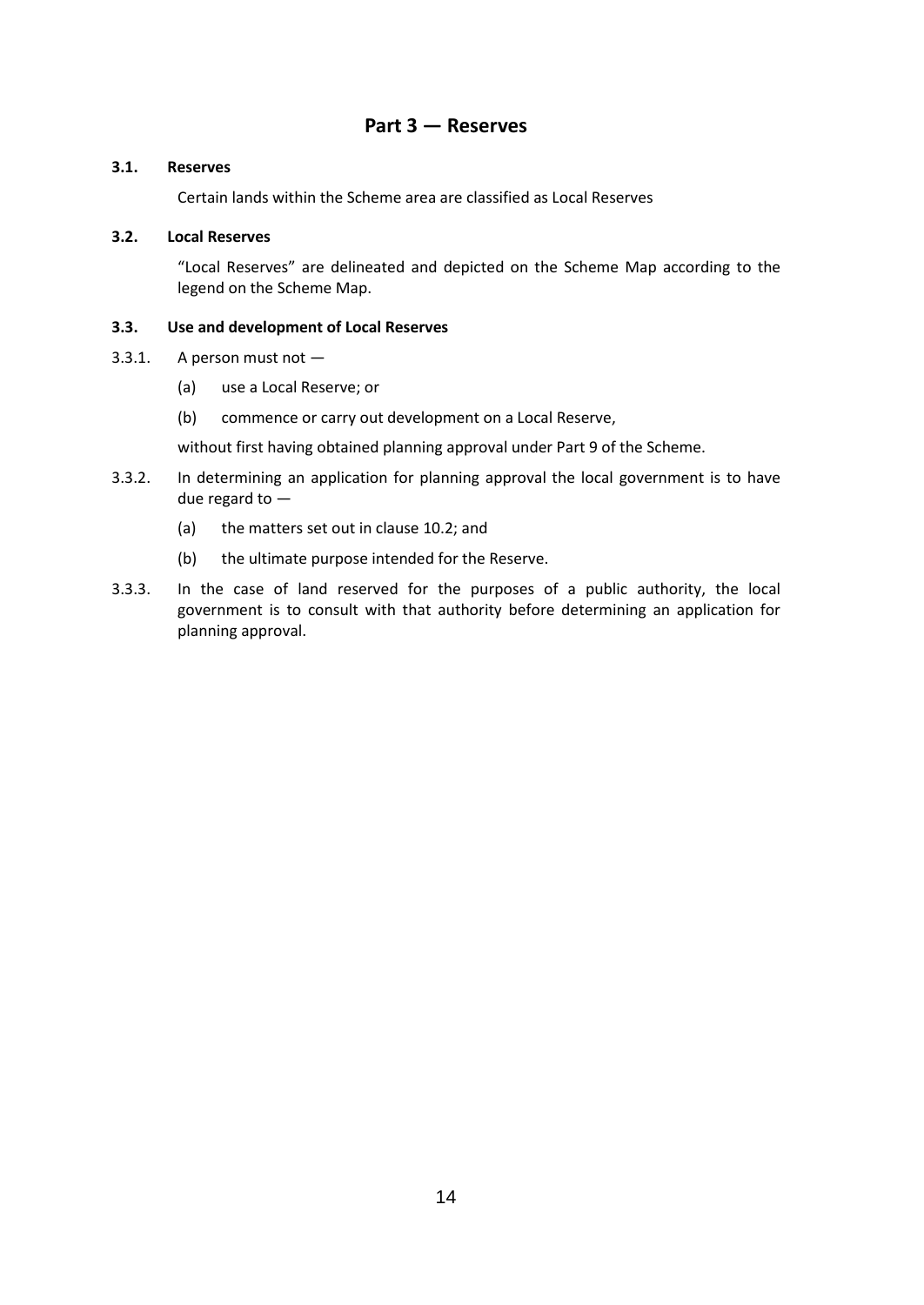## **Part 4 — Zones and the use of land**

#### <span id="page-14-1"></span><span id="page-14-0"></span>**4.1. Zones**

- 4.1.1. The Scheme area is classified into the zones shown on the Scheme Map.
- 4.1.2. The zones are delineated and depicted on the Scheme Map according to the legend on the Scheme Map.

#### <span id="page-14-2"></span>**4.2. Objectives of the zones**

The objectives of the zones are outlined below

#### **4.2.1 Residential Zone**

The objectives of the Residential Zone is to provide for residential development at a range of densities with a variety of housing to meet the needs of different household types through the application of the Residential Design Codes.

#### **4.2.2 Commercial Zone**

The objective of the Commercial Zone is to provide for retail shopping, office and other commercial development, and social, recreational and community activities servicing the town as a whole.

#### **4.2.3 Mixed Use Zone**

The objective of the Mixed Use Zone is to facilitate the establishment of a mix of residential development with small retail and small commercial businesses in a residential scale environment and to ensure that future buildings, facilities and uses are sympathetic with the urban character of the area.

#### **4.2.4 Industrial Zone**

The objective of the Industrial Zone is to provide for manufacturing industry, the storage and distribution of goods and associated uses, which by the nature of their operations should be separated from residential areas.

#### **4.2.5 Public Assembly Zone**

The objective of the Public Assembly Zone is to provide for places of worship such as churches or halls to serve the community**.**

#### **4.2.6 Private Clubs and Institutions Zone**

The objective of the Private Clubs and Institutions Zone is to provide for development or establishment of uses to satisfy the general cultural, religious, education, health and recreational and needs of the community.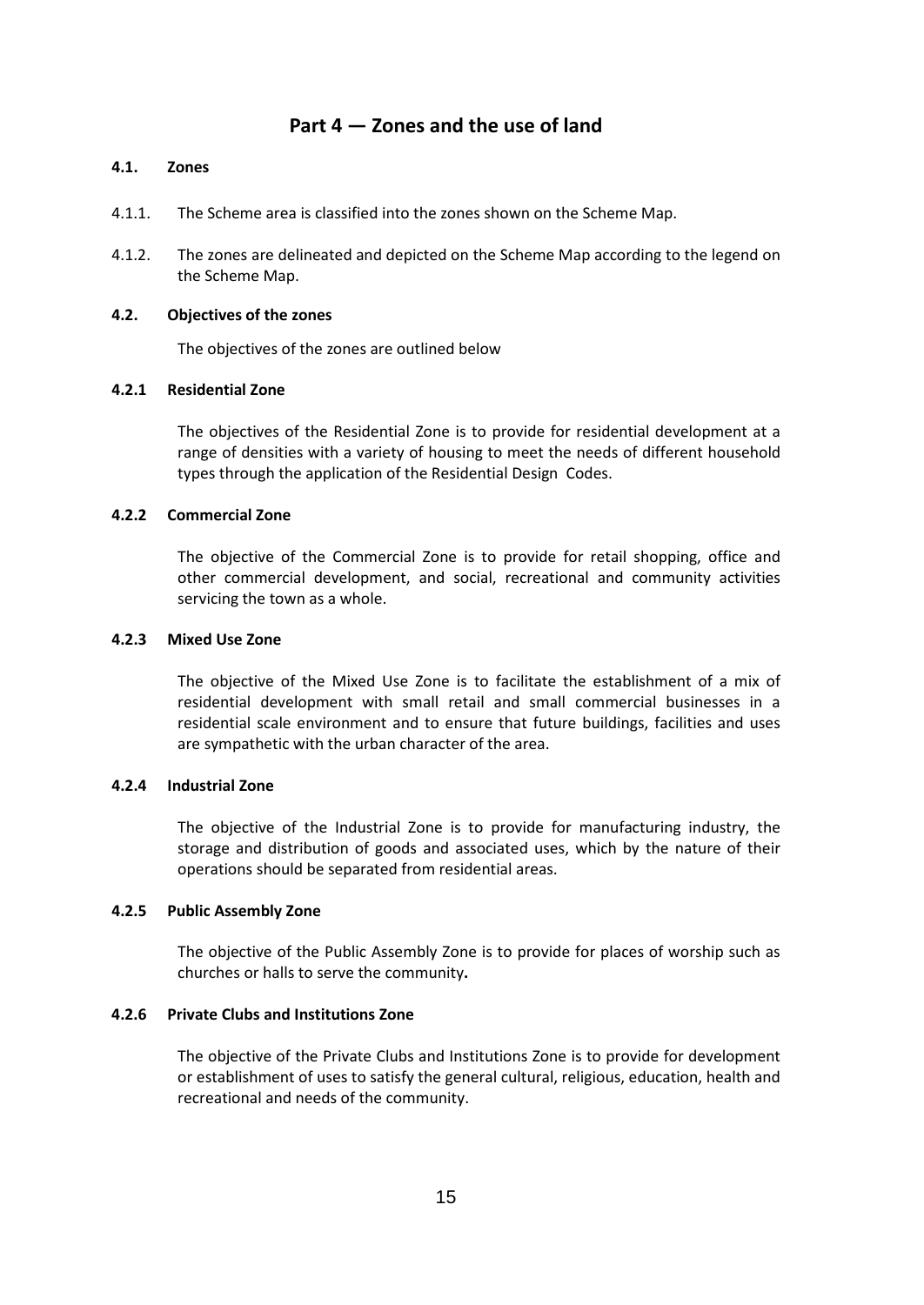#### **4.2.7 Rural Zone**

The objective of the Rural Zone is to provide for a range of rural pursuits such as broadacre and diversified farming which are compatible with the capability of the land and retain the rural character and amenity of the locality.

#### **4.2.8 Rural Residential Zone**

The objective of the Rural Residential Zone is to provide for well managed residential uses in a rural setting so as to ensure landscape protection, conservation and small scale farming.

#### **4.2.9 Tourist Accommodation Zone**

The objective of the Tourism Accommodation Zone is to provide predominantly for tourism development and uses associated with tourism development, including retailing and service facilities where such facilities are an integral part of the development and are of a scale appropriate to the needs of the development.

#### **4.2.10 Special Use Zone**

To provide for special categories of land use which are not fully compatible with other zones in the Scheme.

#### **4.2.11 Development Zone**

To provide for future residential, industrial or commercial development in accordance with a comprehensive Local Structure Plan prepared under this scheme

#### <span id="page-15-0"></span>**4.3. Zoning Table**

- 4.3.1. The Zoning Table indicates, subject to the provisions of the Scheme, the uses permitted in the Scheme area in the various zones. The permissibility of any uses is determined by cross reference between the list of use classes on the left hand side of the Zoning Table and the list of zones at the top of the Zoning Table.
- 4.3.2. The symbols used in the cross reference in the Zoning Table have the following meanings —
	- 'P' means that the use is permitted by the Scheme providing the use complies with the relevant development standards and the requirements of the Scheme;
	- 'D' means that the use is not permitted unless the local government has exercised its discretion by granting planning approval;
	- 'A' means that the use is not permitted unless the local government has exercised its discretion by granting planning approval after giving special notice in accordance with clause 9.4;
	- 'X' means a use that is not permitted by the Scheme.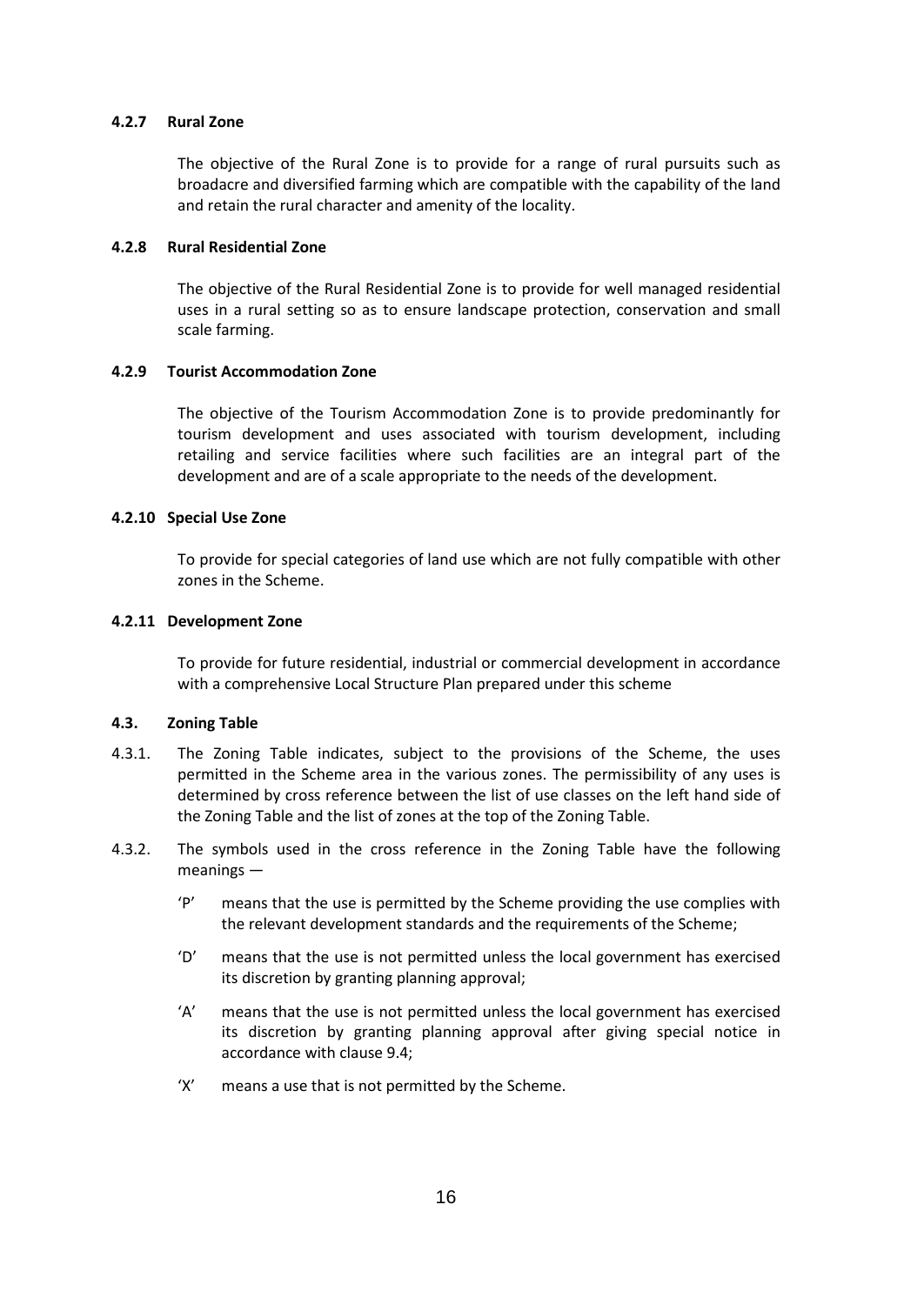- 4.3.3. A change in the use of land from one use to another is permitted if  $-$ 
	- (a) the local government has exercised its discretion by granting planning approval;
	- (b) the change is to a use which is designated with the symbol 'P' in the cross reference to that zone in the Zoning Table and the proposed use complies with all the relevant development standards and any requirements of the Scheme;
	- (c) the change is an extension of a use within the boundary of the lot which does not change the predominant use of the lot; or
	- (d) the change is to an incidental use that does not change the predominant use of the land.
- Note: 1. The planning approval of the local government is required for the development of land in addition to any approval granted for the use of land. In normal circumstances one application is made for both the use and development of land.
	- 2. The local government will not refuse a 'P' use because of the unsuitability of the use for the zone but may impose conditions on the use of the land to comply with any relevant development standards or requirements of the Scheme, and may refuse or impose conditions on any development of the land.
	- 3. In considering a 'D' or 'A' use, the local government will have regard to the matters set out in clause 10.2.
	- 4. The local government must refuse to approve any 'X' use of land. Approval to an 'X' use of land may only proceed by way of an amendment to the Scheme.

#### <span id="page-16-0"></span>**4.4. Interpretation of the Zoning Table**

- 4.4.1. Where a specific use is mentioned in the Zoning Table, it is deemed to be excluded from the general terms used to describe any other use.
- 4.4.2. If a person proposes to carry out on land any use that is not specifically mentioned in the Zoning Table and cannot reasonably be determined as falling within the type, class or genus of activity of any other use category the local government may —
	- (a) determine that the use is consistent with the objectives of the particular zone and is therefore permitted;
	- (b) determine that the use may be consistent with the objectives of the particular zone and thereafter follow the advertising procedures of clause 9.4 in considering an application for planning approval; or
	- (c) determine that the use is not consistent with the objectives of the particular zone and is therefore not permitted.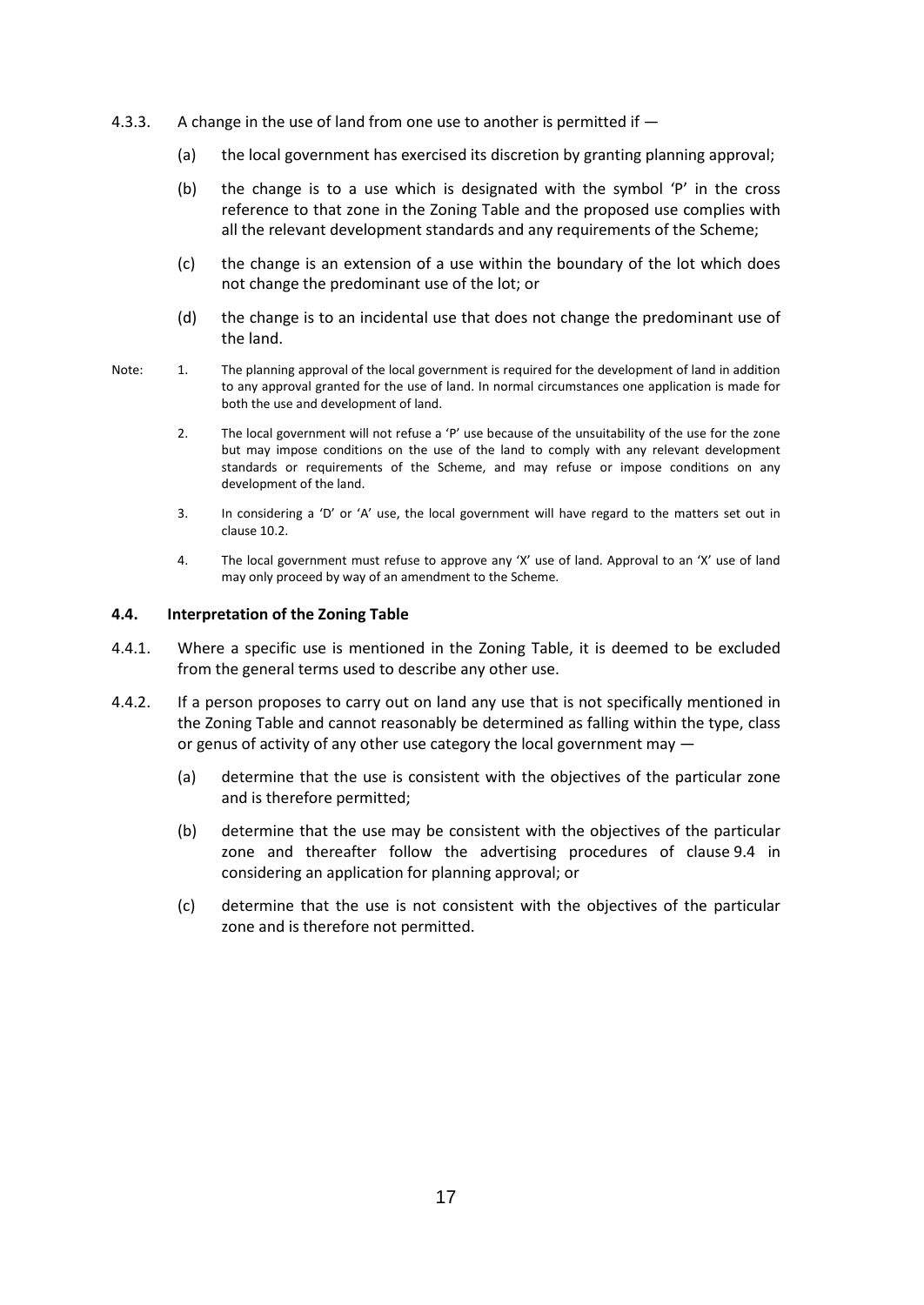## <span id="page-17-0"></span>**TABLE 1: Zoning Table**

|                                                     |                    |                    |            |            | <b>ZONES</b>             |                    |                   |                           |                                 |                         |
|-----------------------------------------------------|--------------------|--------------------|------------|------------|--------------------------|--------------------|-------------------|---------------------------|---------------------------------|-------------------------|
| <b>Use Classes</b>                                  | Residential        | Mixed Use          | Commercial | Industrial | Accommodation<br>Tourist | Rural              | Rural Residential | Places Public<br>Assembly | Private Clubs &<br>Institutions | Development             |
| <b>Abattoir</b>                                     | X                  | x                  | X          | X          | X                        | А                  | X                 | X                         | X                               |                         |
| <b>Aged or Dependent</b><br><b>Persons Dwelling</b> | D                  | $\boldsymbol{x}$   | X          | X          | Α                        | D                  | D                 | D                         | X                               |                         |
| <b>Aged Persons Village</b>                         | Α                  | Α                  | X          | X          | X                        | X                  | X                 | X                         | X                               |                         |
| Agriculture - Extensive                             | X                  | x                  | X          | X          | x                        | P                  | D                 | X                         | X                               |                         |
| Agriculture - Intensive                             | X                  | X                  | X          | X          | X                        | А                  | X                 | X                         | X                               |                         |
| Agroforestry                                        | X                  | X                  | X          | X          | X                        | D                  | Α                 | X                         | X                               |                         |
| <b>Amusement Parlour</b>                            | X                  | X                  | А          | X          | X                        | X                  | X                 | X                         | X                               |                         |
| <b>Animal Establishment</b>                         | X                  | x                  | X          | Α          | X                        | D                  | X                 | X                         | X                               |                         |
| Animal Husbandry-<br>Intensive                      | X                  | X                  | X          | Α          | X                        | А                  | X                 | X                         | X                               |                         |
| Aquaculture                                         | А                  | X                  | X          | D          | D                        | P                  | Α                 | X                         | X                               |                         |
| <b>Bed &amp; Breakfast</b>                          | А                  | D                  | Α          | X          | D                        | D                  | А                 | Α                         | А                               |                         |
| <b>Betting agency</b>                               | X                  | Α                  | А          | X          | X                        | X                  | X                 | X                         | D                               | Refer to clause 6.4.4.3 |
| <b>Caravan Park</b>                                 | X                  | X                  | Α          | X          | P                        | D                  | D                 | X                         | X                               |                         |
| <b>Caretaker's Dwelling</b>                         | P                  | A                  | D          | X          | D                        | D                  | D                 | D                         | D                               |                         |
| Carpark                                             | А                  | D                  | D          | D          | D                        | D                  | D                 | D                         | D                               |                         |
| <b>Child Care Premises</b>                          | А                  | Α                  | Α          | X          | X                        | Α                  | Α                 | Α                         | Α                               |                         |
| Cinema/theatre                                      | А                  | Α                  | А          | Α          | Α                        | А                  | Α                 | Α                         | А                               |                         |
| <b>Civic Use</b>                                    | X                  | P                  | D          | X          | X                        | X                  | X                 | P                         | P                               |                         |
| <b>Club Premises</b>                                | X                  | D                  | Α          | X          | $\blacktriangle$         | Α                  | X                 | D                         | D                               |                         |
| <b>Community Purpose</b>                            | X                  | D                  | А          | X          | X                        | Α                  | X                 | D                         | D                               |                         |
| <b>Consulting Room</b>                              | Α                  | P                  | P          | D          | X                        | Α                  | Α                 | X                         | D                               |                         |
| <b>Convenience Store</b>                            | $\pmb{\mathsf{X}}$ | D                  | D          | A          | A                        | X                  | X                 | Α                         | Α                               |                         |
| <b>Educational Establishment</b>                    | X                  | A                  | D          | A          | X                        | A                  | А                 | D                         | D                               |                         |
| <b>Exhibition Centre</b>                            | X                  | D                  | D          | X          | Α                        | A                  | X                 | D                         | D                               |                         |
| <b>Experiential Use</b>                             | X                  | D                  | D          | D          | D                        | D                  | D                 | D                         | D                               |                         |
| <b>Family Day Care</b>                              | А                  | D                  | D          | X          | X                        | A                  | А                 | D                         | D                               |                         |
| <b>Fast Food Outlet</b>                             | X                  | D                  | P          | D          | Α                        | X                  | X                 | X                         | X                               |                         |
| <b>Fuel Depot</b>                                   | X                  | D                  | X          | Α          | $\pmb{\mathsf{x}}$       | $\pmb{\mathsf{x}}$ | X                 | X                         | X                               |                         |
| <b>Funeral Parlour</b>                              | $\mathbf{x}$       | $\pmb{\mathsf{X}}$ | P          | D          | $\pmb{\mathsf{X}}$       | A                  | $\mathbf x$       | X                         | $\pmb{\mathsf{X}}$              |                         |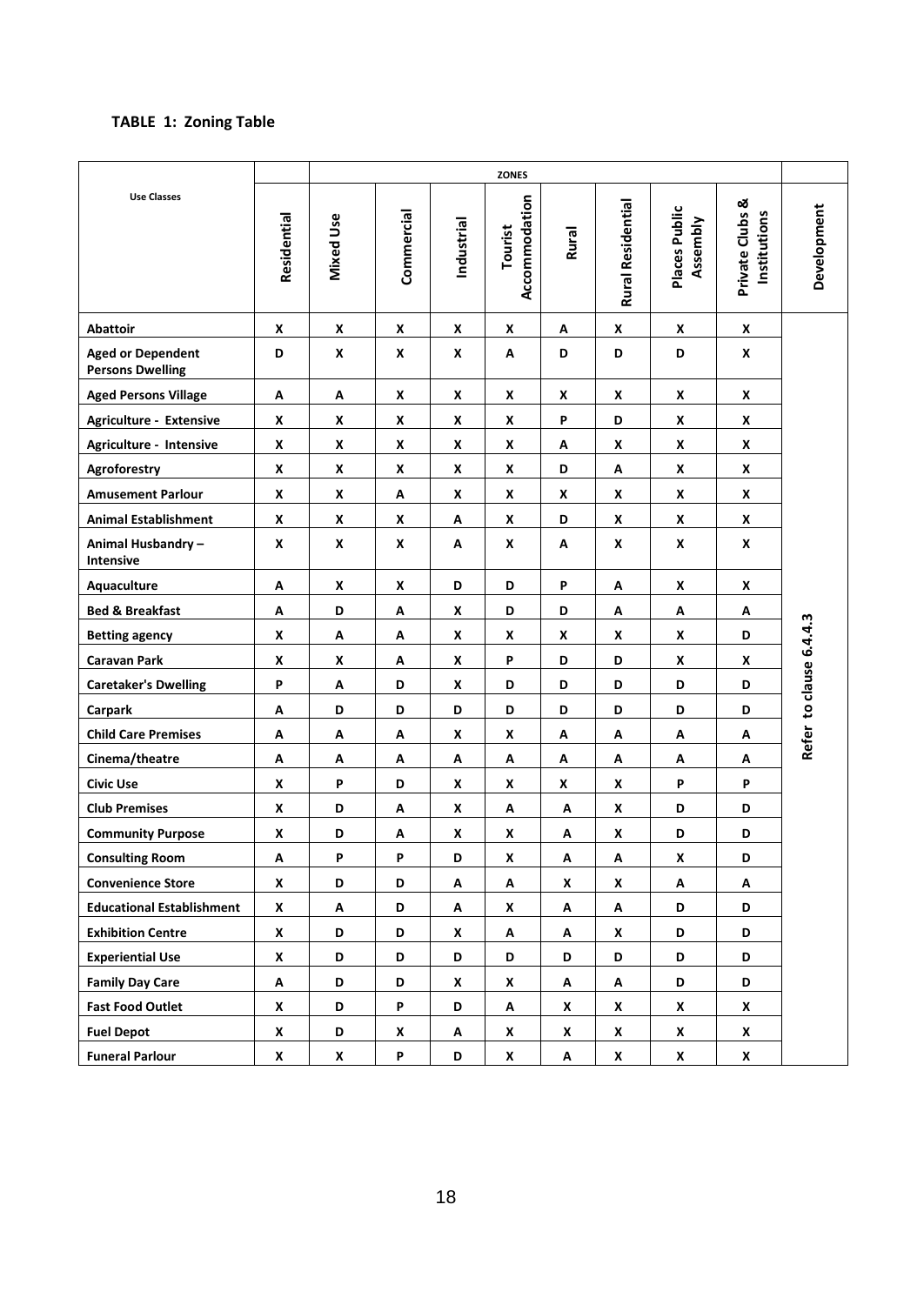| <b>Use Classes</b>                             | Residential        | <b>Mixed Use</b>          | Commercial | Industrial | Accommodation<br>Tourist | Rural | Rural Residential | Places Public<br>Assembly | Private Clubs &<br>Institutions | Development                   |
|------------------------------------------------|--------------------|---------------------------|------------|------------|--------------------------|-------|-------------------|---------------------------|---------------------------------|-------------------------------|
| <b>Grouped Dwelling</b>                        | D                  | D                         | X          | X          | D                        | D     | X                 | X                         | $\pmb{\mathsf{X}}$              |                               |
| <b>Home Business</b>                           | D                  | D                         | А          | X          | X                        | D     | D                 | X                         | X                               |                               |
| <b>Home Occupation</b>                         | P                  | P                         | А          | X          | X                        | D     | D                 | X                         | X                               |                               |
| <b>Home Office</b>                             | P                  | P                         | P          | X          | X                        | P     | P                 | X                         | X                               |                               |
| <b>Home Store</b>                              | Α                  | D                         | D          | X          | Α                        | A     | А                 | Α                         | Α                               |                               |
| Hospital                                       | X                  | D                         | А          | X          | X                        | Α     | X                 | X                         | X                               |                               |
| Hotel                                          | X                  | A                         | А          | X          | A                        | Α     | X                 | X                         | X                               |                               |
| <b>Industry Cottage</b>                        | Α                  | X                         | P          | P          | A                        | Α     | Α                 | X                         | X                               |                               |
| <b>Industry Extractive</b>                     | X                  | X                         | X          | X          | X                        | А     | X                 | X                         | X                               |                               |
| <b>Industry General</b>                        | X                  | X                         | X          | P          | X                        | X     | X                 | X                         | X                               |                               |
| <b>Industry Hazardous</b>                      | X                  | X                         | X          | Α          | X                        | A     | X                 | X                         | X                               |                               |
| <b>Industry Light</b>                          | X                  | X                         | X          | P          | X                        | Α     | X                 | X                         | X                               |                               |
| <b>Industry Noxious</b>                        | X                  | X                         | X          | А          | X                        | X     | X                 | X                         | X                               |                               |
| <b>Industry - Resource</b><br>Processing       | X                  | X                         | X          | Α          | X                        | X     | X                 | X                         | X                               |                               |
| <b>Industry Rural</b>                          | X                  | X                         | X          | P          | X                        | D     | Α                 | X                         | X                               |                               |
| <b>Industry Service</b>                        | X                  | X                         | D          | P          | X                        | Α     | X                 | X                         | X                               | Refer to clause 6.4.4.3       |
| <b>Liquor Store</b>                            | X                  | Α                         | Α          | X          | A                        | X     | X                 | X                         | Α                               |                               |
| Lunch Bar                                      | X                  | P                         | P          | Α          | Α                        | X     | X                 | X                         | X                               |                               |
| <b>Medical Centre</b>                          | X                  | D                         | D          | X          | X                        | X     | X                 | А                         | Α                               |                               |
| Motel                                          | X                  | D                         | Α          | X          | P                        | Α     | X                 | X                         | X                               |                               |
| Motor Vehicle, Boat or<br><b>Caravan Sales</b> | X                  | X                         | P          | D          | X                        | A     | X                 | X                         | X                               |                               |
| <b>Motor Vehicle Repair</b>                    | X                  | X                         | Α          | P          | X                        | Α     | X                 | X                         | X                               |                               |
| <b>Multiple Dwelling</b>                       | D                  | D                         | X          | X          | D                        | Α     | X                 | X                         | X                               |                               |
| <b>Night club</b>                              | X                  | $\boldsymbol{\mathsf{A}}$ | Α          | X          | $\pmb{\mathsf{X}}$       | X     | X                 | X                         | X                               |                               |
| <b>Nursing Home</b>                            | Α                  | Α                         | А          | X          | X                        | X     | X                 | X                         | A                               |                               |
| Office                                         | X                  | P                         | P          | Α          | Α                        | A     | Α                 | D                         | D                               |                               |
| Park home park                                 | X                  | X                         | X          | X          | $\pmb{\mathsf{x}}$       | A     | X                 | X                         | X                               |                               |
| Place of Worship                               | Α                  | Α                         | D          | X          | $\pmb{\mathsf{X}}$       | A     | X                 | P                         | D                               |                               |
| Plantation                                     | X                  | $\pmb{\mathsf{x}}$        | X          | X          | $\pmb{\mathsf{x}}$       | A     | X                 | X                         | X                               |                               |
| <b>Power generation</b>                        | X                  | $\mathbf x$               | X          | Α          | $\pmb{\mathsf{x}}$       | A     | X                 | X                         | X                               |                               |
| <b>Produce Store</b>                           | X                  | D                         | D          | D          | D                        | D     | D                 | D                         | D                               |                               |
| <b>Public Utility</b>                          | X                  | X                         | D          | P          | D                        | D     | D                 | D                         | D                               |                               |
| <b>Radio and TV</b><br>installation            | $\pmb{\mathsf{x}}$ | D                         | D          | D          | D                        | D     | D                 | D                         | D                               | Refer to<br>clause<br>6.4.4.3 |
| <b>Reception Centre</b>                        | $\pmb{\mathsf{x}}$ | P                         | P          | X          | D                        | A     | A                 | D                         | D                               |                               |
| <b>Recreation Private</b>                      | X                  | D                         | P          | D          | D                        | A     | Α                 | D                         | P                               |                               |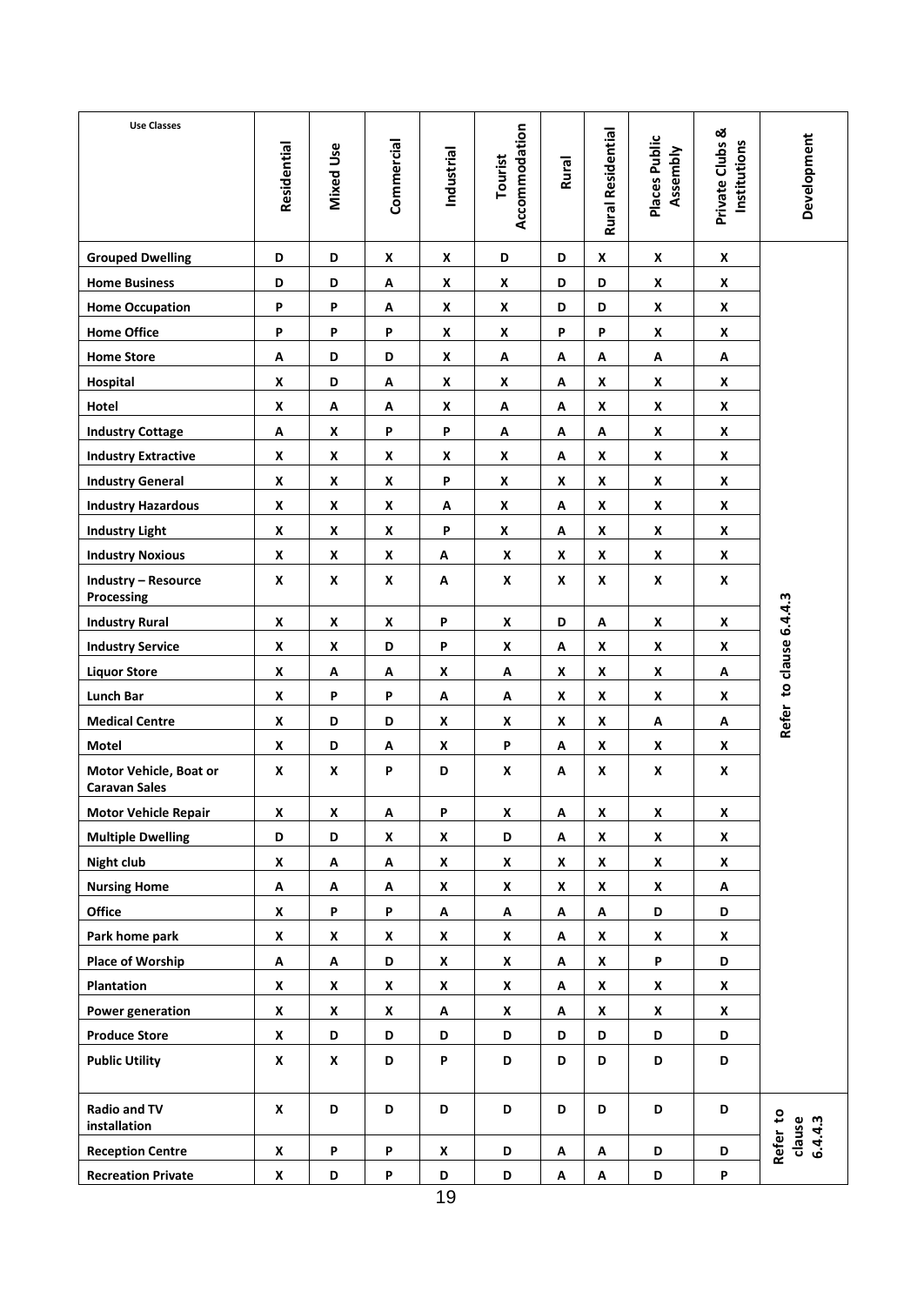| <b>Use Classes</b>                             | Residential        | Mixed Use          | Commercial         | Industrial       | Accommodation<br>Tourist | Rural | <b>Rural Residential</b> | Places Public<br>Assembly | Private Clubs &<br>Institutions | Development |
|------------------------------------------------|--------------------|--------------------|--------------------|------------------|--------------------------|-------|--------------------------|---------------------------|---------------------------------|-------------|
| Restaurant                                     | A                  | P                  | P                  | X                | P                        | Α     | А                        | X                         | Α                               |             |
| <b>Rural Pursuit</b>                           | $\mathbf{x}$       | X                  | X                  | X                | X                        | P     | D                        | X                         | X                               |             |
| <b>Service Station</b>                         | x                  | X                  | Ρ                  | D                | X                        | А     | X                        | X                         | X                               |             |
| Shop                                           | $\boldsymbol{x}$   | D                  | P                  | D                | A                        | Α     | X                        | X                         | D                               |             |
| <b>Short Stay</b><br>Accommodation             | A                  | D                  | А                  | $\boldsymbol{x}$ | P                        | A     | X                        | X                         | $\mathsf{x}$                    |             |
| Showroom                                       | $\boldsymbol{x}$   | $\pmb{\mathsf{x}}$ | P                  | P                | X                        | X     | X                        | X                         | X                               |             |
| <b>Single House</b>                            | P                  | A                  | X                  | X                | D                        | P     | P                        | X                         | $\mathsf{x}$                    |             |
| <b>Stables</b>                                 | X                  | X                  | X                  | X                | X                        | P     | D                        | X                         | X                               |             |
| <b>Storage</b>                                 | X                  | $\pmb{\mathsf{x}}$ | X                  | D                | $\boldsymbol{x}$         | Α     | X                        | X                         | X                               |             |
| <b>Trade Display</b>                           | X                  | Α                  | P                  | P                | X                        | X     | А                        | D                         | D                               |             |
| <b>Tavern</b>                                  | X                  | A                  | Α                  | X                | X                        | X     | X                        | X                         | A                               |             |
| <b>Telecommunications</b><br>Infrastructure    | $\mathbf{x}$       | A                  | A                  | D                | A                        | D     | D                        | A                         | A                               |             |
| <b>Temporary workforce</b><br>accommodation    | X                  | X                  | X                  | X                | X                        | A     | X                        | X                         | X                               |             |
| <b>Transport Depot</b>                         | $\boldsymbol{x}$   | $\boldsymbol{x}$   | Α                  | P                | X                        | A     | X                        | X                         | X                               |             |
| <b>Veterinary Centre</b>                       | $\mathbf{x}$       | D                  | D                  | D                | X                        | Α     | A                        | X                         | $\boldsymbol{x}$                |             |
| Warehouse                                      | X                  | X                  | X                  | P                | X                        | X     | X                        | X                         | X                               |             |
| Wind, Solar or Tidal<br><b>Energy Facility</b> | X                  | X                  | X                  | Α                | X                        | Α     | X                        | X                         | X                               |             |
| Winery                                         | X                  | X                  | X                  | X                | X                        | D     | X                        | X                         | X                               |             |
| <b>Zoological Gardens</b>                      | $\pmb{\mathsf{x}}$ | $\pmb{\mathsf{x}}$ | $\pmb{\mathsf{X}}$ | X                | A                        | D     | A                        | X                         | $\pmb{\mathsf{x}}$              |             |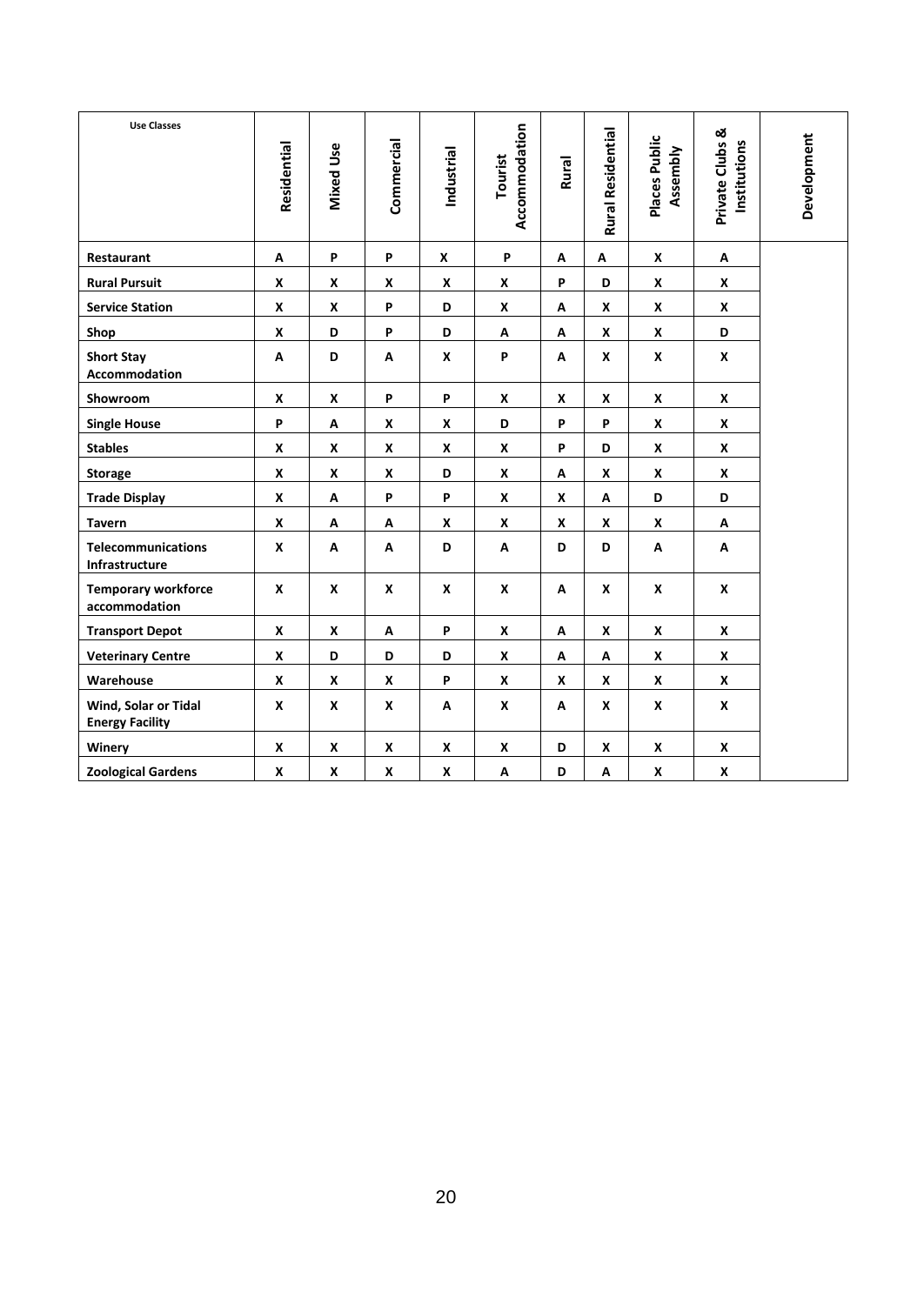#### <span id="page-20-0"></span>**4.5. Additional uses**

Despite anything contained in the Zoning Table, the land specified in Schedule 2 may be used for the specific use or uses that are listed in addition to any uses permissible in the zone in which the land is situated subject to the conditions set out in Schedule 2 with respect to that land.

Note: An additional use is a land use that is permitted on a specific portion of land in addition to the uses already permissible in that zone that applies to the land.

#### <span id="page-20-1"></span>**4.6. Restricted uses**

Despite anything contained in the Zoning Table, the land specified in Schedule 3 may only be used for the specific use or uses that are listed and subject to the conditions set out in Schedule 3 with respect to that land.

Note: A restricted use is the only use or uses that is permitted on a specific portion of land and other uses that would otherwise be permissible in the zone are not permitted.

#### <span id="page-20-2"></span>**4.7. Special use zones**

- 4.7.1. Special use zones are set out in Schedule 4 and are in addition to the zones in the Zoning Table.
- 4.7.2. A person must not use any land, or any structure or buildings on land, in a special use zone except for the purpose set out against that land in Schedule 4 and subject to compliance with any conditions set out in Schedule 4 with respect to that land.
- Note: Special use zones apply to special categories of land use which do not comfortably sit within any other zone in the Scheme.

#### <span id="page-20-3"></span>**4.8. Non-conforming uses**

Except as otherwise provided in the Scheme, no provision of the Scheme is to be taken to prevent —

- (a) the continued use of any land for the purpose for which it was being lawfully used immediately prior to the Gazettal date;
- (b) the carrying out of any development on that land for which, immediately prior to the Gazettal date, an approval or approvals, lawfully required to authorise the development to be carried out, were duly obtained and are current; or
- (c) subject to clause 11.2.1, the continued display of advertisements which were lawfully erected, placed or displayed prior to the Gazettal date.
- Note: "Land" has the same meaning as in the Planning and Development Act and includes houses, buildings and other works and structures.

#### <span id="page-20-4"></span>**4.9. Extensions and changes to a non-conforming use**

- 4.9.1. A person must not
	- (a) alter or extend a non-conforming use;
	- (b) erect, alter or extend a building used in conjunction with or in furtherance of a non-conforming use; or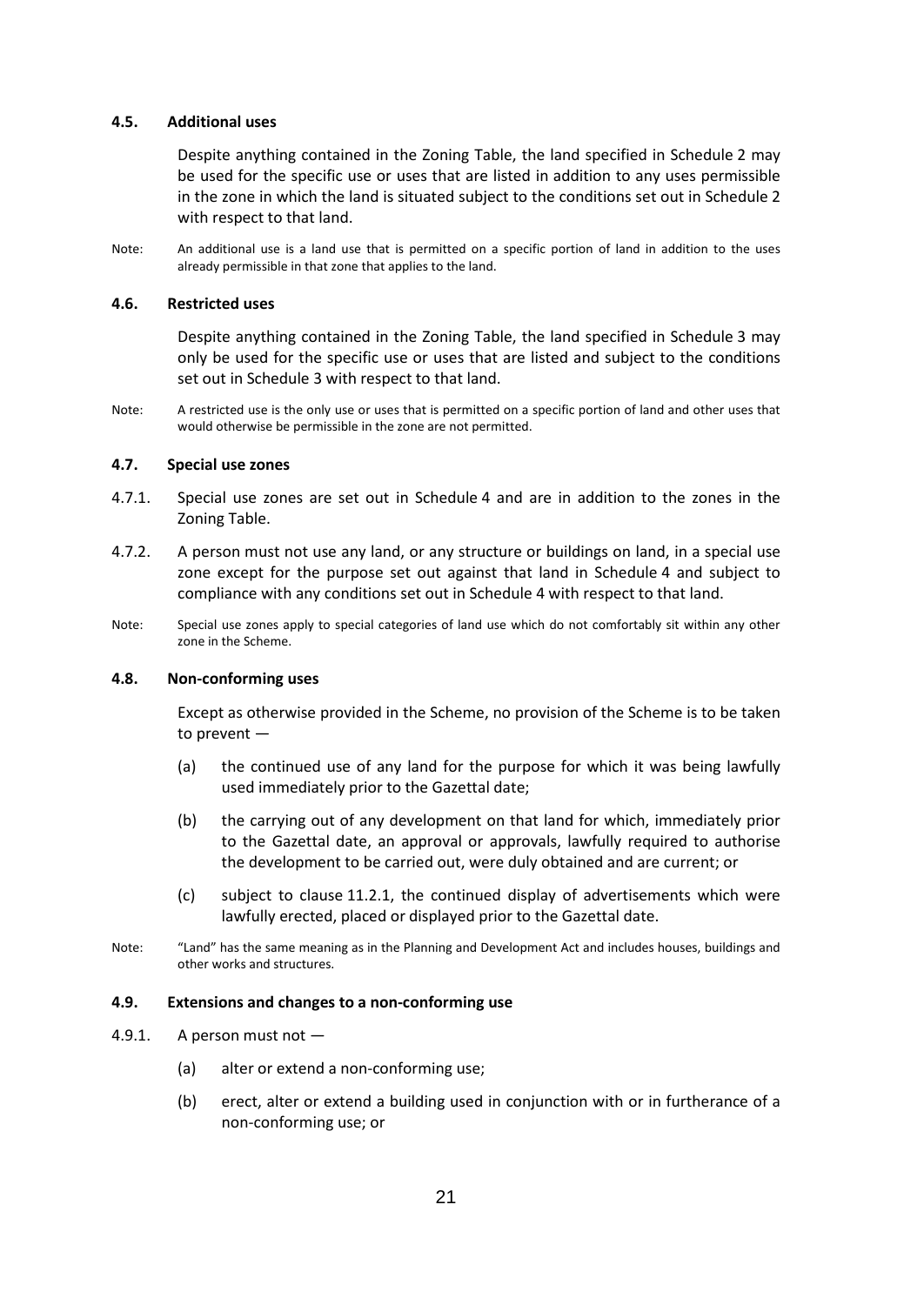(c) change the use of land from a non-conforming use to another non-conforming use,

without first having applied for and obtained planning approval under the Scheme.

- 4.9.2. An application for planning approval under this clause is to be advertised in accordance with clause 9.4.
- 4.9.3. Where an application is for a change of use from an existing non-conforming use to another non-conforming use, the local government is not to grant its planning approval unless the proposed use is less detrimental to the amenity of the locality than the existing non-conforming use and is, in the opinion of the local government, closer to the intended purpose of the zone.

#### <span id="page-21-0"></span>**4.10. Discontinuance of non-conforming use**

Where a non-conforming use of any land has been discontinued for a period of 6 months the land must not be used after that period otherwise than in conformity with the provisions of the Scheme.

#### <span id="page-21-1"></span>**4.11. Termination of a non-conforming use**

The local government may effect the discontinuance of a non-conforming use by the purchase of the land, or by the payment of compensation to the owner or occupier or to both the owner and occupier of that land, and may enter into an agreement with the owner for that purpose.

Note: Part 11 of the *Planning and Development Act 2005* enables the local government to purchase, or, with the consent of the Governor, compulsorily acquire land for the purpose of a town planning scheme, subject to Part 9 of the *Land Administration Act 1997*, that section and the Scheme.

#### <span id="page-21-2"></span>**4.12. Destruction of non-conforming use buildings**

If a building used for a non-conforming use is destroyed to 75% or more of its value, the building is not to be repaired, rebuilt, altered or added to for the purpose of being used for a non-conforming use or in a manner not permitted by the Scheme, except with the planning approval of the local government.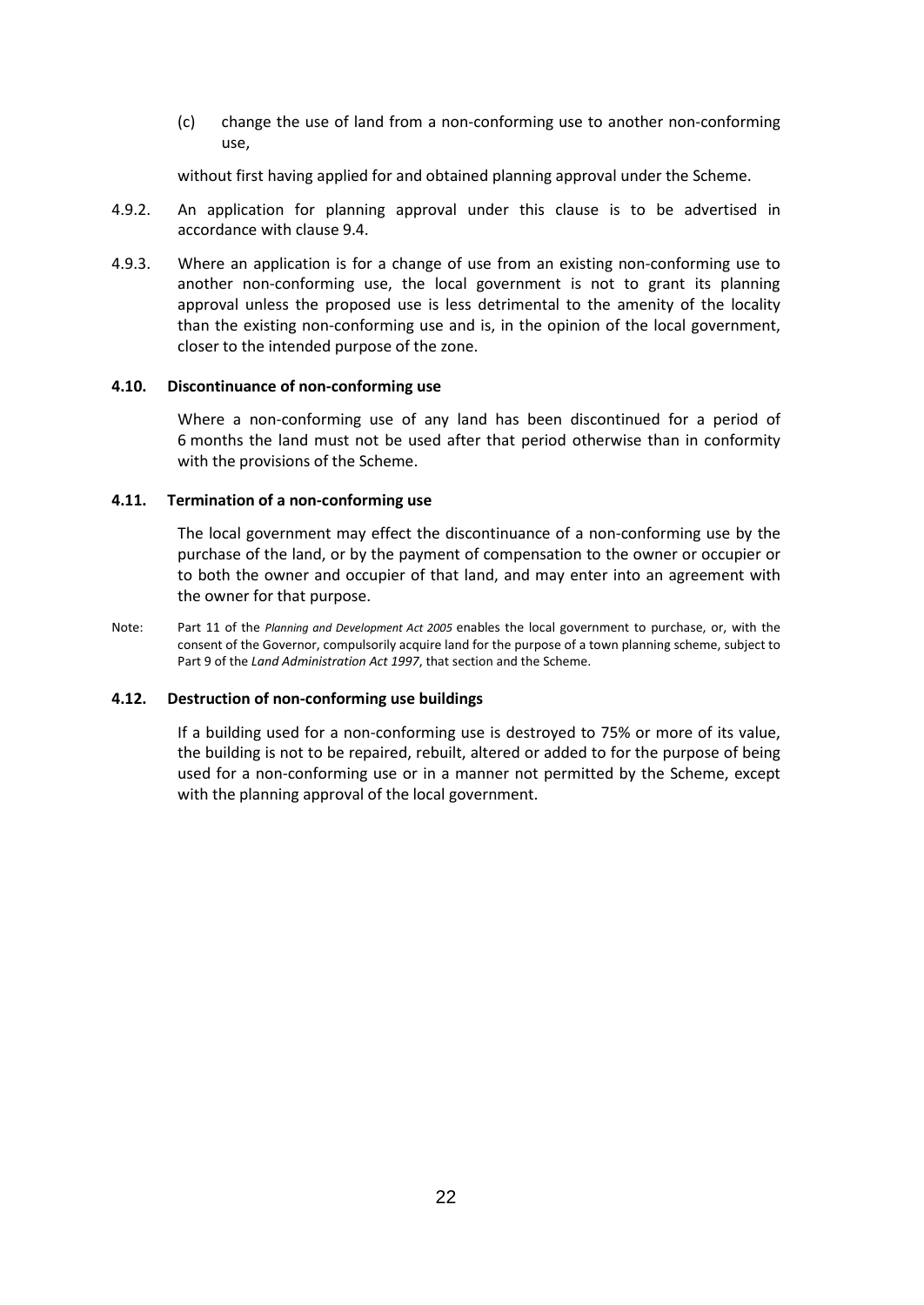# **Part 5 — General Development Requirements**

#### <span id="page-22-1"></span><span id="page-22-0"></span>**5.1. Compliance with development standards and requirements**

Any development of land is to comply with the provisions of the Scheme.

#### <span id="page-22-2"></span>**5.2. Residential Design Codes**

- 5.2.1. A copy of the Residential Design Codes is to be kept and made available for public inspection at the offices of the local government.
- 5.2.2. Unless otherwise provided for in the Scheme, the development of land for any of the residential purposes dealt with by the Residential Design Codes is to conform with the provisions of those Codes.
- 5.2.3. The Residential Design Codes density applicable to land within the Scheme area is to be determined by reference to the Residential Design Codes density number superimposed on the particular areas contained within the borders shown on the Scheme Map or where such an area abuts another area having a Residential Planning Code density, as being contained within the area defined by the centre-line of those borders.
- 5.2.4 Notwithstanding clause 5.2.3 the Council may at its discretion approve a development for grouped housing or a vacant strata development to a density of R20, subject to the land in question being provided with a connection to deep sewer.
- 5.2.5 Notwithstanding clause 5.2.3 and 5.2.4 the local government may approve a development for grouped housing to a density of R30 subject to:
	- (a) The land subject to the development application being connected to deep sewer.
	- (b) Notice of the proposal being given in accordance with the provision of Clause 9.4.3.
	- (c) Consideration being given to the effect the proposal will have on the residential amenity of the locality by reason of streetscape, building form, servicing, privacy between buildings, over-shadowing and traffic circulation both on and off the site.
	- (d) Consideration being given to the likely impacts of the development on the identifiable or special character and amenity of the immediate locality in which the proposed development is to be situated.
	- (e) The minimum area of the lot to which the development application is applicable being 1200m2.

#### <span id="page-22-3"></span>**5.3. Special application of Residential Design Codes**

#### **The following variations to the Codes apply in this Scheme:**

- 5.3.1 For the purpose of this Scheme no building in a residential zone shall exceed a height of 9 metres without the local government's Planning Approval and shall be dealt with in accordance with provisions in Scheme and any Council Policy.
- 5.3.2 In the area coded R 12.5/15, the R 12.5 Code shall apply unless the local government is satisfied that a satisfactory system of on-site effluent disposal can be achieved and continue to function effectively on a permanent basis under the R 15 Code.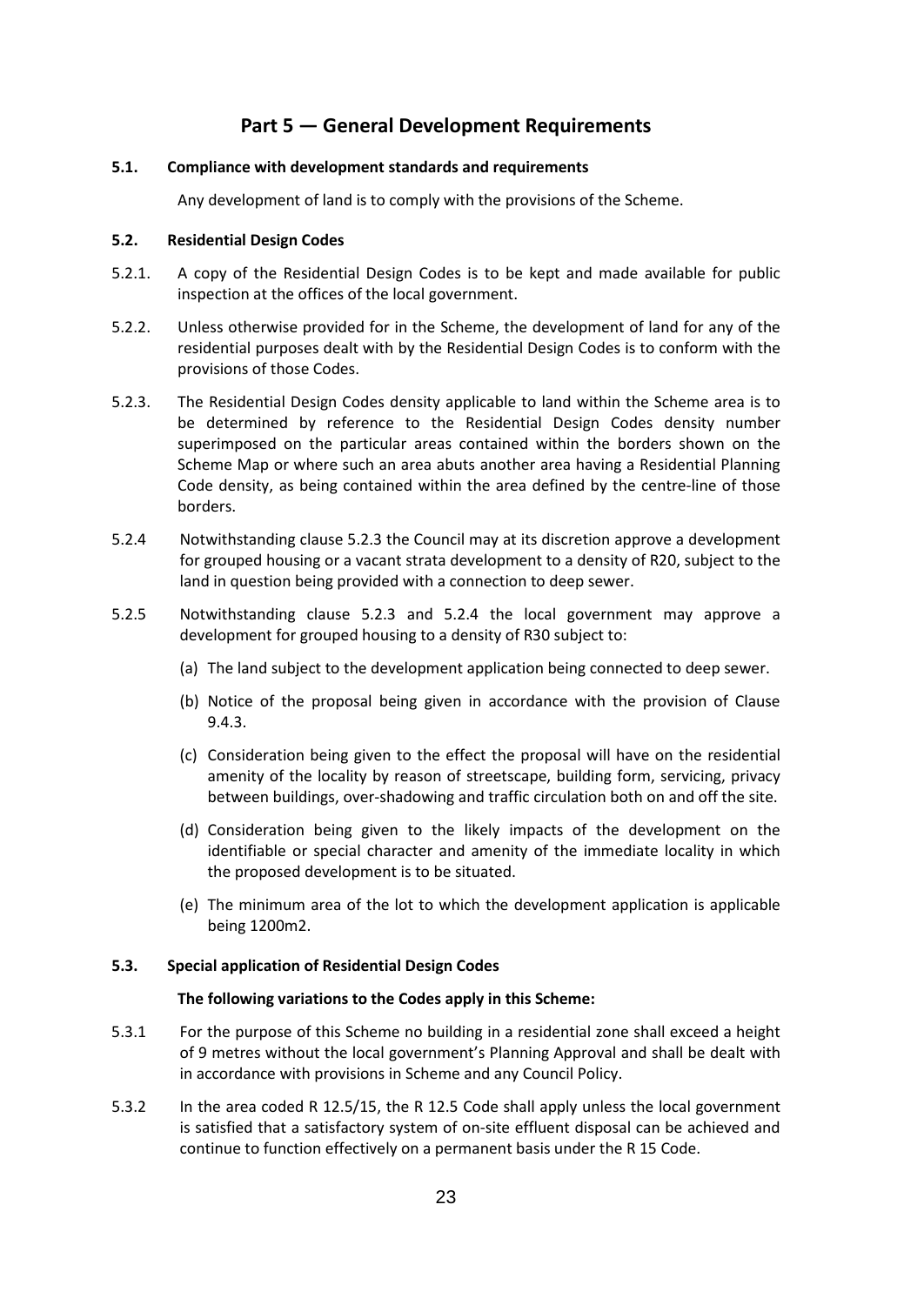#### <span id="page-23-0"></span>**5.4. Restrictive covenants**

- 5.4.1. Subject to clause 5.4.2, a restrictive covenant affecting any land in the Scheme area by which, or the effect of which is that, the number of residential dwellings which may be constructed on the land is limited or restricted to less than that permitted by the Scheme, is hereby extinguished or varied to the extent that it is inconsistent with the provisions of the Residential Design Codes which apply under the Scheme.
- 5.4.2. Where clause 5.4.1. operates to extinguish or vary a restrictive covenant the local government is not to grant planning approval to the development of the land which would, but for the operation of clause 5.4.1, have been prohibited unless the application has been dealt with as an 'A' use and has complied with all of the advertising requirements of clause 9.4.

#### <span id="page-23-1"></span>**5.5. Variations to site and development standards and requirements**

- 5.5.1. Except for development in respect of which the Residential Design Codes apply, if a development is the subject of an application for planning approval and does not comply with a standard or requirement prescribed under the Scheme, the local government may, despite the non-compliance, approve the application unconditionally or subject to such conditions as the local government thinks fit.
- 5.5.2. In considering an application for planning approval under this clause, where, in the opinion of the local government, the variation is likely to affect any owners or occupiers in the general locality or adjoining the site which is the subject of consideration for the variation, the local government is to  $-$ 
	- (a) consult the affected parties by following one or more of the provisions for advertising uses under clause 9.4; and
	- (b) have regard to any expressed views prior to making its determination to grant the variation.
- 5.5.3. The power conferred by this clause may only be exercised if the local government is satisfied that —
	- (a) approval of the proposed development would be appropriate having regard to the criteria set out in clause 10.2; and
	- (b) the non-compliance will not have an adverse effect upon the occupiers or users of the development, the inhabitants of the locality or the likely future development of the locality.

#### <span id="page-23-2"></span>**5.6. Environmental conditions**

- 5.6.1. Environmental conditions to which the Scheme is, or amendments to the Scheme are, subject are incorporated into the Scheme by Schedule 10 of the Scheme.
- 5.6.2. Where appropriate, the environmental conditions are indicated on the Scheme Map by the symbol EC to indicate that environmental conditions apply to the land.
- 5.6.3. The local government is to  $-$ 
	- (a) maintain a register of all relevant statements published under sections 48F and 48G of the EP Act; and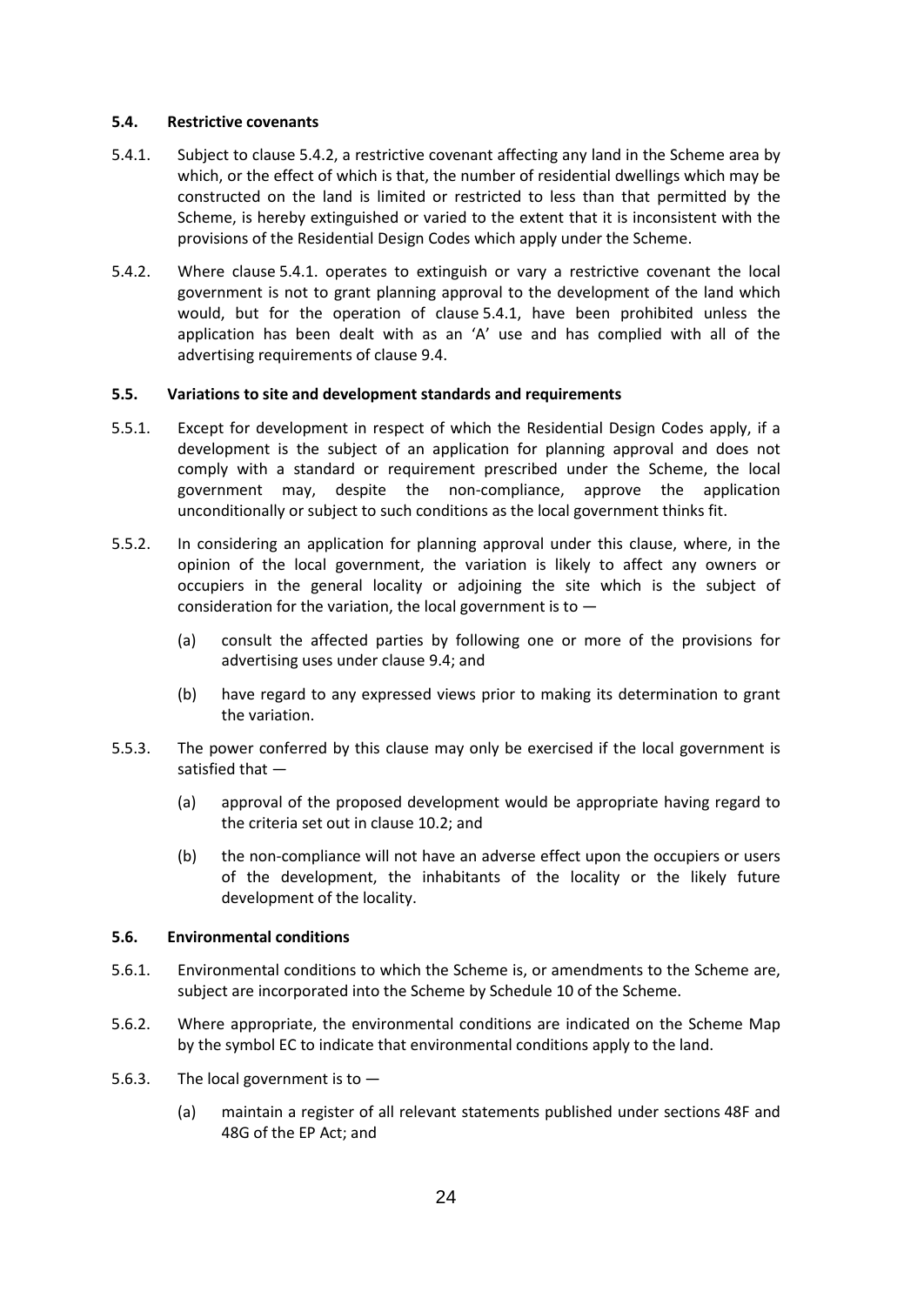- (b) make the statements available for public inspection at the offices of the local government.
- Note: Environmental conditions are those required to be incorporated into a Scheme or an amendment to a Scheme following assessment under the *Environmental Protection Act 1986*.

#### <span id="page-24-0"></span>**5.7 Bushfire Prone Areas and Bushfire Management**

5.7.1 Determining whether a development site is in a bushfire prone area.

A development site is subject, or likely to be subject, to bushfires and is referred to as being in a bushfire-prone area, in either of the following cases:

- (a) where the development site is on land covered by a Bushfire Prone Area Map endorsed by the FES Commissioner - if any part of the development site is designated on that map as being bushfire-prone; and
- (b) where the development site is not on land covered by a Bushfire Prone Area Map endorsed by the FES Commissioner - land that is within 100m of an area of bushfire-prone vegetation equal to or greater than 1 ha is designated as bushfireprone.
- 5.7.2 Before commencing or carrying out any development on land that is designated as bushfire-prone, or described under subclause 5.7.1 a) and b), a person (the **developer**) must prepare, or cause to be prepared:
	- (a) Bushfire Hazard Level Assessment providing the bushfire hazard level.
	- (b) Bushfire Management Plan in accordance with the requirements outlined in the bushfire planning guidelines.
	- (c) Subject to subclause 5.7.2 a) where the bushfire hazard level is above low, a Bushfire Attack Level Assessment shall also be prepared.

#### 5.7.3 If -

- (a) the bushfire attack level assessment prepared under subclause 5.7.2 (c) calculates the bushfire attack level of the development site as BAL - LOW or above; or
- (b) because of the terrain of the development site it is not possible to calculate the bushfire attack level of the development site,

the developer must not commence or carry out any development on the development site without development approval.

#### <span id="page-24-1"></span>**5.8 Indian Ocean Drive**

5.8.1 Any planning proposal or development application within 200m of Indian Ocean Drive to be guided by the Indian Ocean Drive Planning Guideline (WAPC, 2014), and the Indian Ocean Drive Local Planning Policy as provided for in Part 2.2 of the Scheme.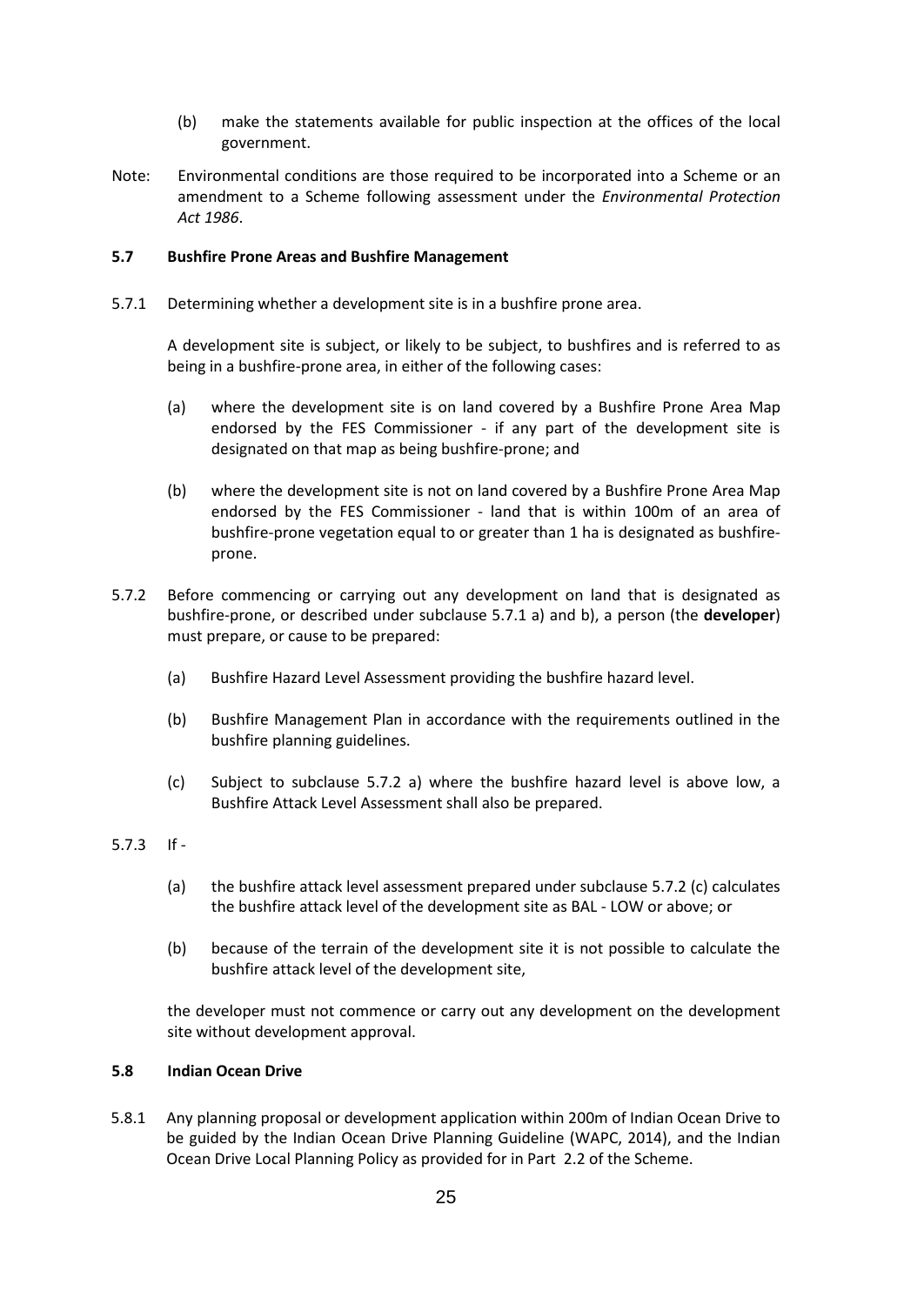#### <span id="page-25-0"></span>**5.9 Site and Development Requirements**

- 5.9.1 The Development Table (Table 2) sets out the site and development requirements for various land uses in the Scheme area.
- 5.9.2 A person shall not develop or use any land or erect, use or adapt any building unless car parking spaces in accordance with the Development Table or as specified by the Council are provided and such spaces are constructed and maintained in accordance with the requirements of the Council.
- 5.9.3 The Council in determining applications for any development may require such development to comply generally with the standards required for development in that zone as required in the Development Table to ensure that the scale, nature, design, general appearance and impact of such uses is compatible with the intentions for the development in that zone and the objectives of the Scheme.

#### <span id="page-25-1"></span>**5.10 Relocated Residential Dwellings and Transportable Residential Dwellings**

5.10.1 Relocated Residential Buildings

Within the Scheme area a building may not be placed on a lot and occupied as a dwelling following transportation as a whole or as parts of a building unless in the opinion of the local government, such a building is in a satisfactory condition and will not detrimentally affect the amenity of the area; or the building has been specifically constructed as a transportable dwelling.

5.10.2 Transportable Residential Buildings

Transportable residential dwellings over 5 years old will not generally be supported in areas zoned Residential or Commercial.

The erection or re-erection of a transportable residential dwelling shall be regarded as being the erection of a new building and shall require the planning consent of the local government.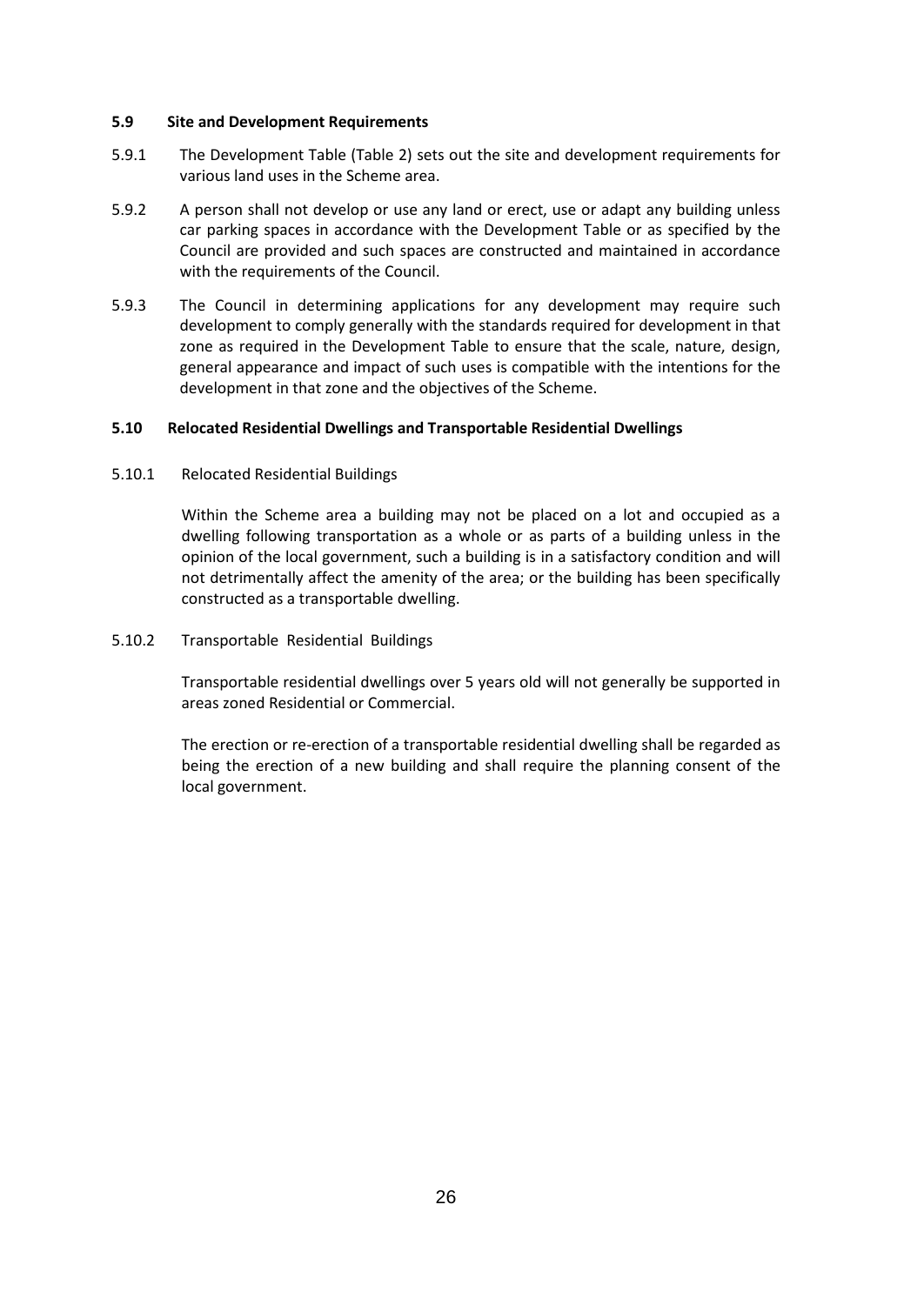#### <span id="page-26-0"></span>**TABLE 2: DEVELOPMENT REQUIREMENTS**

| Control                           |       | Minimum Boundary  |                 | Maximum<br><b>Plot Ratio</b>           | Minimum<br>landscape | Minimum Number of<br>Car Parking Bays                                                                        |  |
|-----------------------------------|-------|-------------------|-----------------|----------------------------------------|----------------------|--------------------------------------------------------------------------------------------------------------|--|
|                                   |       | Setback (metres)  |                 |                                        | Area %               |                                                                                                              |  |
| Use                               | Front | Rear<br>(Average) | Sides           |                                        |                      |                                                                                                              |  |
| <b>Child Care Premises</b>        | 7.5   | 7.5               | #               | #                                      | #                    | 1 for every 4 children plus<br>1 per employee.                                                               |  |
| Club                              | #     | #                 | #               | #                                      | #                    | 1 for every 45 sqm of gross<br>lettable area                                                                 |  |
| <b>Consulting Room</b>            | #     | #                 | #               | 0.4 in Res<br>Zone<br>0.5<br>elsewhere | 30 in Res<br>Zone    | 4 per consultant                                                                                             |  |
| Day Care Centre                   | 7.5   | 7.5               | #               | #                                      | #                    | 1 for every child plus 1 per<br>employee                                                                     |  |
| Educational<br>Establishment      | 7.5   | 7.5               | 5.0             | #                                      | 30                   | 1 per full time employee,<br>plus bays for students as<br>determined by the Council.                         |  |
| <b>Fast Food Outlet</b>           | #     | #                 | #               | 1.0                                    | #                    | 1 for every 20 sqm gross<br>floor area                                                                       |  |
| <b>Funeral Parlour</b>            | #     | #                 | #               | 1.0                                    | 10                   | As determined by the<br>Council (minimum 6).                                                                 |  |
| Hospital                          | 9.0   | 7.5               | 5.0             | 0.5                                    | 20                   | 1 per 4 beds and 1 per<br>employee.                                                                          |  |
| Hotel                             | #     | #                 | #               | #                                      | 10                   | 1 per 5m2 bar area and<br>lounge area                                                                        |  |
| <b>Industry General</b>           | 7.5   | 10                | 5               | #                                      | 15                   | 1 per 100m2 gross floor<br>area                                                                              |  |
| Industry Light                    | 7.5   | 10                | 5               | #                                      | 10                   | 1 per 100m2 gross floor<br>area                                                                              |  |
| Industry Service                  | 7.5   | 10                | 5               | #                                      | 10                   | 1 per 100m2 gross floor<br>area                                                                              |  |
| Library                           | #     | #                 | #               | #                                      | #                    | 1 for every 35 sqm floor<br>area                                                                             |  |
| Motel                             | 9.0   | 7.5               | 3 per<br>storey | 1.0                                    | 30                   | 1 per unit, plus 1<br>staff/visitor bay per 5<br>rooms                                                       |  |
| Office                            | #     | #                 | #               | 1.0                                    | #                    | 1 for every 30m2 gross<br>lettable area                                                                      |  |
| Private Clubs and<br>Institutions | #     | #                 | #               | 0.5                                    | #                    | 1 for every 4 persons<br>accommodated.                                                                       |  |
| <b>Reception Centre</b>           | #     | #                 | #               | 0.5                                    | #                    | 1 for every 4 persons<br>whom the building is<br>designed to accommodate.                                    |  |
| Restaurant                        | #     | #                 | #               | 1.0                                    | #                    | 1 for every 10sqm of gross<br>lettable area or 1 for every<br>4 seats provided,<br>whichever is the greater. |  |
| Service Station                   | 7.5   | 7.5               | #               | #                                      | 5                    | 1 for every working bay,<br>plus 1 for each person<br>employed on site.                                      |  |
| Shop                              | $\#$  | $\#$              | #               | 1.0                                    | #                    | 1 for every 20sqm of gross<br>lettable area.                                                                 |  |
| Short Stay<br>Accommodation       | 9.0   | 7.5               | 3 per<br>storey | 1.0                                    | 30                   | 1 per unit, plus 1<br>staff/visitor bay per 5<br>rooms                                                       |  |
| Showroom                          | $\#$  | $\#$              | $\#$            | 1.0                                    | 10                   | 1 for every 50 sqm of gross<br>lettable area.                                                                |  |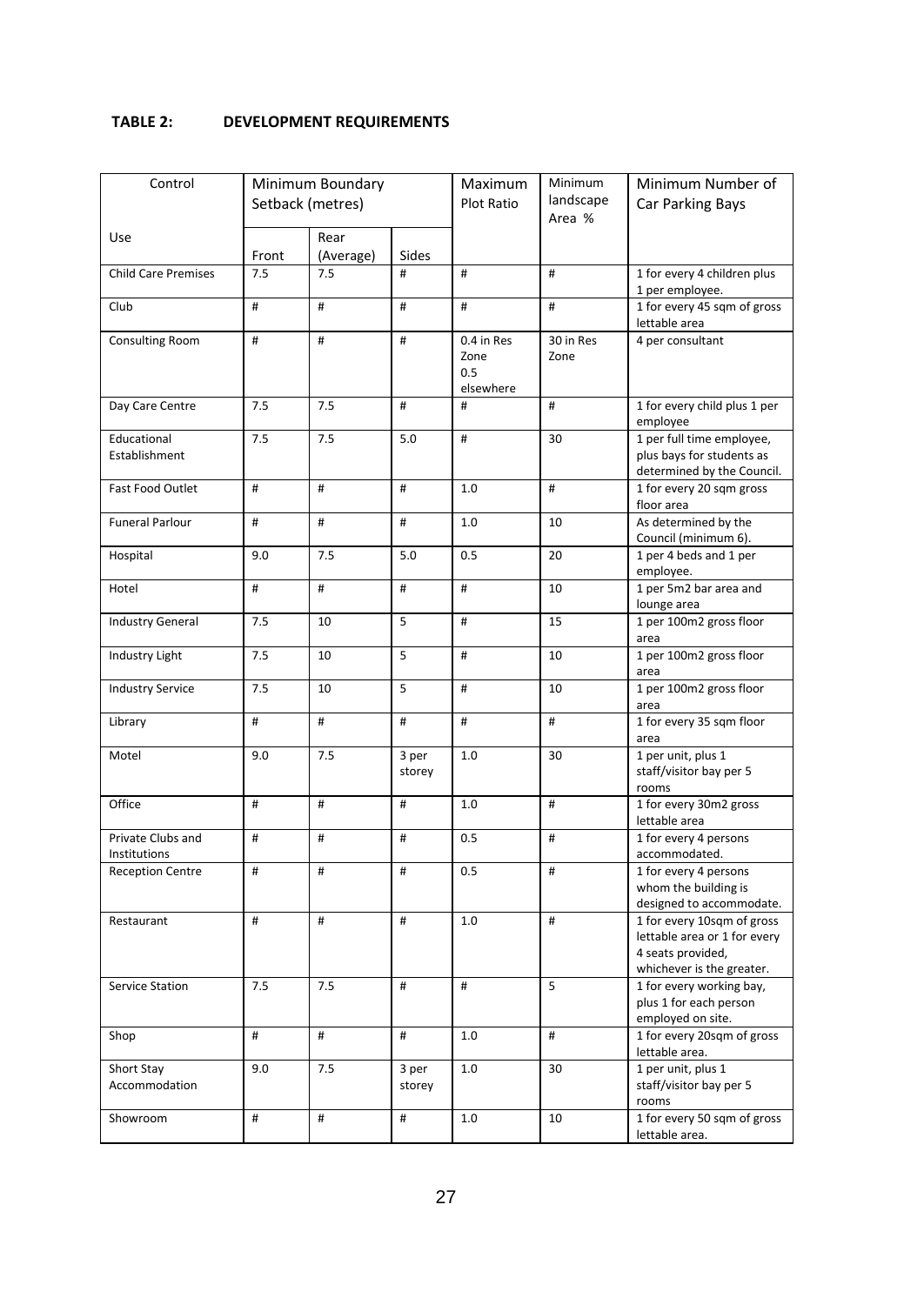| <b>Veterinary Centre</b> | π | $^{\rm \pi}$ | 30 | 1 for every 10msg gross     |
|--------------------------|---|--------------|----|-----------------------------|
|                          |   |              |    | floor area, plus 1 for each |
|                          |   |              |    | person employed.            |
|                          |   |              |    |                             |

(This table is intended as a guideline and may be varied at the discretion of the local government)

# Means 'to be determined by the local government in each particular case.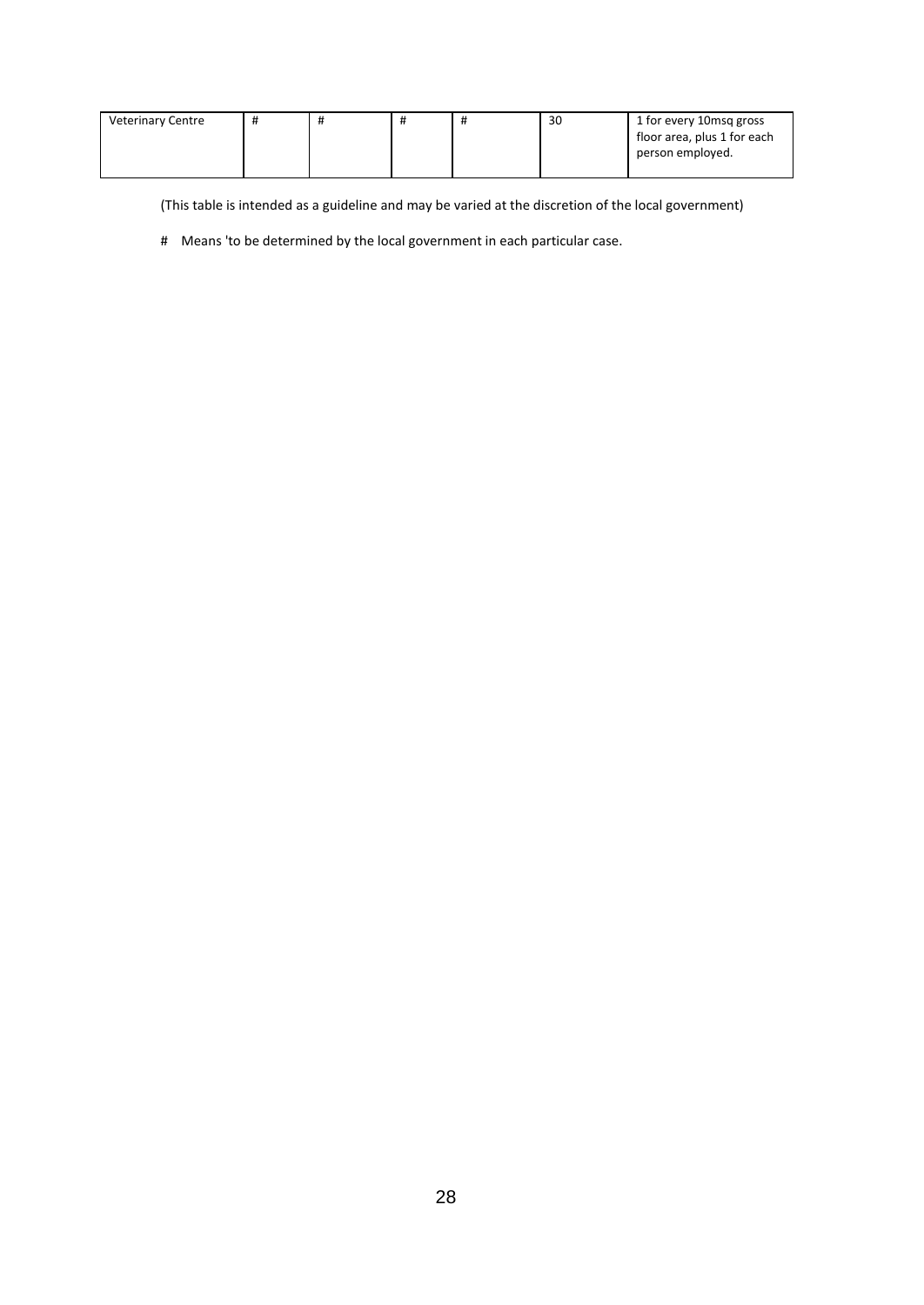#### <span id="page-28-0"></span>**5.11 Access**

- 5.11.1 Unless otherwise approved, no development shall occur on a lot without access to a suitably constructed road to the satisfaction of the Local Government.
- 5.11.2 Unless otherwise approved, no development shall occur on a lot without legal road frontage.
- 5.11.3 In considering an application to relax the requirements of Clauses 5.9.1 and/or 5.9.2 the Local Government shall, in addition to the general matters set out in Clause 5.5, give particular consideration to—
	- (a) Any alternative legal means of access to the lot;
	- (b) The quality of any un-constructed road access provided to the lot;
	- (c) The costs and/or complexity involved in providing constructed road and/or legal road frontage; and
	- (d) The type and quantity of traffic expected to be generated by the proposed development.
- 5.11.4 Vehicle access ways and circulation areas for all development, except single dwellings, ancillary accommodation and associated outbuildings, shall be designed so as to permit all vehicles, of a type that may reasonably be expected to visit the site on a regular basis, to enter and leave the site in a forward gear.
- 5.11.5 If there exists a right-of way to the side or rear of the lot, an area shall be paved on the lot so that vehicles when loading or unloading shall not remain in the right-of-way and the area shall be of such a size that if no alternative route exists vehicles may manoeuvre so as to return to a street in forward gear.
- 5.11.6 Except as hereinafter mentioned the access-way shall be not less than four and one half metres in width. If the size of the lot makes the provision of a four and one half metres wide access-way impracticable or unreasonable the Council may permit an access-way of a narrower width but in no case less than three metres in width.
- 5.11.7 The Council may vary the requirement of clauses 5.9.1 to 5.9.4 if all buildings are set twenty metres back from the street frontage.

#### <span id="page-28-1"></span>**5.12 Car Parking and Loading Bays**

- 5.12.1 Car parking requirements are set out in Tables 2 for the land uses shown therein. In addition the following general provisions apply.
- 5.12.2 All carparking areas shall be designed and constructed in accordance with relevant Australian Standards or any other standard endorsed by the Local Government.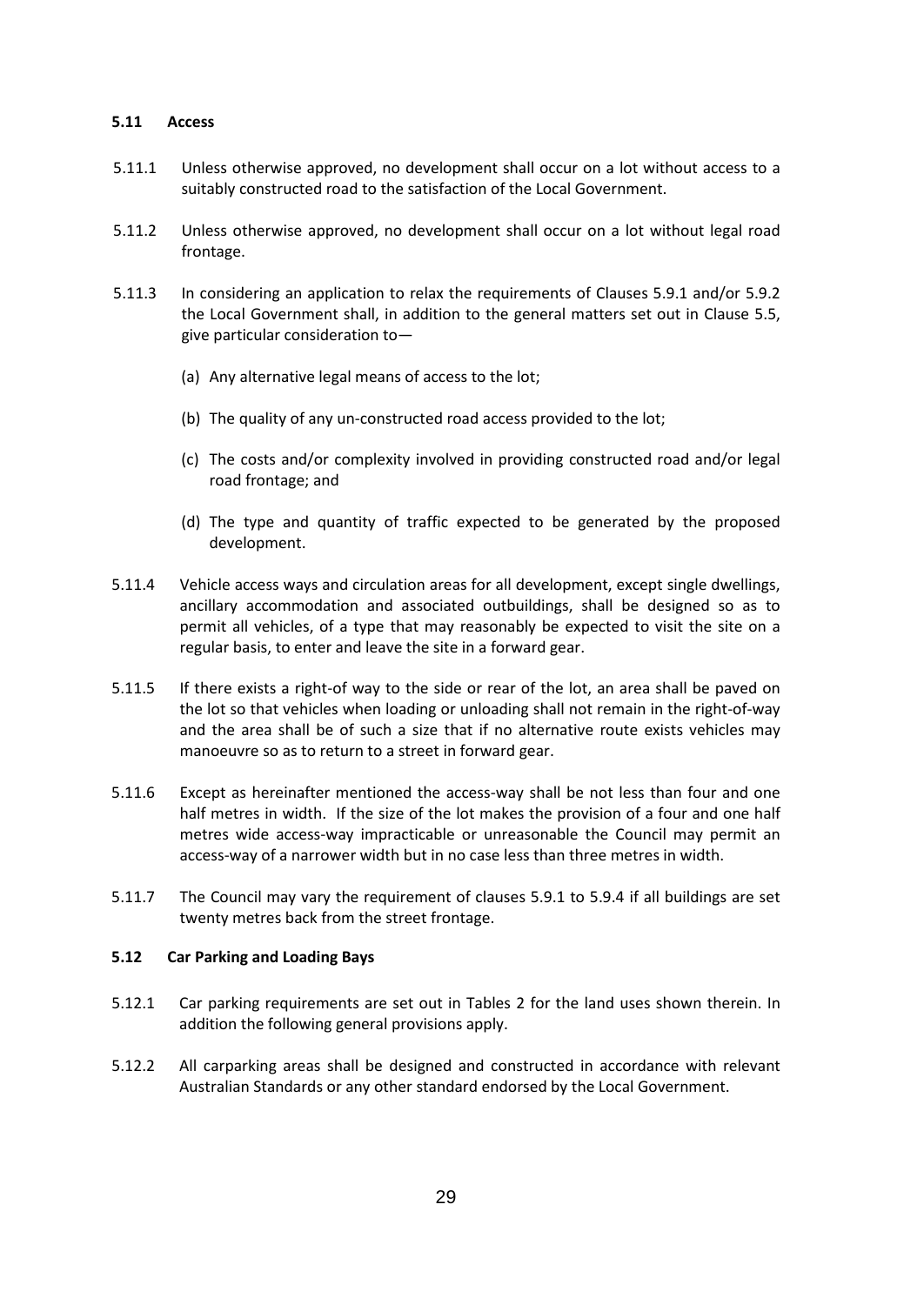- 5.12.3 All carparking areas with 10 or more bays shall include landscaped areas equivalent to 10% of the area of the carparking bays within that carpark, and such landscaped areas shall be included in calculations for determining the landscaping provision and not carparking provision.
- 5.12.4 Where land is developed to accommodate a range of uses, the number of car parking spaces to be provided is to be calculated separately for each part of the land or building used for each use.
- 5.12.5 When considering an application for planning approval, the Local Government may impose conditions regarding the required number and/or method of provision of car parking spaces. In particular, the Local Government may impose conditions relating to—
	- (a) the proportion of car parking spaces to be roofed or covered;
	- (b) the means of access to each car parking space and the adequacy of any vehicular manoeuvring area;
	- (c) the design and location of the car parking spaces on the site and their effect on the existing streetscape and the amenity of adjoining development and the locality generally, including the potential effect if those spaces should later be roofed or covered;
	- (d) the extent to which car parking spaces are located within required building setback areas; and
	- (e) the location of proposed public footpaths, vehicular crossings of private footpaths within the lot and the effect of both pedestrian and vehicular traffic movement and safety.
- 5.12.6 If the Local Government is satisfied that adequate car parking exists or is to be provided in close proximity to a proposed development, notwithstanding Table 2, it may accept a cash payment in lieu of the provision of car parking spaces subject to the following—
	- (a) a cash-in-lieu payment shall not be less than the estimated cost to the owner of providing the car parking spaces otherwise required by the Scheme, plus the value as estimated by the Local Government of that area of land which would have been occupied by the car parking spaces;
	- (b) the Local Government shall have already provided a public car park nearby or have firm proposals for providing a public car park area within the near future; and
	- (c) payments under this clause shall be deposited into a special fund to be used exclusively to provide and/or maintain car parks in the near vicinity.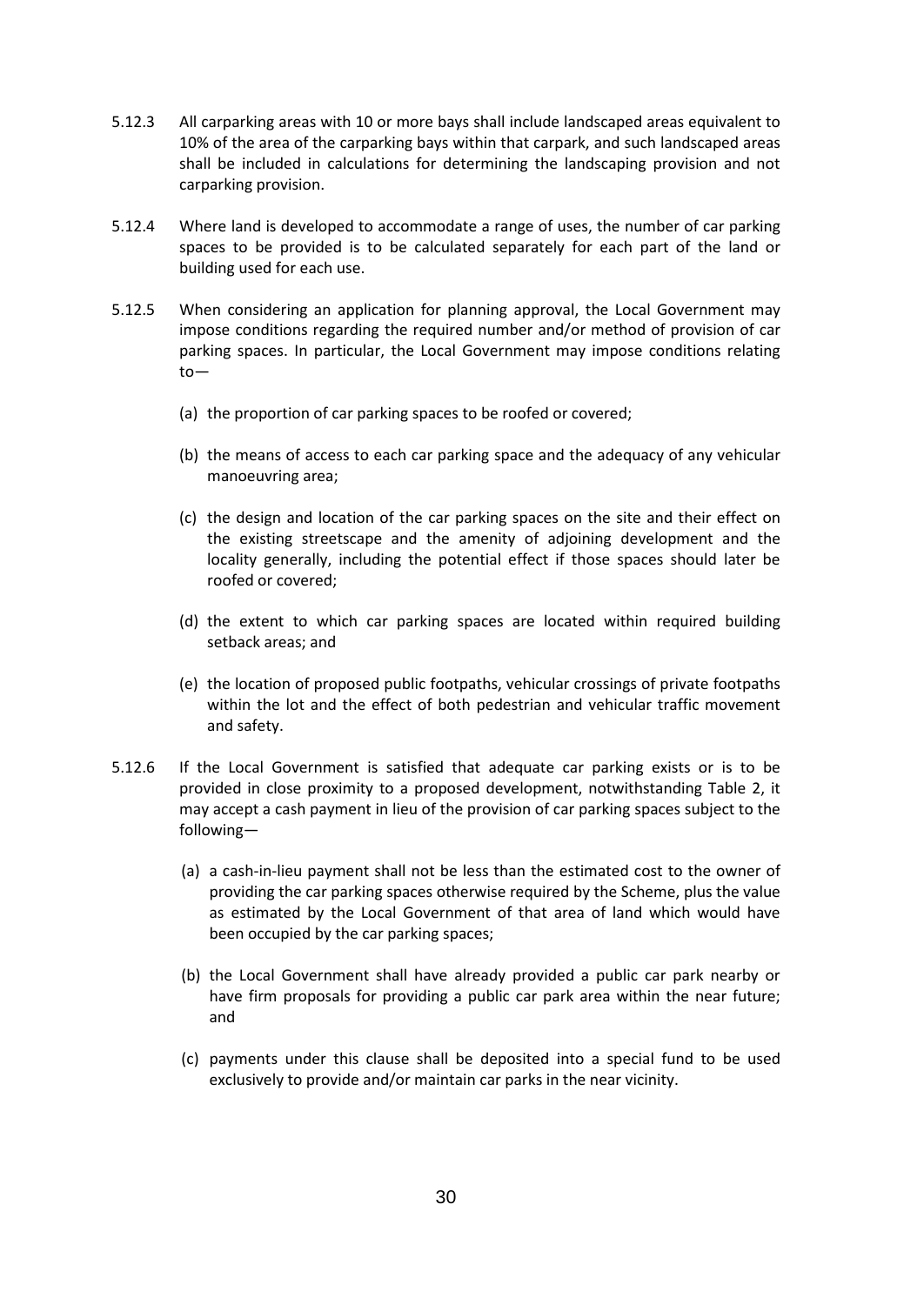- 5.12.7 All development for commercial or industrial purposes shall be designed so as to provide for the loading and unloading of all vehicles, of a type that may reasonably be expected to visit the site on a regular basis, in a manner that does not in any way restrict the use of vehicle accessways, circulation areas or carparking areas.
- 5.12.8 Pursuant to clause 5.14.6 a loading bay shall comply with minimum dimensions of 3.5 metres width, 7 metres length and 3.5 metres height.

#### <span id="page-30-0"></span>**5.13 Commercial Areas**

#### 5.13.1 Plot Ratio

Council shall permit a building in the Commercial Zone to have a plot ratio of 1.0 and may permit an increase of 50 percent providing that Council is satisfied on matters relating to access, car parking, servicing, loading and unloading and any other matter the Council by its absolute majority may take into consideration.

#### 5.13.2 Upper Floors

Where the ground floor of a multi-storey building is used for the purpose of shops or offices, the upper floors of such buildings may be used for the purposes of shops, offices or residential accommodation providing that:

- The residential use is confined to the upper floor.
- The residential use is used only by the owner/occupier of the shop or office within the same building.

#### <span id="page-30-1"></span>**5.14 Industrial Areas**

- 5.14.1 Building setbacks shall be in accordance with Table 2.
- 5.14.2 Site Cover

No more than 50 percent of any lot shall be built upon without the approval of the Council

#### 5.14.3 Landscape Treatment

An area of not less than 10% of the land between the front building line and the street frontage shall be set aside for landscaping, and such landscaping shall be established and maintained in accordance with an approved plan relating thereto.

#### 5.14.4 Open Air Display

A person may display finished goods for sale up to the front boundary of the lot.

5.14.5 Stock Piling and Storage of Materials

No dumping or storage of waste materials for use on premises, or construction, servicing or maintenance shall be permitted between the building line and the street frontage.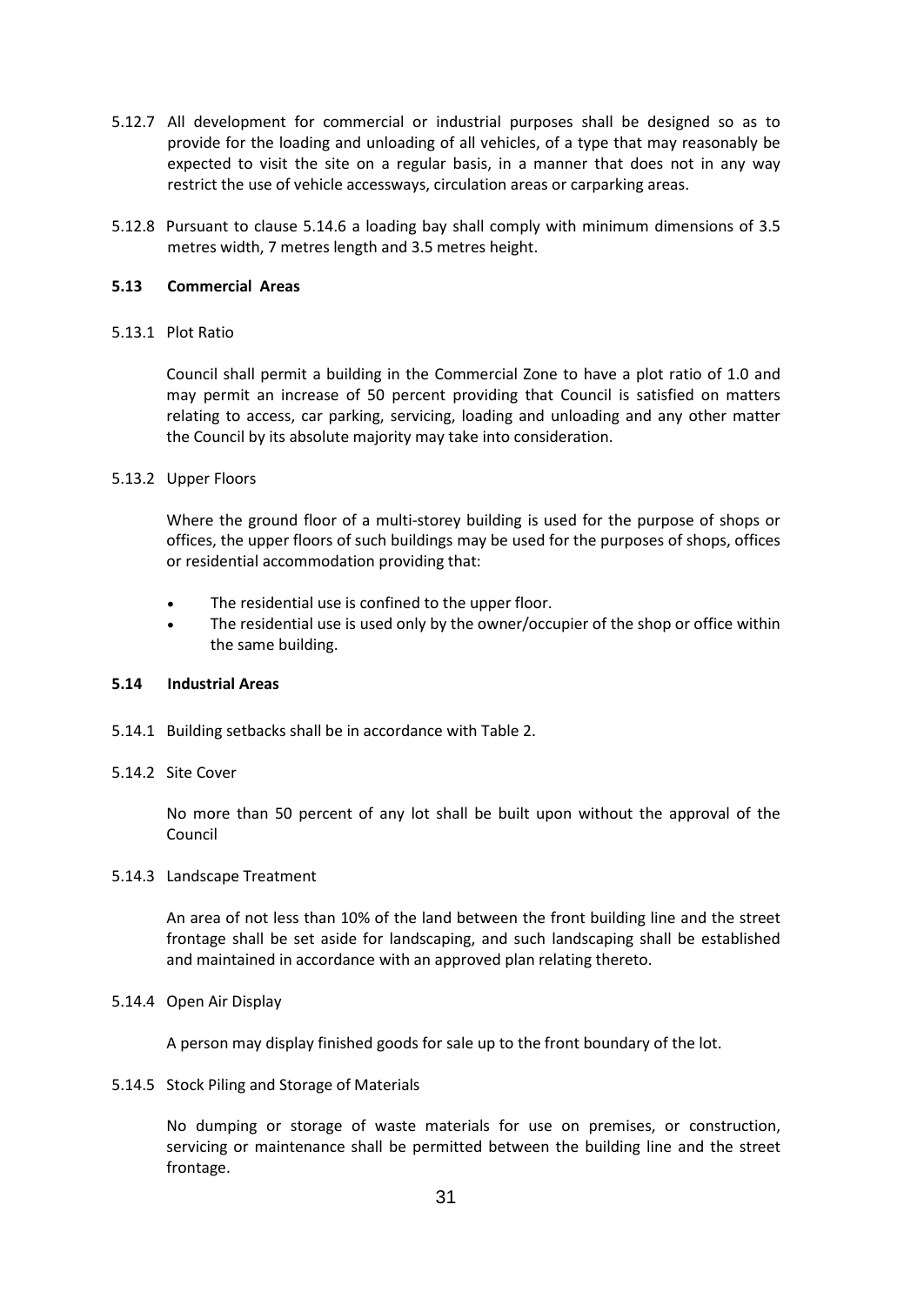#### 5.14.6 Car Parking

On site car parking shall be provided in accordance with Table 2 in the Scheme Text.

#### <span id="page-31-0"></span>**5.15 Appearance of Land and Buildings**

- 5.15.1 Unless otherwise approved, no person shall erect any building or other structure which by reason of colour or type of materials, architectural style, height or bulk, ornament or general appearance, has an exterior appearance which is out of harmony with existing buildings or the landscape character of the area.
- 5.15.2 All buildings and land on which they are located within the Scheme area shall be maintained in a manner, which preserves the amenity of the surrounding locality to the satisfaction of the Local Government.
- 5.15.3 Where in the opinion of the Local Government an activity is being undertaken that results in the appearance of the property having a deleterious effect on the amenity of the area in which it is located, the Local Government shall require the owner or occupier to restore or upgrade the conditions of that property to a standard commensurate with those generally prevailing in the vicinity.

#### <span id="page-31-1"></span>**5.16 Building Height**

With the exception of buildings and structures required for agricultural use in Rural Zones, no building in excess of two storeys or a height of 9 metres above natural ground level shall be erected within the Scheme Area.

Council may approve buildings which exceed the height specified after considering information provided and any submissions made by persons owning or having an interest in land affected directly or indirectly by the proposed building:

- Will be in harmony with the general character of buildings in the locality.
- Will not be detrimental to the amenity or character of the locality or the quality of environment or the townscape.
- Will observe the required setbacks from the boundaries of the lot on which it is to be constructed and will not prejudice the siting, design, aspect and privacy of buildings on other nearby lots.
- Will not impair the potential for development of other vacant blocks in the vicinity with particular regard to amenity, aspect and views.
- Has been designed in harmony with the natural land form of the site.

Any such decision shall only be made by an absolute majority of Council.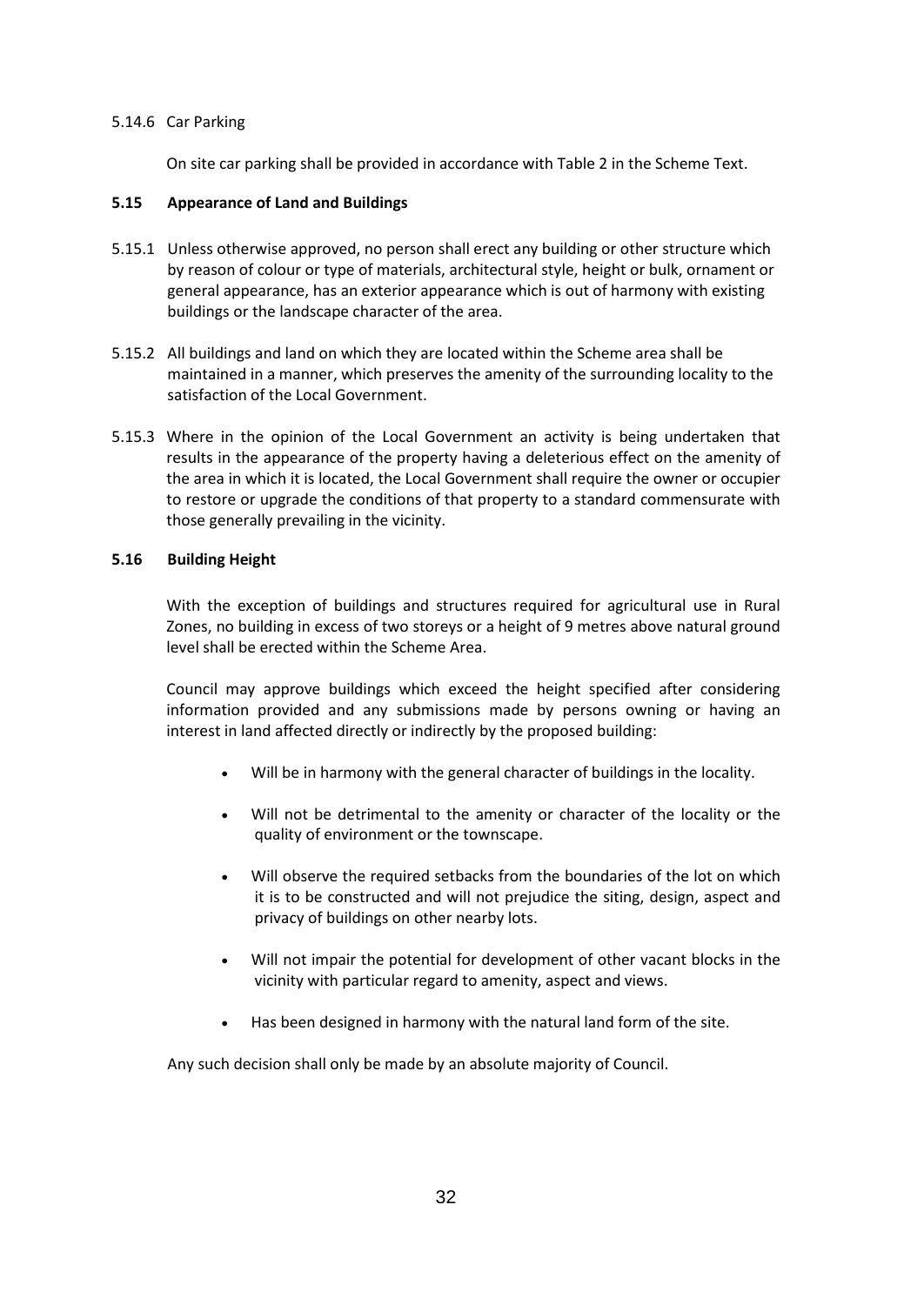# <span id="page-32-0"></span>**Part 6 — Special control areas, Structure Plans & Local Development Plans**

#### <span id="page-32-1"></span>**6.1. Operation of special control areas**

- 6.1.1. The following special control areas are shown on the Scheme Maps :
	- (a) Rudduck Street Precinct
	- (b) Leeman Wastewater Treatment Plant
- 6.1.2. In respect of a special control area shown on a Scheme Map, the provisions applying to the special control area apply in addition to the provisions applying to any underlying zone or reserve and any general provisions of the Scheme.

#### <span id="page-32-2"></span>**6.2 Rudduck Street Precinct (SCA 1)**

6.2.1 In considering applications for planning approval within the Rudduck Street Precinct, the Council shall have regard for the:

(a) Rudduck Street Planning Framework and any other planning policy formally adopted or amended by Council over the Rudduck Street Precinct Centre pursuant to clause 2.4.

#### <span id="page-32-3"></span>**6.3 Leeman Wastewater Treatment Plant (SCA 2)**

- 6.3.1 The Leeman Wastewater Treatment Plant is a strategic infrastructure element for the treatment of wastewater in Leeman
- 6.3.2 Purpose of the Special Control Area

(a) To identify land likely to be the subject of offsite impacts from the Leeman Wastewater Treatment Plant.

(b) To ensure that the use and development of the land in the vicinity of the Leeman Wastewater Treatment Plant is compatible with any existing or proposed future use and development of the plant.

#### 6.3.3 Application Requirements for Subdivision and Development

Planning approval is required to construct or extend a dwelling or other building, or to carry out any other form of development.

The local government will not generally approve any development for residential purposes or other sensitive uses as defined in Statement of Planning Policy 4.1.

#### 6.3.4 Relevant Considerations

Before deciding on any application for development approval the local government must consider:

(a) the provisions of the Statement of Planning Policy No.4.1: State Industrial Buffer Policy;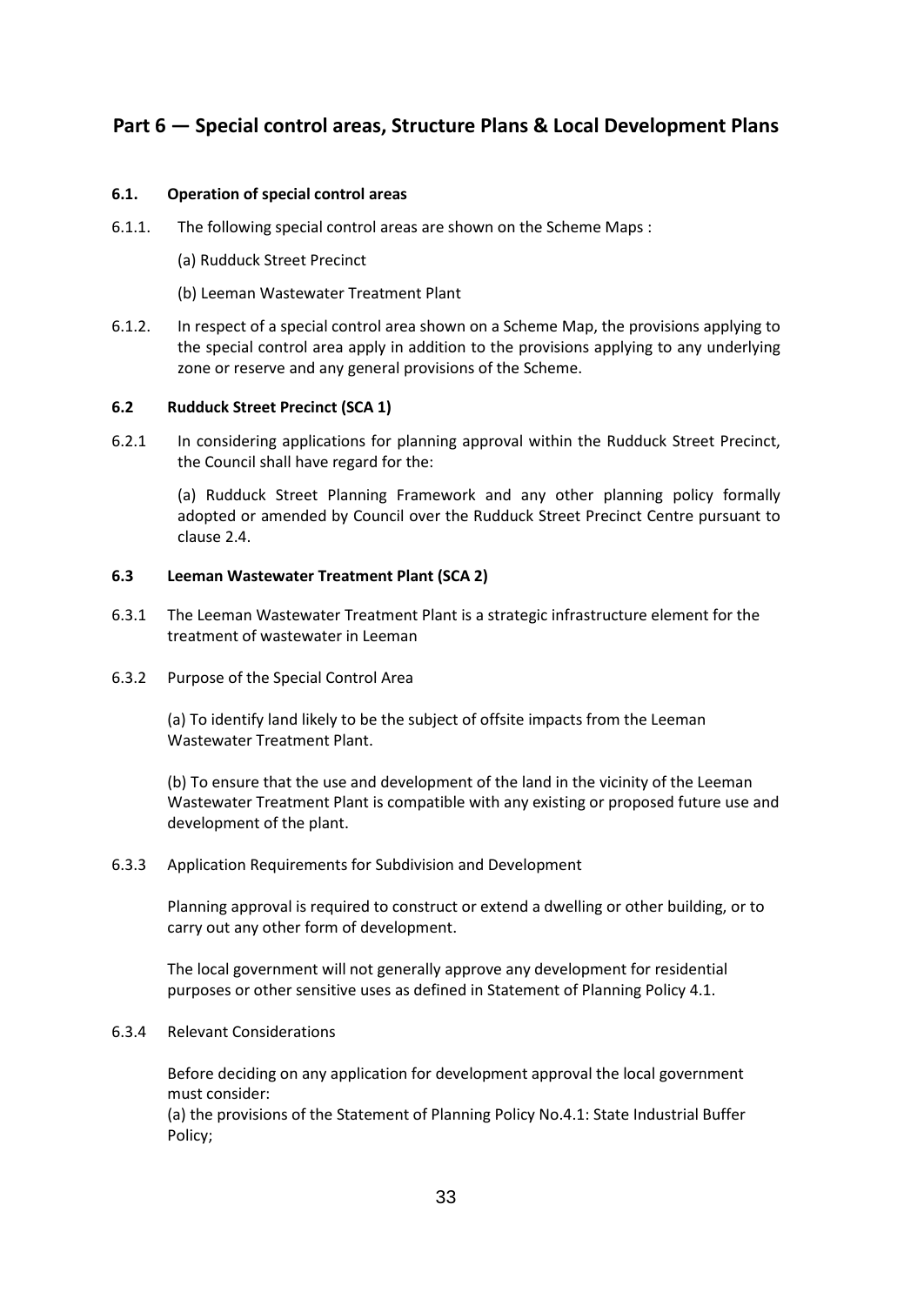(b) whether the proposal is compatible with existing and proposed future use of the Leeman Wastewater Treatment Plant;

(c) advice and recommendations of the Department of Environment Regulation, Department of Health and the relevant wastewater provider.

#### 6.3.5 Referral of Applications

Before deciding on any application for planning approval for residential purposes or any other sensitive use as defined in SPP 4.1 and with respect to land partly or wholly within the Special Control Area, the local government is to consult with the Department of Environment Regulation, Department of Health and the relevant wastewater provider.

#### <span id="page-33-0"></span>**6.4 Structure Plans**

#### **6.4.1 Structure Plan Required**

The local government is not to:

- (a) consider recommending subdivision; or
- (b )approve development
- of land within the Development Zone unless there is a structure plan

#### **6.4.2 Approval prior to structure plan**

Notwithstanding clause 6.4.1, a local government may recommend subdivision or approve the development of land within a Development Zone prior to a structure plan coming into effect in relation to that land, if the local government is satisfied that this will not prejudice the future preparation of a structure plan.

#### **6.4.3 Preparation of proposed structure plans**

A proposed structure plan may be required by the:

- (a) Local Government; or
- (b) Western Australian Planning Commission

A proposed structure plan may be required and prepared for all, or part of, any zone or development area.

#### **6.4.4 Details of proposed structure plan**

- 6.4.4.1 A proposed structure plan is to contain the following details:
	- (a) a map showing the area to which the proposed structure plan is to apply;
	- (b) a site analysis map showing the characteristics of the site including:
		- (i) landform, topography and land capability;
		- (ii) conservation and environmental values including bushland, wetlands, damp lands, streams and water courses, foreshore reserves and any environmental policy areas;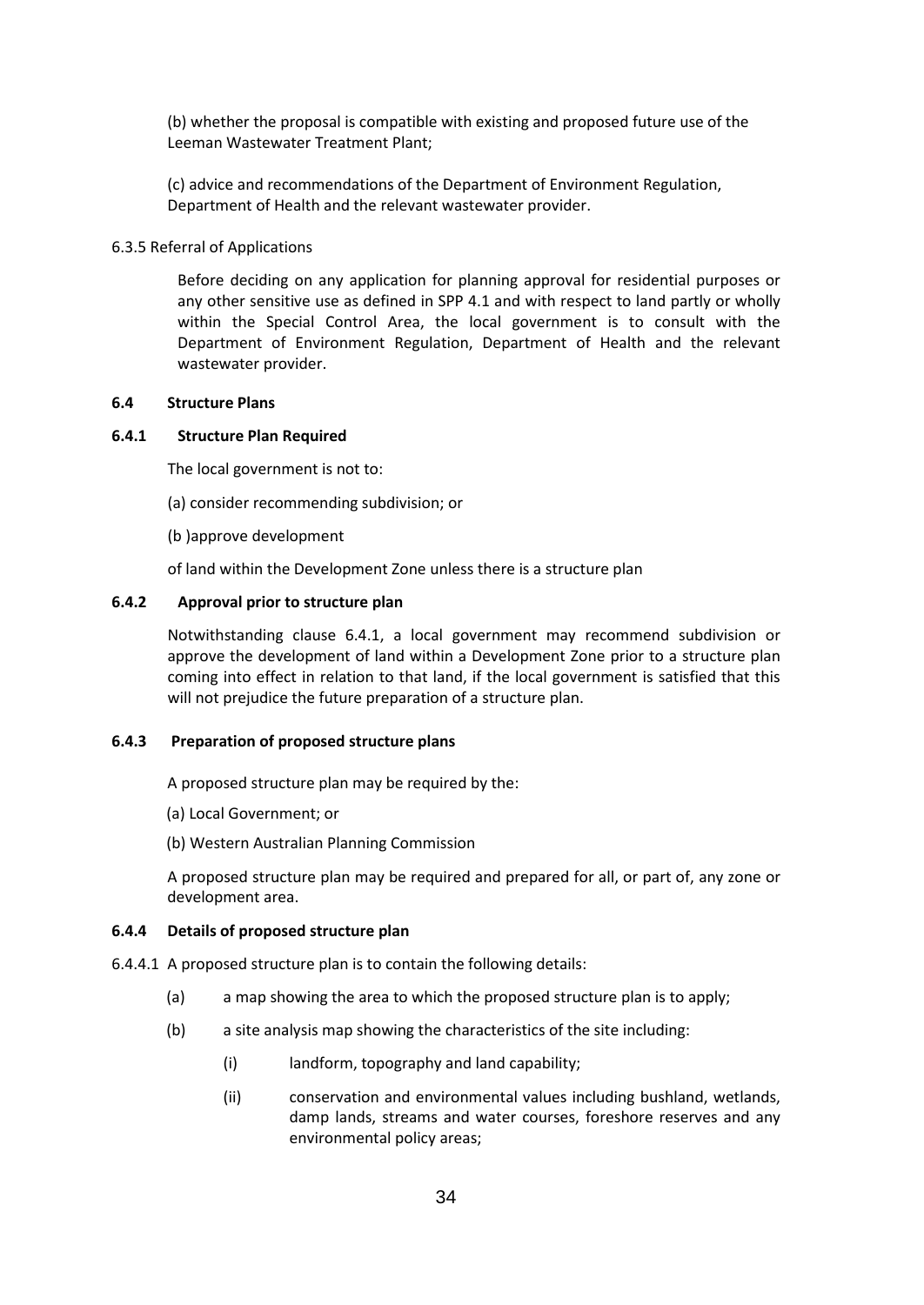- (iii) hydrogeological conditions, including approximate depth to water table;
- (iv) sites and features of Aboriginal and European heritage value;
- (v) bushfire-prone areas as provided for in Part 5.7 of the Scheme.
- (c) a context analysis map of the immediate surrounds to the site including:
	- (i) the pattern of neighbourhoods, and existing and planned neighbourhood, town and regional centres;
	- (ii) transport routes, including freeways, arterial routes and neighbourhood connector alignments, public transport routes, strategic cycle routes, bus stops and rail stations;
- (iii) existing and future land use;
- (e) for structure plans a map showing proposals for:
	- (i) neighbourhoods around proposed neighbourhoods and town centres;
	- (ii) existing and proposed commercial centres;
	- (iii) natural features to be retained;
	- (iv) street block layouts;
	- (v) the street network including street types;
	- (vi) transportation corridors, public transport network, and cycle and pedestrian networks;
	- (vii) land uses including residential densities and estimates of population;
	- (viii) schools and community facilities;
	- (ix) public parklands; and
	- (x) urban water management areas;
- (f) a written report to explain the mapping and to address the following:
	- (i) the planning framework for the structure plan and any policies, strategies and scheme provisions which apply to the land, and any environmental conditions which apply under the Scheme;
	- (ii) the site analysis including reference to the matters listed in clause 6.4.4.1 (b) above, and, in particular, the significance of the conservation, environmental and heritage values of the site;
	- (iii) the context analysis including reference to the matters listed in clause 6.4.4.1 (c) above;
	- (iv) how planning for the structure plan area is to be integrated with the surrounding land;
	- (v) the design rationale for the proposed pattern of subdivision, land use and development;
	- (vi) traffic management and safety;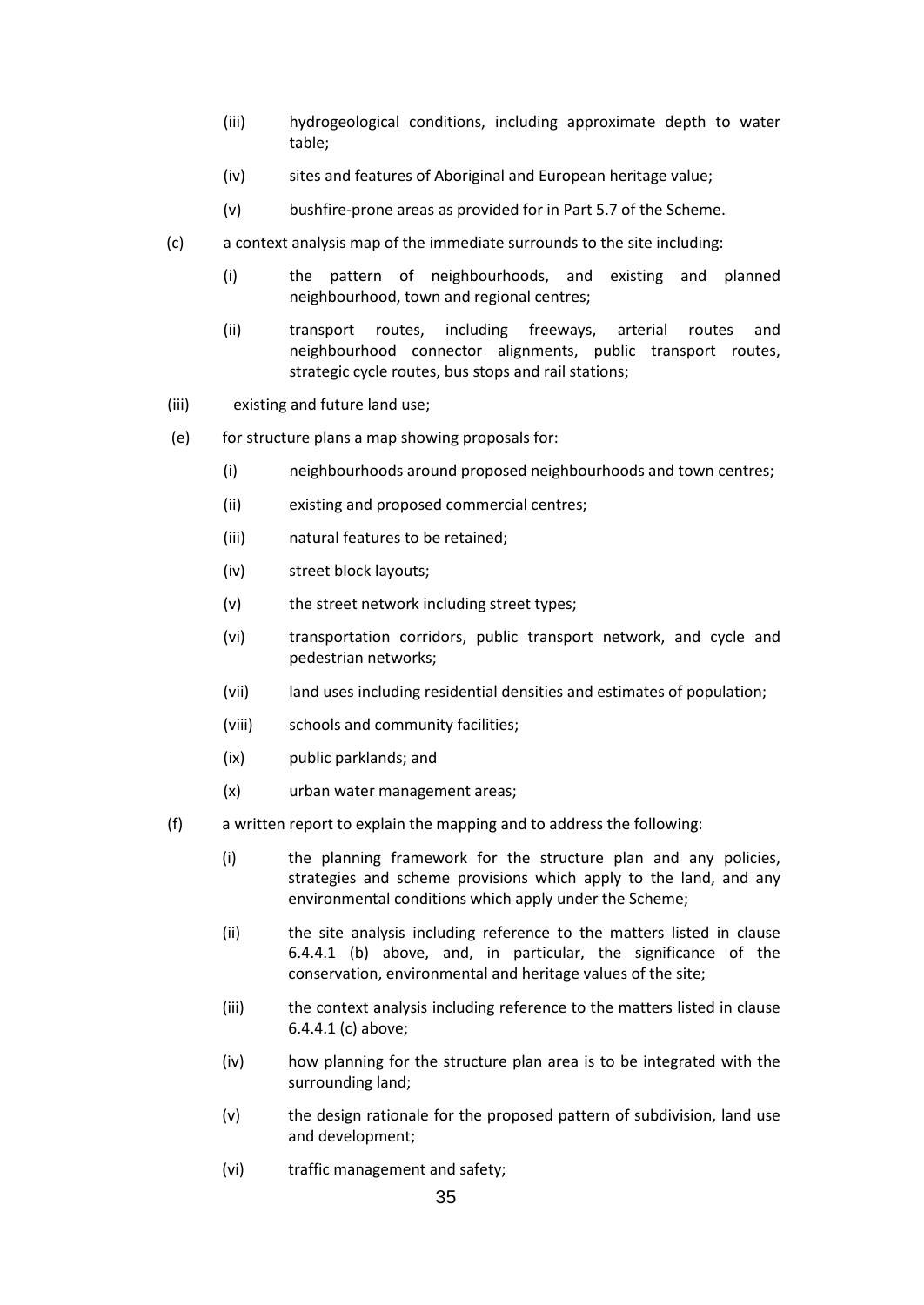- (vii) parkland provision and management;
- (viii) urban water management;
- (ix) proposals for public utilities including sewerage, water supply, drainage, gas, electricity and communication services;
- (x) the proposed method of implementation including any cost sharing arrangements and details of any staging of subdivision and development;
- (xi) bushfire-prone areas and bushfire management as provided for in Part 5.7 of the Scheme*;* and
- (xii) such other information as considered relevant by the Local Government.

6.4.4.2 The maps referred to in clause 6.4.4.1 are to:

- (a) be drawn to a scale that clearly illustrates the details referred to in clause 6.4.4.1; and
- (b) include a north point, visual bar scale, key street names and a drawing title and number.
- 6.4.4.3 A proposed structure plan may, to the extent that it does not conflict with the Scheme, impose a classification on the land included in it by reference to reserves, zones or the *Residential Design Codes*, and where the proposed structure plan becomes a structure plan, the local government is to have due regard to such reserves, zones or *Residential Design Codes* when recommending subdivision or approving development of land within a Development Area.
- 6.4.4.4 A proposed structure plan must, in the opinion of the local government, be consistent with orderly and proper planning.

#### **6.4.5 Submission to Local Government and Commission**

- 6.4.5.1 A proposed structure plan prepared by an owner is to be submitted to the local government.
- 6.4.5.2 Within 7 days of preparing or receiving a proposed structure plan which proposes the subdivision of land, the local government is to forward a copy of the proposed structure plan to the Commission.
- 6.4.5.3 The Commission is to provide comments to the local government as to whether it is prepared to endorse the proposed structure plan with or without modifications.
- 6.4.5.4 The Commission must provide its comments to the local government within 30 days of receiving the proposed structure plan.

#### **6.4.6 Advertising of structure plan**

6.4.6.1 Within 60 days of preparing or receiving a proposed structure plan that conforms with clause 6.4.4 and complies with the Scheme (or such longer time as may be agreed in writing between the owner who submitted the proposed structure plan and the local government), the local government is to: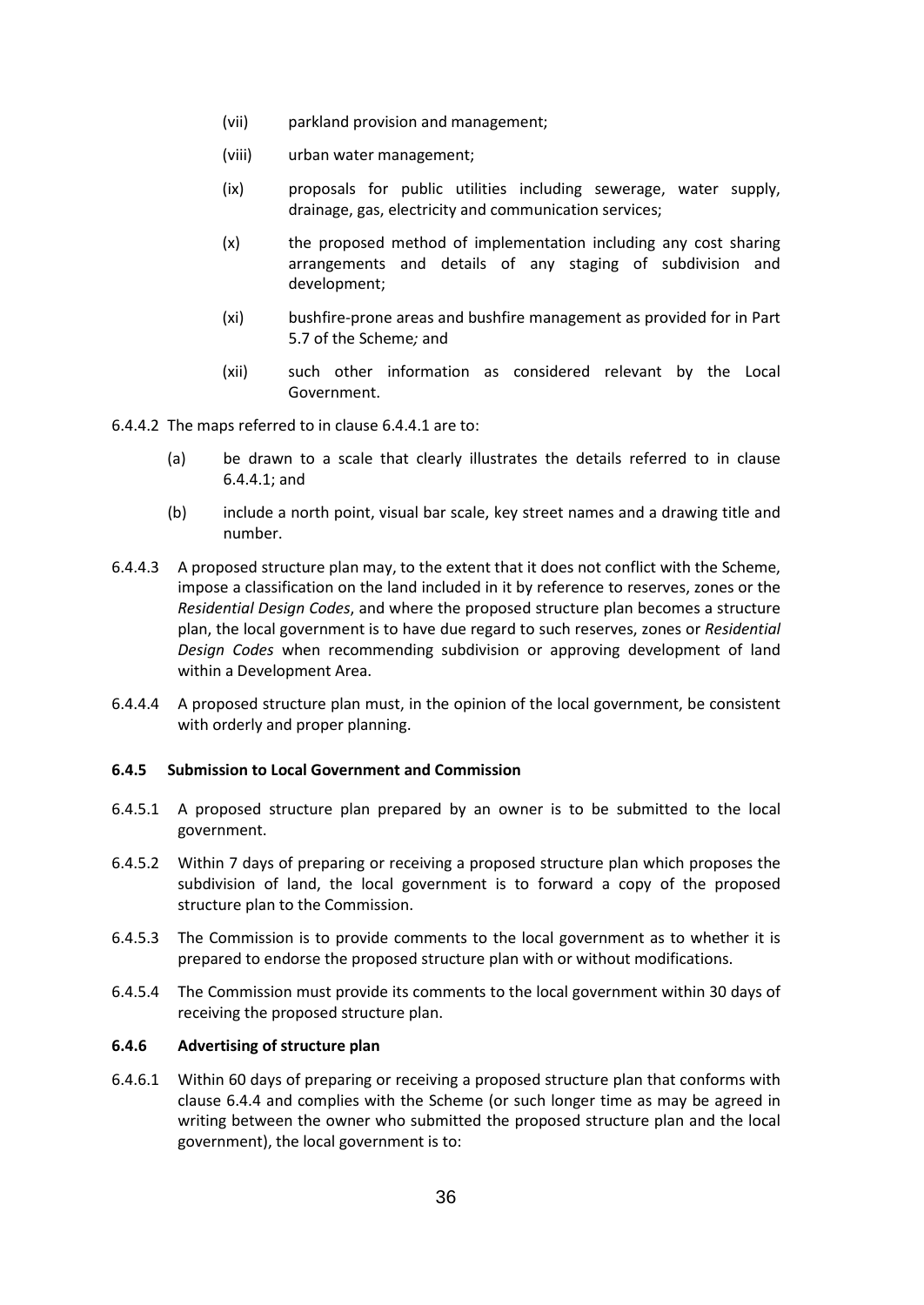(a) advertise, or require the owner who submitted the proposed structure plan to advertise, the proposed structure plan for public inspection by one or more of the following ways:

- (i) notice of the proposed structure plan published in a newspaper circulating in the Scheme area;
- (ii) a sign or signs displaying notice of the proposed structure plan to be erected in a conspicuous place or places in the Development Area, or part of the Development Area, to which the proposed structure plan applies; and
- (b) give notice or require the owner who submitted the proposed structure plan to give notice, in writing to:
	- (i) all owners whose land is included in the proposed structure plan;
	- (ii) all owners and occupiers who, in the opinion of the local government, are likely to be affected by the adoption of the proposed structure plan;
	- (iii) such public authorities and other persons as the local government nominates.
- 6.4.6.2 The advertisement and notice are to:
	- (a) explain the scope and purpose of the proposed structure plan;
	- (b) specify when and where the proposed structure plan may be inspected; and
	- (c) invite submissions to the local government by a specified date being not less than 21 days after the giving or erection of the notice or publication of the advertisement, as the case requires.

# **6.4.7 Adoption of proposed structure plan**

- 6.4.7.1 The local government is to consider all submissions received and within 60 days of the latest date specified in the notice or advertisement for the making of submissions is to:
	- (a) adopt the proposed structure plan, with or without modifications; or
	- (b) refuse to adopt the proposed structure plan and, where the proposed structure plan was submitted by an owner, give reasons for this to the owner.
- 6.4.7.2 In making a determination under clause 6.4.7.1, the local government is to:
	- (a) have due regard to the comments and advice received from the Commission in relation to the proposed structure plan; and
	- (b) if the Commission requires modifications to the proposed structure plan, the local government is to consult with the Commission prior to making a determination under clause 6.4.7.1.
- 6.4.7.3 If the local government, after consultation with the Commission, is of the opinion that a modification to the proposed structure plan is substantial, the local government may:
	- (a) re-advertise the proposed structure plan; or
	- (b) require the owner who submitted the proposed structure plan to readvertise the proposed structure plan;

and thereafter, the procedures set out in clause 6.4.6.1 onwards are to apply.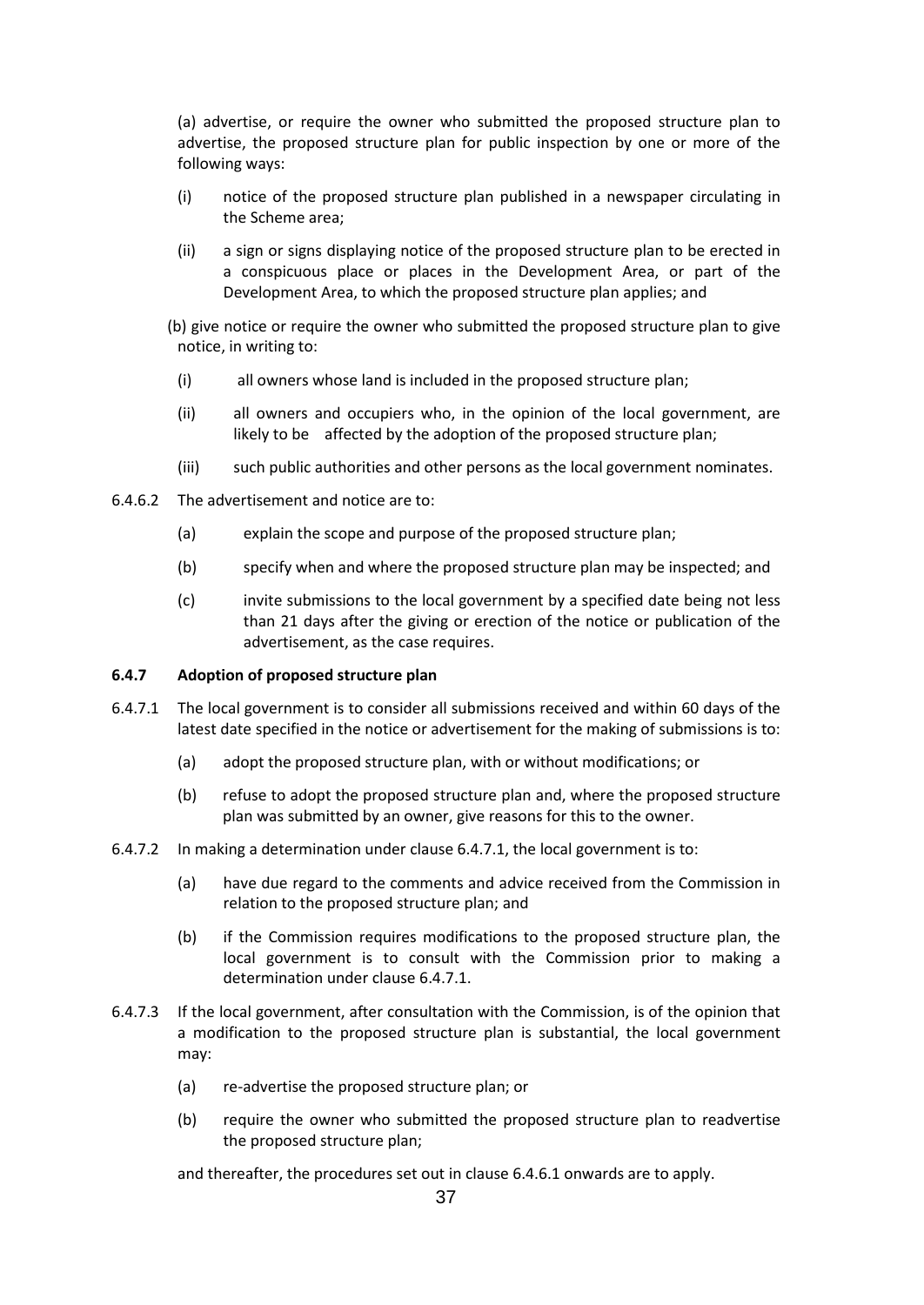6.4.7.4 If within the period referred to in clause 6.4.7.1, or such further time as may be agreed in writing between the owner who submitted the proposed structure plan and the local government, the local government has not made a determination under clause 6.4.7.1, the local government is deemed to have refused to adopt the proposed structure plan.

# **6.4.8 Endorsement by Commission**

- 6.4.8.1 If the proposed structure plan proposes the subdivision of land, then within 7 days of making its determination under clause 6.4.7.1, the local government is to forward the proposed structure plan to the Commission for its endorsement.
- 6.4.8.2 As soon as practicable after receiving the proposed structure plan, the Commission is to determine whether to endorse the proposed structure plan.
- 6.4.8.3 The Commission is to notify the local government of its determination under clause 6.4.8.2.

# **6.4.9 Notification of structure plan**

As soon as practicable after adopting a proposed structure plan under clause 6.4.7.1 and if clause 6.4.8 applies, as soon as practicable after being notified of the Commission's decision under clause 6.4.8.3, the local government is to forward a copy of the structure plan to:

- (a) any public authority or person that the local government thinks fit; and
- (b) where the structure plan was submitted by an owner, to the owner.

### **6.4.10 Operation of structure plan**

A structure plan comes into effect:

- (a) where the structure plan proposes the subdivision of land, on the day on which it is endorsed by the Commission pursuant to clause 6.4.8.2; or
- (b) on the day on which it is adopted by the local government under clause 6.4.7.1 in all other cases.

If a provision of a structure plan is inconsistent with a provision of the Scheme, then the provision of the Scheme prevails to the extent of the inconsistency.

#### **6.4.11 Inspection of structure plan**

The structure plan and the Commission's notification under clause 6.4.8.3 is to be kept at the local government's administrative offices, and is to be made available for inspection by any member of the public during office hours.

#### **6.4.12 Variation to structure plan**

- 6.4.12.1 The local government may vary a structure plan:
	- (a) by resolution if, in the opinion of the local government, the variation does not materially alter the intent of the structure plan;
	- (b) otherwise, in accordance with the procedures set out in clause 6.4.4 onwards.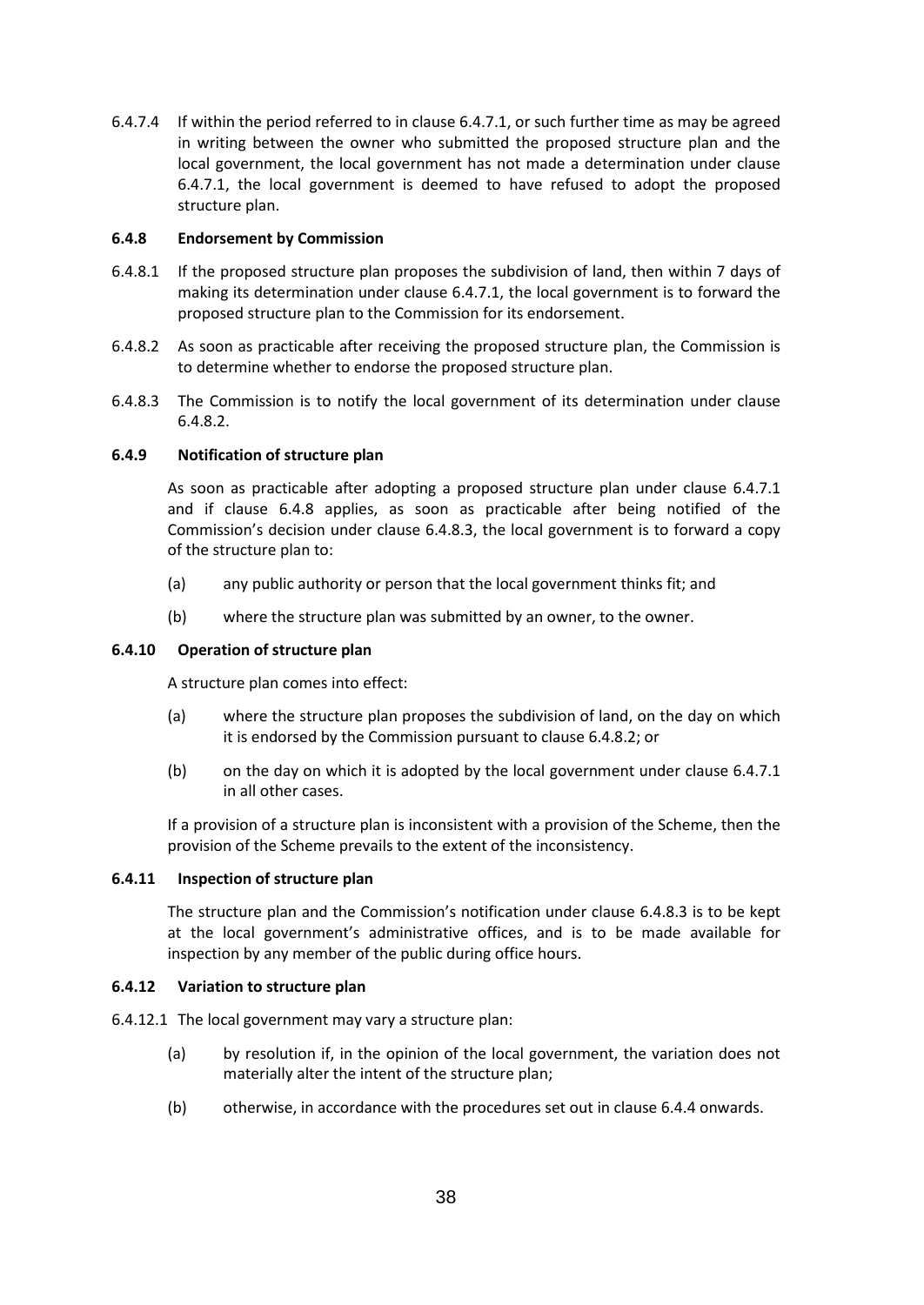- 6.4.12.2 If the local government varies a structure plan by resolution, and the variation does not propose the subdivision of land, the local government is to forward a copy of the variation to the Commission within 10 days of making the resolution.
- 6.4.12.3 If the local government varies a structure plan by resolution, and the variation proposes the subdivision of land, the local government is to forward a copy of the variation to the Commission within 10 days of making the resolution for its endorsement.
- 6.4.12.4 As soon as practicable after receiving the copy of the variation referred to in clause 6.4.12.3, the Commission is to determine whether to endorse the proposed variation.
- 6.4.12.5 The Commission is to notify the local government of its determination under clause 6.4.12.4.
- 6.4.12.6 A variation to a structure plan by resolution comes into effect:
	- (a) where the variation proposes the subdivision of land, on the day on which it is endorsed by the Commission pursuant to clause 6.4.12.4; or
	- (b) on the day on which the local government resolves to make the variation under clause 6.4.12.1 (a).

# **6.5 Local Development Plans**

- 6.5.1 Where it is considered desirable to enhance, elaborate or expand the details or provisions contained in a structure plan for a particular lot or lots, a Local Development Plan may be required by:
	- (a) the Local Government; or
	- (b) Western Australian Planning Commission.
- 6.5.2 A local development plan may include details as to:
	- (a) building envelopes;
	- (b) distribution of land uses within a lot;
	- (c) private open space;
	- (d) services;
	- (e) vehicular access, parking, loading and unloading areas, storage yards and rubbish collection closures;
	- (f) the location, orientation and design of buildings and the space between buildings;
	- (g) advertising signs, lighting and fencing;
	- (h) landscaping, finished site levels and drainage;
	- (i) protection of sites of heritage, conservation or environmental significance;
	- (j) bushfire protection requirements;
	- (k) special development controls and guidelines; and
	- (l) such other information considered relevant by the local government.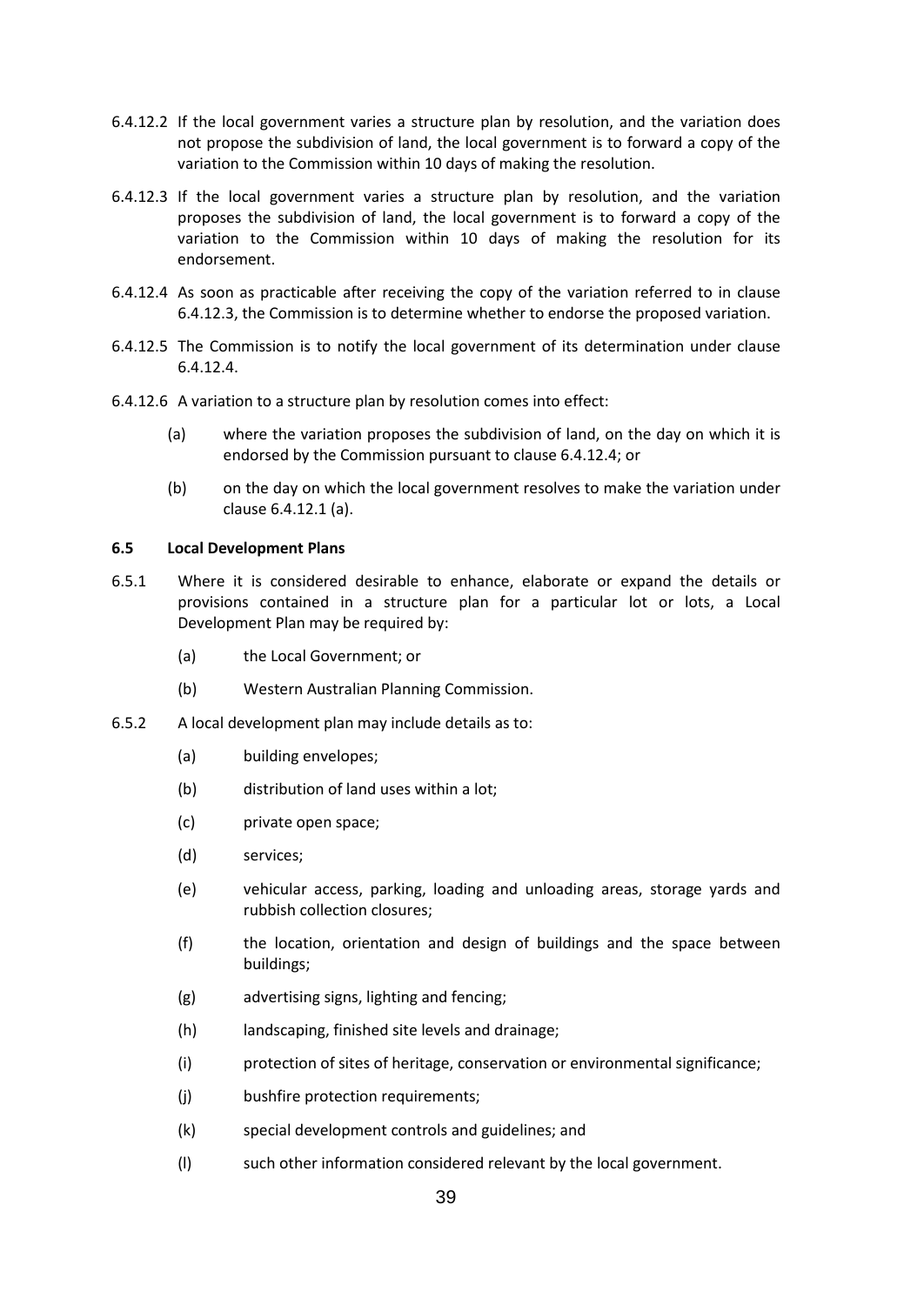- 6.5.3 When a proposed local development plan is prepared under clause 6.5.1, the local government is to:
	- (a) advertise, or require the owner who submitted the proposed local development plan to advertise, the proposed local development plan for public inspection by one or more of the following ways:
		- (i) notice of the proposed local development plan published in a newspaper circulating in the Scheme area;
		- (ii) a sign or signs displaying notice of the proposed local development plan to be erected in a conspicuous place or places in the Development Area, or part of the Development Area, to which the proposed local development plan applies; and
	- (b) give notice or require the owner who submitted the proposed local development plan to give notice, in writing to:
	- (i) all owners whose land is included in the proposed local development plan;
	- (ii) all owners and occupiers who, in the opinion of the local government, are likely to be affected by the adoption of the proposed local development plan;
	- (iii) such public authorities and other persons as the local government nominates.
- 6.5.4 The advertisement and notice are to:
	- (a) explain the scope and purpose of the proposed local development plan;
	- (b) specify when and where the proposed detailed plan may be inspected; and
	- (c) invite submissions to the local government by a specified date being not less than 21 days after the giving or erection of the notice or publication of the advertisement, as the case requires.
- 6.5.5 The local government is to consider all submissions received and:
	- (a) approve the local development plan with or without conditions; or
	- (b) refuse to approve the local development plan and, where the proposed local development plan was submitted by an owner, give reasons for this to the owner.
- 6.5.6 If within 60 days of receiving a local development plan prepared under clause 6.5.1(b), or such longer period as may be agreed in writing between the owner and the local government, the local government has not made one of the determinations referred to in clause 6.5.5, the local government is deemed to have refused to approve the local development plan.
- 6.5.7 Once approved by the local government, the local development plan constitutes a variation of the structure plan.
- 6.5.8 The local government may vary a local development plan in accordance with the procedures set out in clause 6.5 onwards provided such variations do not prejudice the intention of any related structure plan.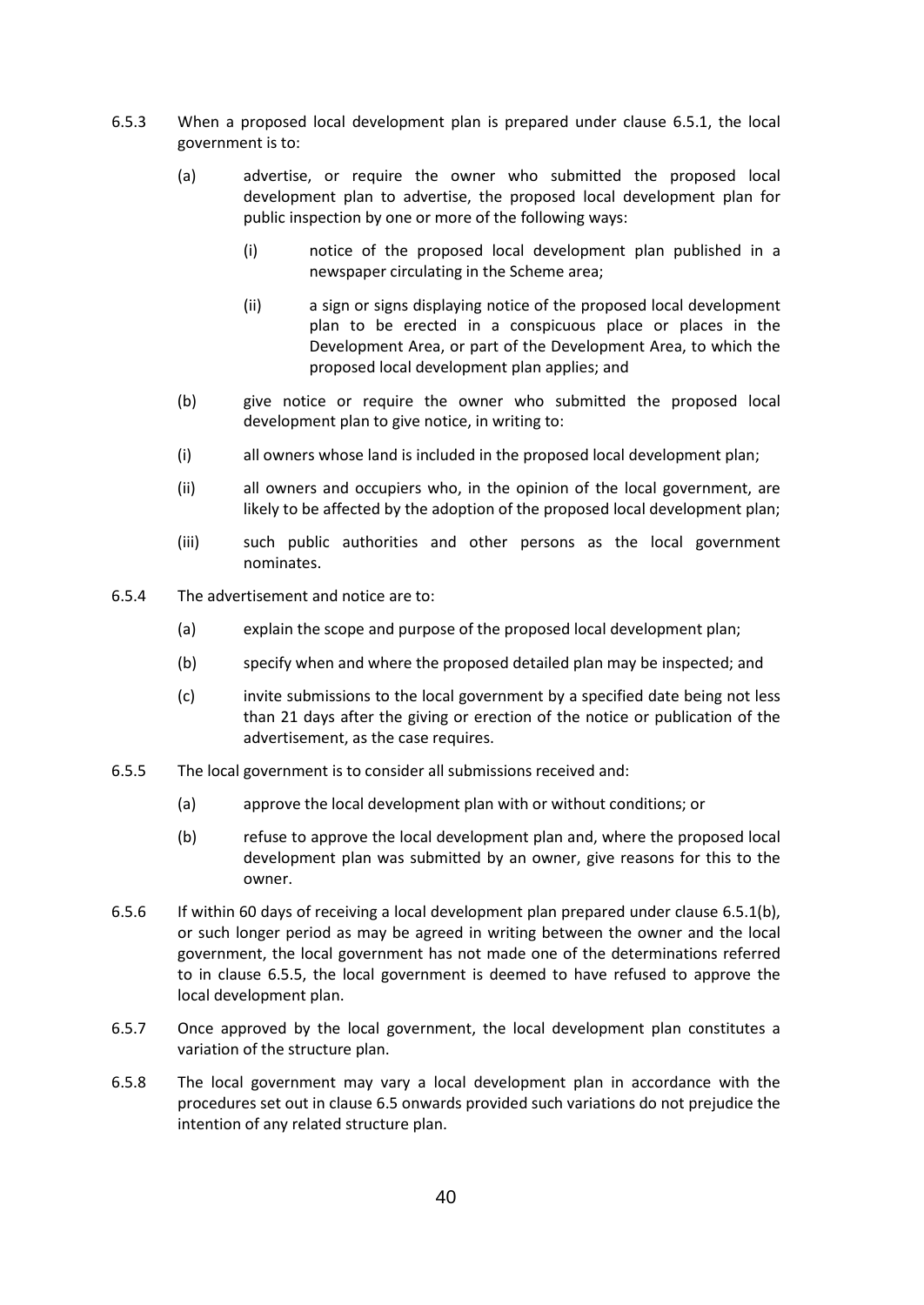## **6.6 Right of Review**

- 6.6.1 An owner who has submitted a proposed structure plan under clause 6.4.5.1 may apply for review to the *State Administrative Tribunal* in accordance with Part 14 of the *Planning and Development Act 2005* with respect to:
	- (a) any failure of the local government to advertise, or require the owner to advertise, a proposed structure plan within the required time period under clause 6.4.6.1;
	- (b) any determination of the local government:
		- (i) to refuse to adopt a proposed structure plan (including a deemed refusal); or
		- (ii) to require modifications to a proposed structure plan that are unacceptable to that owner.
- 6.6.2 An owner who has submitted a local development plan in accordance with clause 6.5 may appeal, in accordance with Part 14 of the *Planning and Development Act 2005* with respect to any discretionary decision made by the local government under clause 6.5.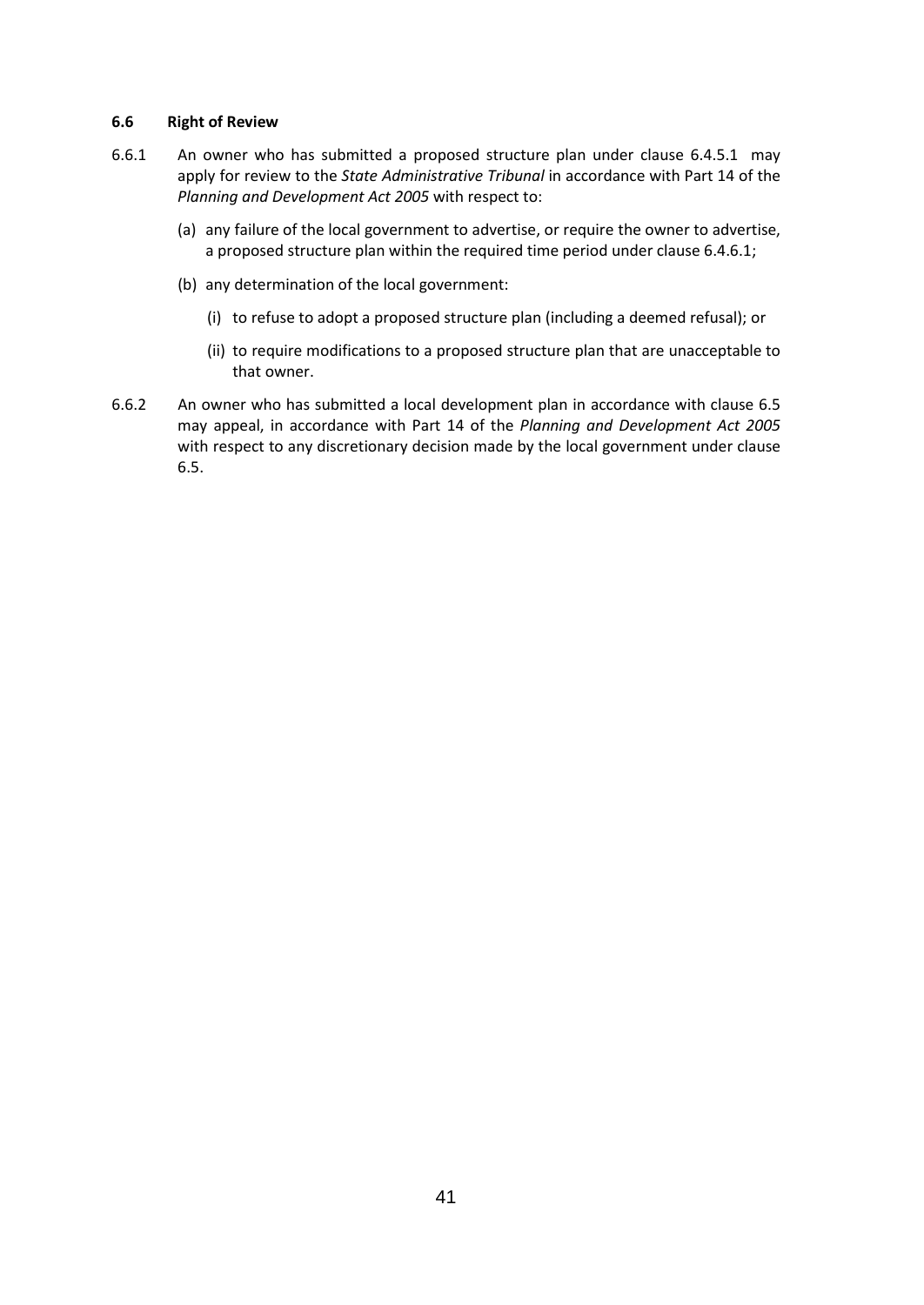# **Part 7 — Heritage protection**

# **7.1. Heritage List**

- 7.1.1. The local government is to establish and maintain a Heritage List to identify those places within the Scheme area which are of cultural heritage significance and worthy of conservation under the provisions of the Scheme, together with a description of each place and the reasons for its entry.
- 7.1.2. In the preparation of the Heritage List the local government is to  $-$ 
	- (a) have regard to the local government inventory prepared by the local government under section 45 of the *Heritage of Western Australia Act 1990*; and
	- (b) include on the Heritage List such of the entries on the local government inventory as it considers to be appropriate.
- 7.1.3 For the purpose of this Clause, the Heritage List means the Shire of Coorow Municipal Inventory as it relates to the Scheme Area, as amended from time to time, prepared by the local government pursuant to Section 45 of the Heritage of Western Australia Act 1990, or such parts thereof described in the Heritage List.
- 7.1.4. In considering a proposal to include a place on the Heritage List the local government  $i$ s to  $-$ 
	- (a) notify in writing the owner and occupier of the place and provide them with a copy of the description proposed to be used under clause 7.1.1 and the reasons for the proposed entry;
	- (b) invite submissions on the proposal from the owner and occupier of the place within 21 days of the day the notice is served;
	- (c) carry out such other consultations as it thinks fit; and
	- (d) consider any submissions made and resolve to enter the place on the Heritage List with or without modification or reject the proposal after consideration of the submissions.
- 7.1.5. Where a place is included on the Heritage List, the local government is to give notice of the inclusion to the Commission, the State Heritage Office and to the owner and occupier of the place.
- 7.1.6. The local government is to keep a copy of the Heritage List with the Scheme documents for public inspection.
- 7.1.7. The local government may remove or modify the entry of a place on the Heritage List by following the procedures set out in clause 7.1.4.
- Note: 1. The purpose and intent of the heritage provisions are -
	- (a) to facilitate the conservation of places of heritage value; and
	- (b) to ensure as far as possible that development occurs with due regard to heritage values.
	- 2. A "place" is defined in Schedule 1 and may include works, buildings and contents of buildings.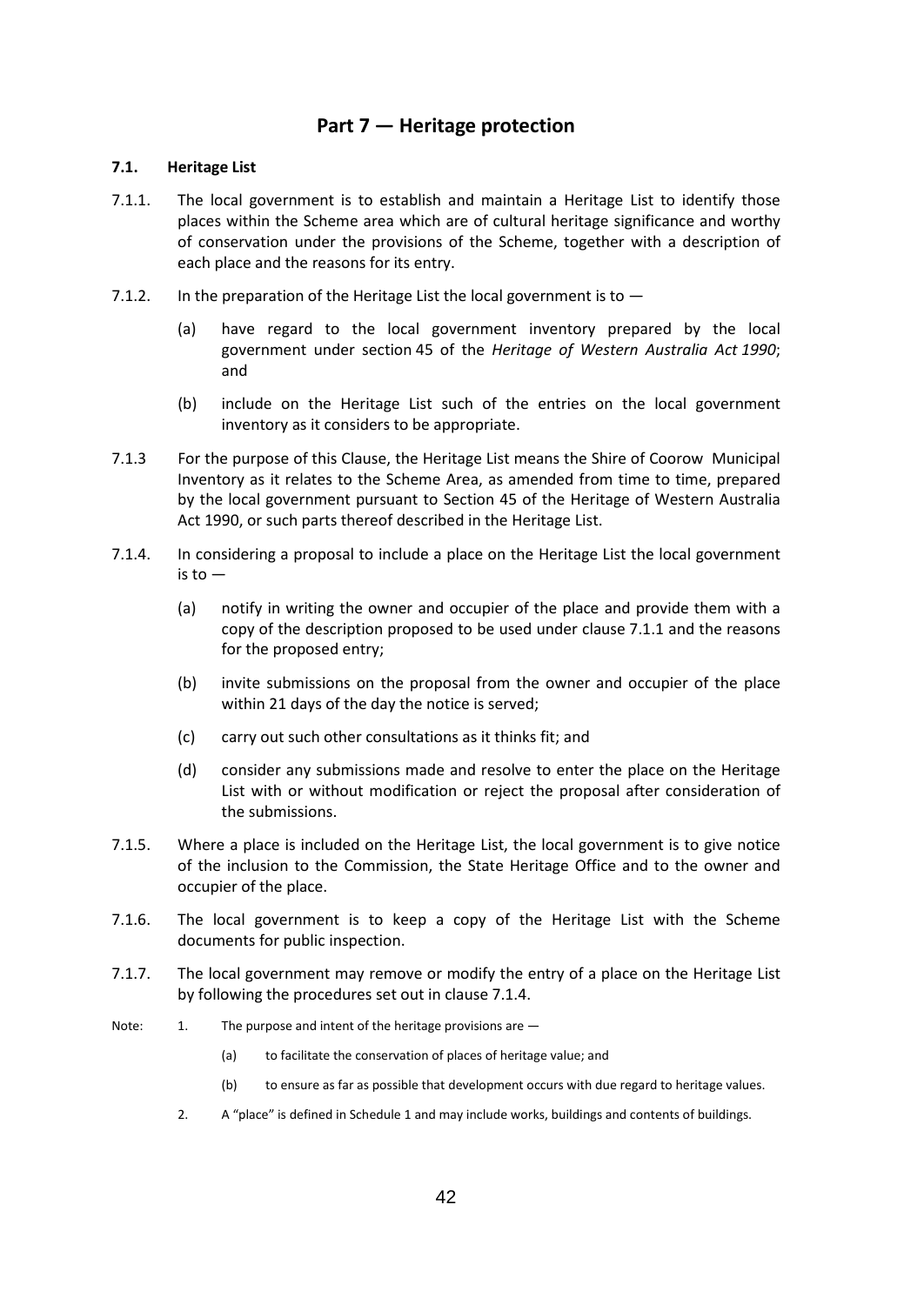# **7.2. Designation of a heritage area**

- 7.2.1. If, in the opinion of the local government, special planning control is needed to conserve and enhance the cultural heritage significance and character of an area, the local government may, by resolution, designate that area as a heritage area.
- 7.2.2. The local government is to  $-$ 
	- (a) adopt for each heritage area a Local Planning Policy which is to comprise
		- (i) a map showing the boundaries of the heritage area;
		- (ii) a record of places of heritage significance; and
		- (iii) objectives and guidelines for the conservation of the heritage area;

and

- (b) keep a copy of the Local Planning Policy for any designated heritage area with the Scheme documents for public inspection.
- 7.2.3. If a local government proposes to designate an area as a heritage area, the local government is to —
	- (a) notify in writing each owner of land affected by the proposed designation and provide the owner with a copy of the proposed Local Planning Policy for the heritage area;
	- (b) advertise the proposal by  $-$ 
		- (i) publishing a notice of the proposed designation once a week for 2 consecutive weeks in a newspaper circulating in the Scheme area;
		- (ii) erecting a sign giving notice of the proposed designation in a prominent location in the area that would be affected by the designation; and
		- (iii) such other methods as the local government considers appropriate to ensure widespread notice of the proposal;

and

- (c) carry out such other consultation as the local government considers appropriate.
- 7.2.4. Notice of a proposal under clause 7.2.3(b) is to specify
	- (a) the area subject of the proposed designation;
	- (b) where the proposed Local Planning Policy which will apply to the proposed heritage area may be inspected; and
	- (c) in what form and in what period (being not less than 21 days from the day the notice is published or the sign is erected, as the case requires) submissions may be made.
- 7.2.5. After the expiry of the period within which submissions may be made, the local government is to —
	- (a) review the proposed designation in the light of any submissions made; and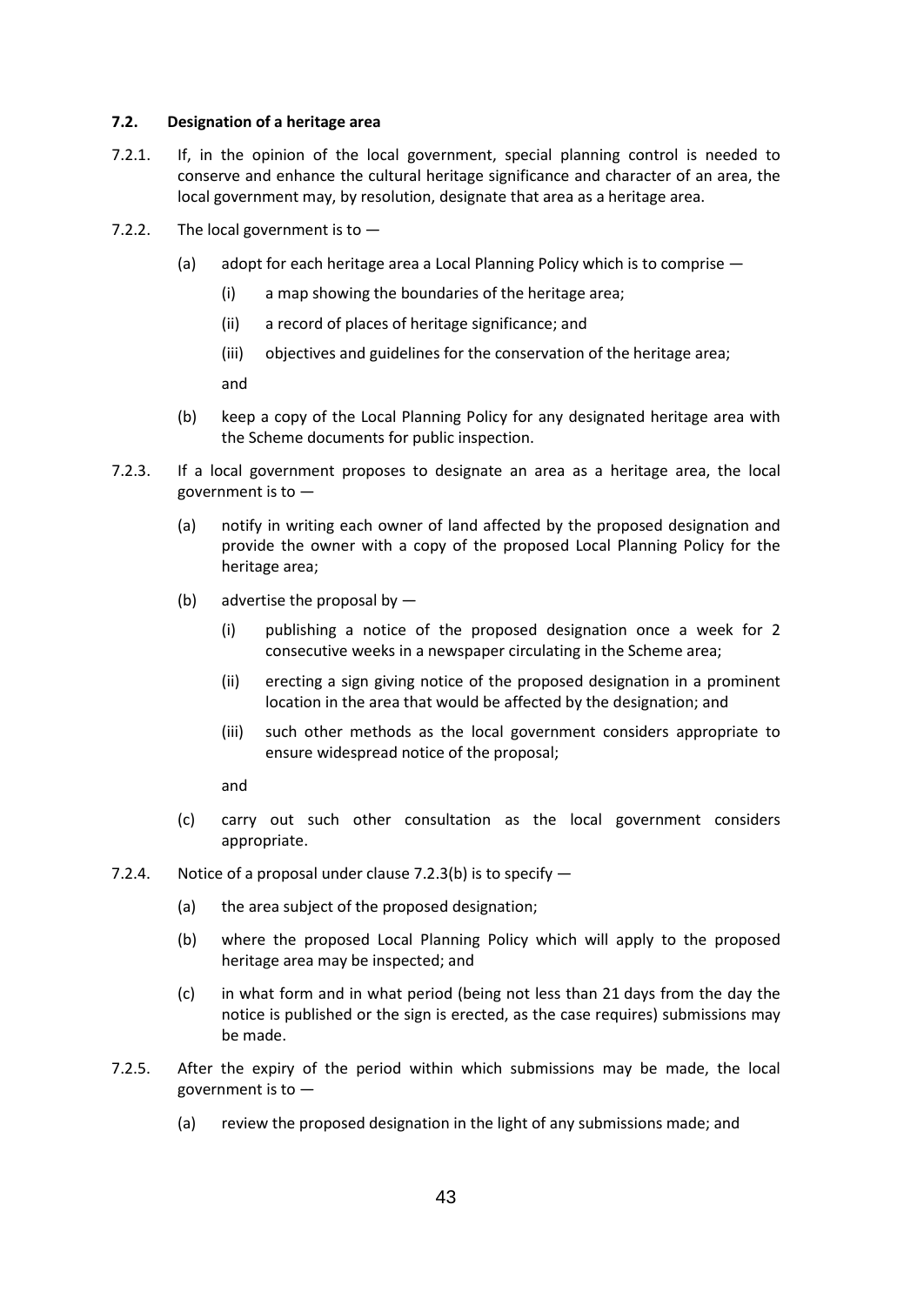- (b) resolve to adopt the designation with or without modification, or not to proceed with the designation.
- 7.2.6. If the local government resolves to adopt the designation, the local government is to forward a copy of the designation to the State Heritage Office, the Commission and each owner of land affected by the designation.
- 7.2.7. The local government may modify or revoke a designation of a heritage area.
- 7.2.8. Clauses 7.2.3 to 7.2.6 apply, with any necessary changes, to the amendment of a designation of a heritage area.

# **7.3. Heritage agreements**

The local government may, in accordance with the *Heritage of Western Australia Act 1990*, enter into a heritage agreement with an owner or occupier of land or a building for the purpose of binding the land or affecting the use of the land or building insofar as the interest of that owner or occupier permits.

- Note: 1. A heritage agreement may include a covenant intended to run with the land relating to the development or use of the land or any part of the land.
	- 2. Detailed provisions relating to heritage agreements are set out in the *Heritage of Western Australia Act 1990*.

# **7.4. Heritage assessment**

Despite any existing assessment on record, the local government may require a heritage assessment to be carried out prior to the approval of any development proposed in a heritage area or in respect of a heritage place listed on the Heritage List.

#### **7.5. Variations to Scheme provisions for a heritage place or heritage area**

Where desirable to —

- (a) facilitate the conservation of a heritage place entered in the Register of Places under the *Heritage of Western Australia Act 1990* or listed in the Heritage List under clause 7.1.1; or
- (b) enhance or preserve heritage values in a heritage area designated under clause 7.2.1,

the local government may vary any site or development requirement specified in the Scheme or the Residential Design Codes by following the procedures set out in clause 5.5.2.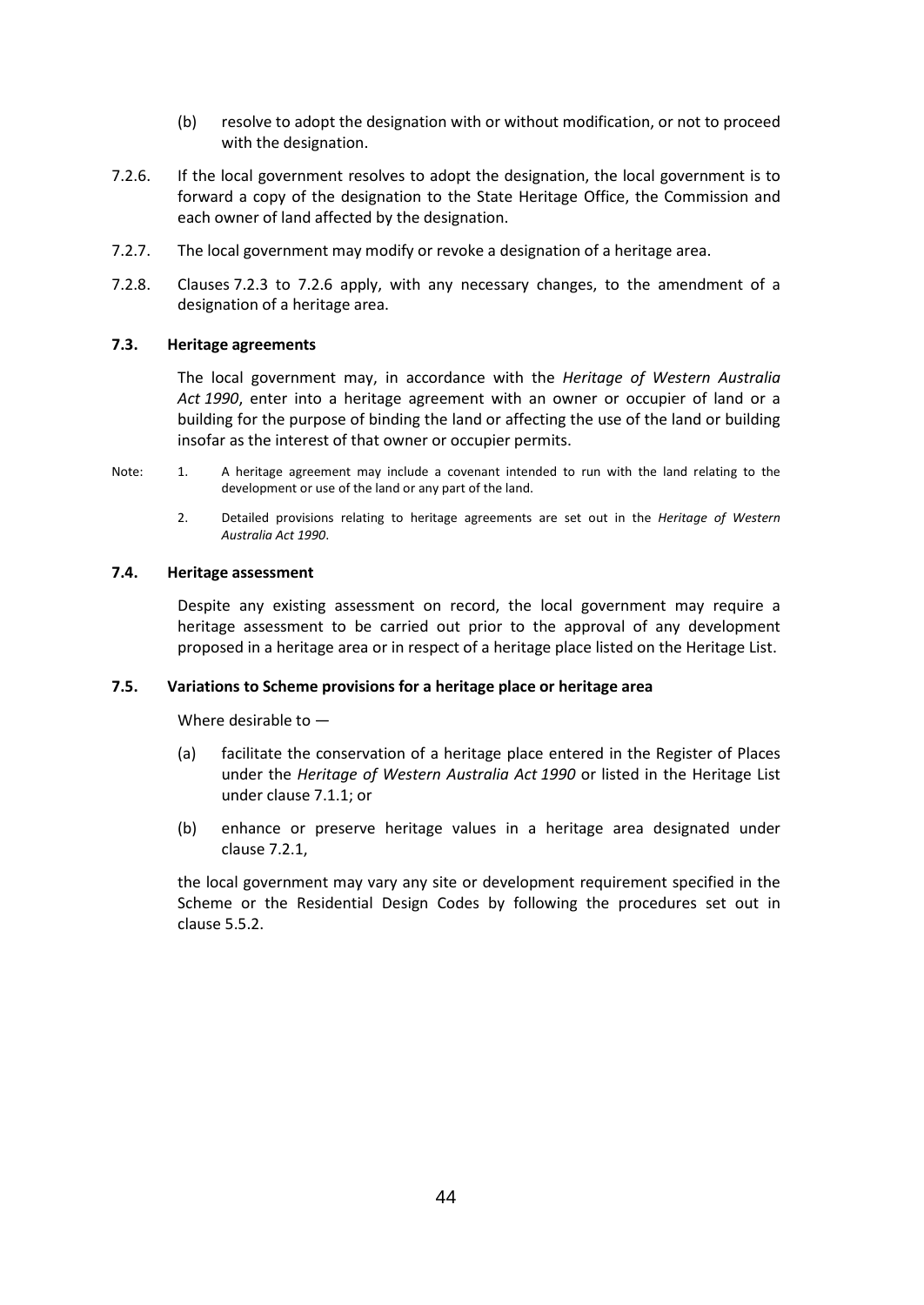# **Part 8 — Development of land**

### **8.1. Requirement for approval to commence development**

Subject to clause 8.2, all development on land zoned and reserved under the Scheme requires the prior approval of the local government. A person must not commence or carry out any development without first having applied for and obtained the planning approval of the local government under Part 9.

- Note: 1. The planning approval of the local government is required for both the development of land (subject of this Part) and the use of land (subject of Part 4).
	- 2. Development includes the erection, placement and display of any advertisements.

#### **8.2. Permitted development**

Except as otherwise provided in the Scheme, for the purposes of the Scheme the following development does not require the planning approval of local government —

- (a) the carrying out of any building or work which affects only the interior of a building and which does not materially affect the external appearance of the building except where the building is —
	- (i) located in a place that has been entered in the Register of Heritage Places under the *Heritage of Western Australia Act 1990*;
	- (ii) the subject of an order under Part 6 of the *Heritage of Western Australia Act 1990*; or
	- (iii) included on the Heritage List under clause 7.1 of the Scheme;
- (b) the erection on a lot of a single house including any extension, ancillary outbuildings and swimming pools, except where —
	- (i) the proposal requires the exercise of a discretion by the local government under the Scheme to vary the provisions of the Residential Design Codes; or
	- (ii) the development will be located in a heritage area designated under the Scheme;
	- (iii) the development is located within a designated bushfire-prone area as provided for in Part 5.7.3 of the Scheme.
- (c) the demolition of any building or structure except where the building or structure is —
	- (i) located in a place that has been entered in the Register of Places under the *Heritage of Western Australia Act 1990*;
	- (ii) the subject of an order under Part 6 of the *Heritage of Western Australia Act 1990*;
	- (iii) included on the Heritage List under clause 7.1 of the Scheme; or
	- (iv) located within a heritage area designated under the Scheme;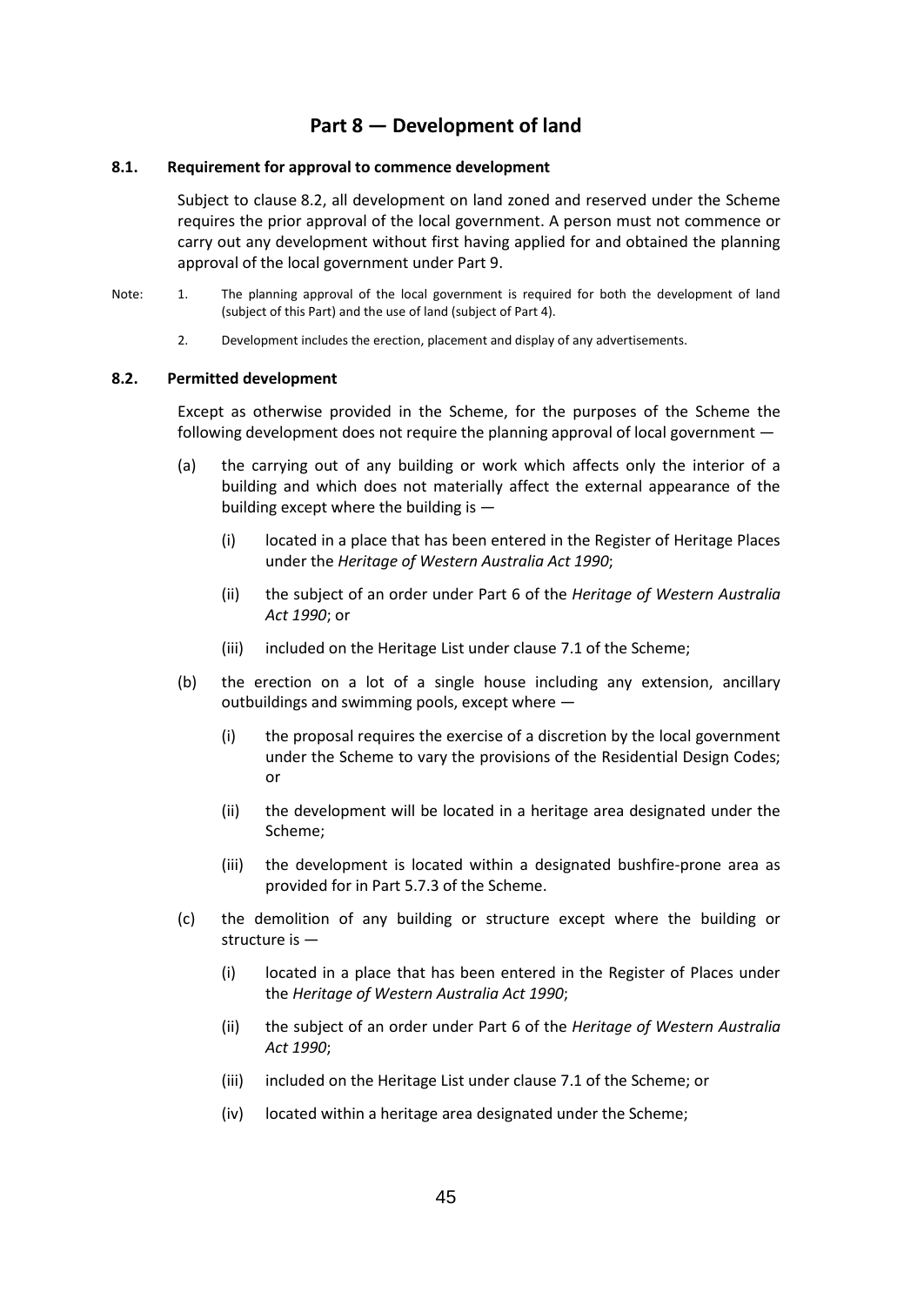- (d) a home office;
- (e) any works which are temporary and in existence for less than 48 hours or such longer time as the local government agrees; and
- (f) any of the exempted classes of advertisements listed in Schedule 5 except in respect of a place included in the Heritage List or in a heritage area.

# **8.3. Amending or revoking a planning approval**

The local government may, on written application from the owner of land in respect of which planning approval has been granted, revoke or amend the planning approval, prior to the commencement of the use or development subject of the planning approval.

# **8.4. Unauthorised existing developments**

- 8.4.1. The local government may grant planning approval to a use or development already commenced or carried out regardless of when it was commenced or carried out, if the development conforms to the provisions of the Scheme.
- 8.4.2. Development which was unlawfully commenced is not rendered lawful by the occurrence of any subsequent event except the granting of planning approval, and the continuation of the development unlawfully commenced is taken to be lawful upon the grant of planning approval.
- Note: 1. Applications for approval to an existing development are made under Part 9.
	- 2. The approval by the local government of an existing development does not affect the power of the local government to take appropriate action for a breach of the Scheme or the Act in respect of the commencement or carrying out of development without planning approval.

# **8.5 Requirement for consultation to commence mining**

In considering proposals to commercially extract minerals, Council may exercise its discretion to inform the Minister for Mines and the Minister for Planning in writing that the granting of a mining lease or general purpose lease is contrary to the provisions of the Scheme and the Local Planning Strategy.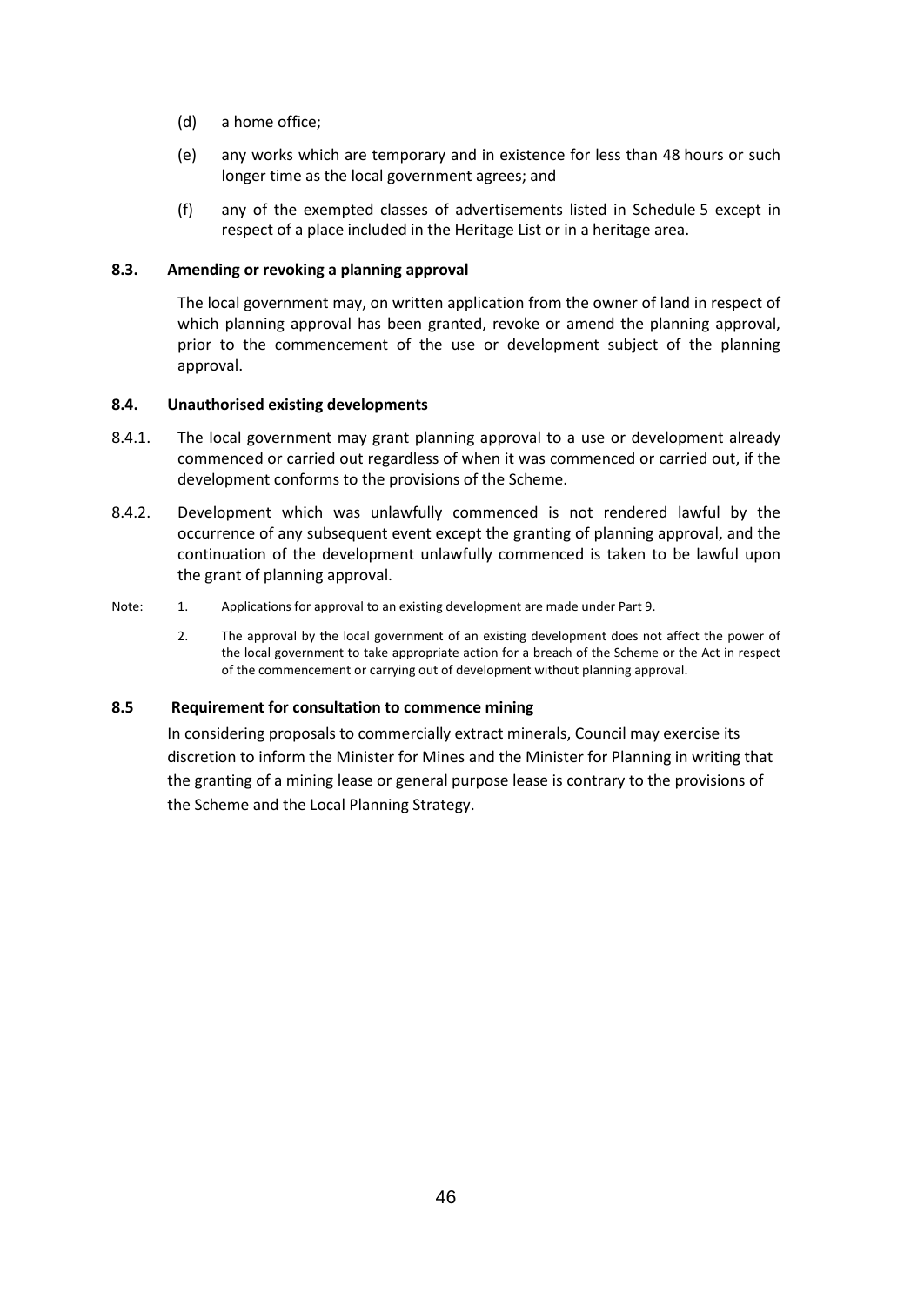# **Part 9 — Applications for planning approval**

# **9.1. Form of application**

- 9.1.1. An application for approval for one or more of the following
	- (a) a use or commencement of development on a Local Reserve under clause 3.4;
	- (b) commencement of a 'P' use which does not comply with all relevant development standards and requirements of the Scheme as referred to in clause 4.3.2;
	- (c) commencement of a 'D' use or an 'A' use as referred to in clause 4.3.2;
	- (d) commencement of a use not listed in the Zoning Table under clause 4.4.2(b);
	- (e) alteration or extension of a non-conforming use under clause 4.9;
	- (f) a change of a non-conforming use under clause 4.9;
	- (g) continuation of a non-conforming use under clause 4.12;
	- (h) variation of a site or development requirement under clause 5.5;
	- (i) commencement of development under clause 8.1;
	- (j) continuation of development already commenced or carried out under clause 8.4;
	- (k) a subsequent planning approval pursuant to an approval under clause 10.8.1;
	- (l) the erection, placement or display of an advertisement; and
	- (m) an application in a Special Control Area.

is, subject to clause 9.1.2, to be made in the form prescribed in Schedule 6 and is to be signed by the owner, and accompanied by such plans and other information as is required under the Scheme.

9.1.2. An application for the erection, placement or display of an advertisement is to be accompanied by the additional information set out in the form prescribed in Schedule 7.

# **9.2. Accompanying material**

Unless the local government waives any particular requirement every application for planning approval is to be accompanied by —

- (a) a plan or plans to a scale of not less than 1:500 showing
	- (i) the location of the site including street names, lot numbers, north point and the dimensions of the site;
	- (ii) the existing and proposed ground levels over the whole of the land the subject of the application and the location, height and type of all existing structures, and structures and vegetation proposed to be removed;
	- (iii) the existing and proposed use of the site, including proposed hours of operation, and buildings and structures to be erected on the site;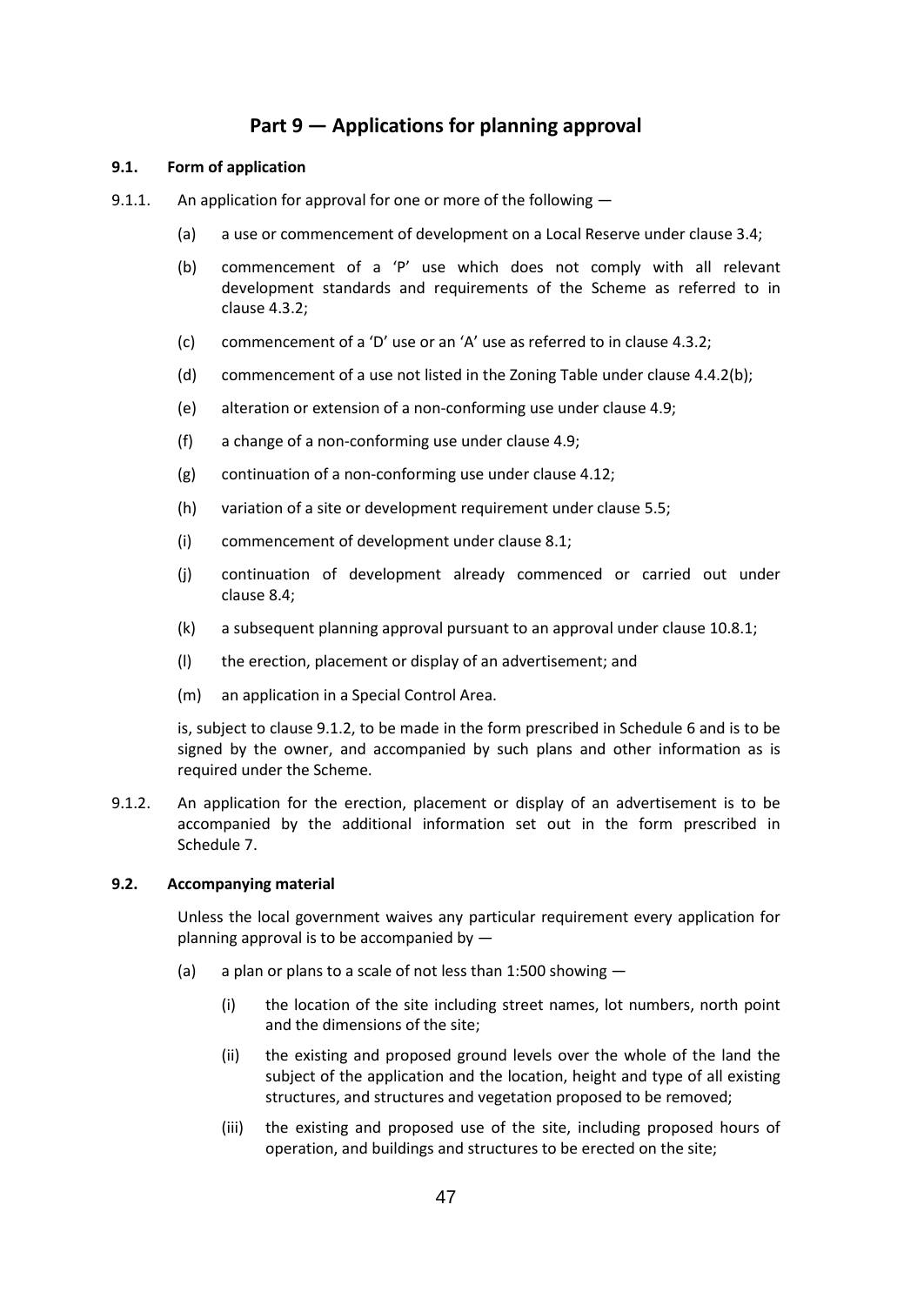- (iv) the existing and proposed means of access for pedestrians and vehicles to and from the site;
- (v) the location, number, dimensions and layout of all car parking spaces intended to be provided;
- (vi) the location and dimensions of any area proposed to be provided for the loading and unloading of vehicles carrying goods or commodities to and from the site and the means of access to and from those areas;
- (vii) the location, dimensions and design of any open storage or trade display area and particulars of the manner in which it is proposed to develop the same; and
- (viii) the nature and extent of any open space and landscaping proposed for the site;
- (b) plans, elevations and sections of any building proposed to be erected or altered and of any building it is intended to retain;
- (c) any specialist studies that local government may require the applicant to undertake in support of the application such as traffic, heritage, environmental, engineering or urban design studies; and
- (d) any other plan or information that the local government may require to enable the application to be determined.

# **9.3. Additional material for heritage matters**

Where an application relates to a place entered on the Heritage List or within a heritage area, the local government may require an applicant to provide one or more of the following to assist the local government in its determination of the application —

- (a) street elevations drawn to a scale not smaller than 1:100 showing the proposed development and the whole of the existing development on each lot immediately adjoining the land the subject of the application, and drawn as one continuous elevation;
- (b) a detailed schedule of all finishes, including materials and colours of the proposed development and, unless the local government exempts the applicant from the requirement or any part of it, the finishes of the existing developments on the subject lot and on each lot immediately adjoining the subject lot.

# **9.4. Advertising of applications**

- 9.4.1. Where an application is made for planning approval to commence a use or commence or carry out development which involves a use which is —
	- (a) an 'A' use as referred to in clause 4.3.2; or
	- (b) a use not listed in the Zoning Table,

the local government is not to grant approval to that application unless notice is given in accordance with clause 9.4.3.

9.4.2. Despite clause 9.4.1, where application is made for a purpose other than a purpose referred to in that clause, the local government may require notice to be given in accordance with clause 9.4.3.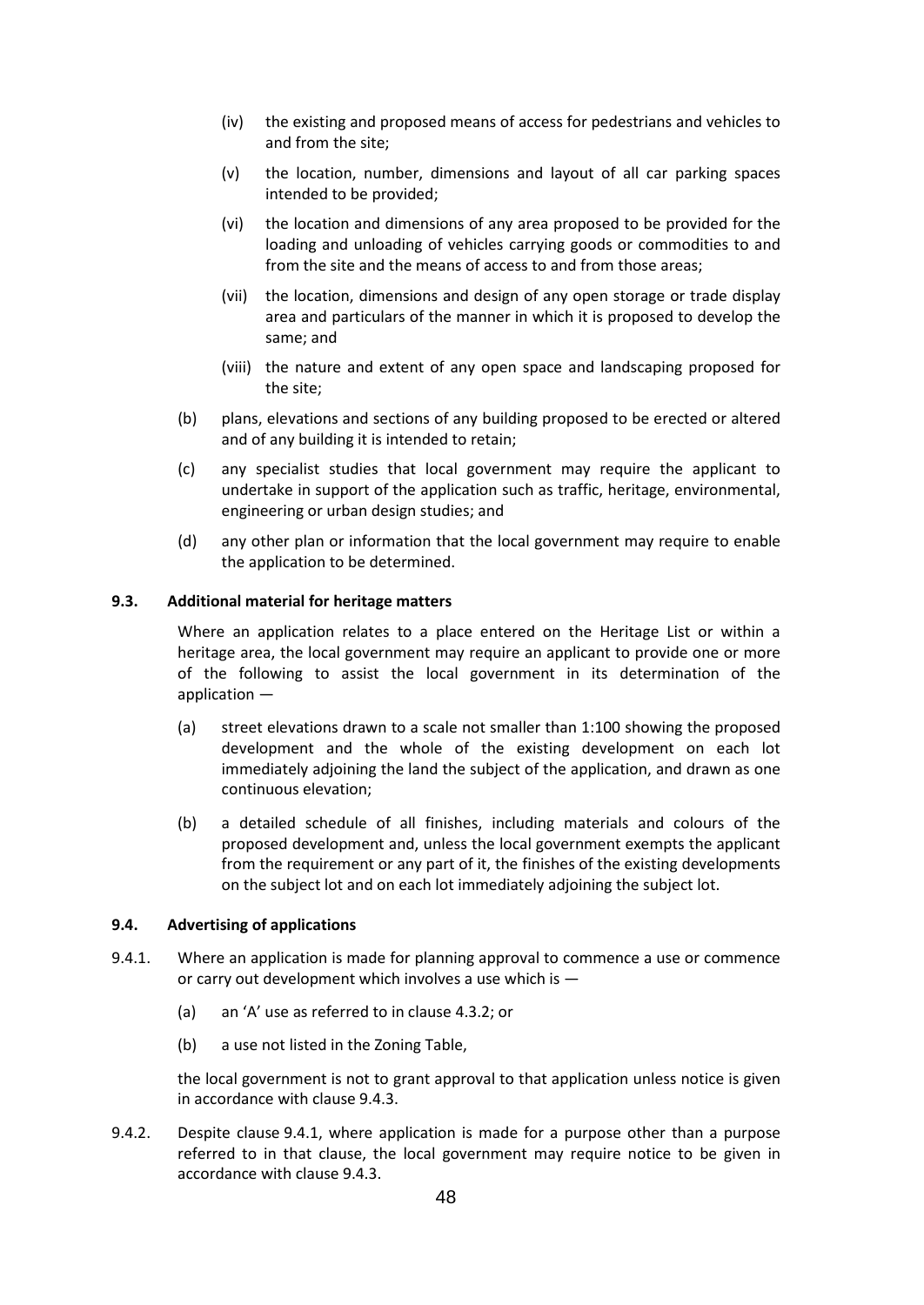- 9.4.3. The local government may give notice or require the applicant to give notice of an application for planning approval in one or more of the following ways —
	- (a) notice of the proposed use or development served on nearby owners and occupiers who, in the opinion of the local government, are likely to be affected by the granting of planning approval, stating that submissions may be made to the local government by a specified date being not less than 14 days from the day the notice is served;
	- (b) notice of the proposed use or development published in a newspaper circulating in the Scheme area stating that submissions may be made to the local government by a specified day being not less than 14 days from the day the notice is published;
	- (c) a sign or signs displaying notice of the proposed use or development to be erected in a conspicuous position on the land for a period of not less than 14 days from the day the notice is erected.
- 9.4.4. The notice referred to in clause 9.4.3(a) and (b) is to be in the form prescribed in Schedule 8 with such modifications as are considered appropriate by the local government.
- 9.4.5. Any person may inspect the application for planning approval referred to in the notice and the material accompanying that application at the offices of the local government.
- 9.4.6. After the expiration of the specified period from the serving of notice of the application for planning approval, the publication of the notice or the erection of a sign or signs, whichever is the later, the local government is to consider and determine the application.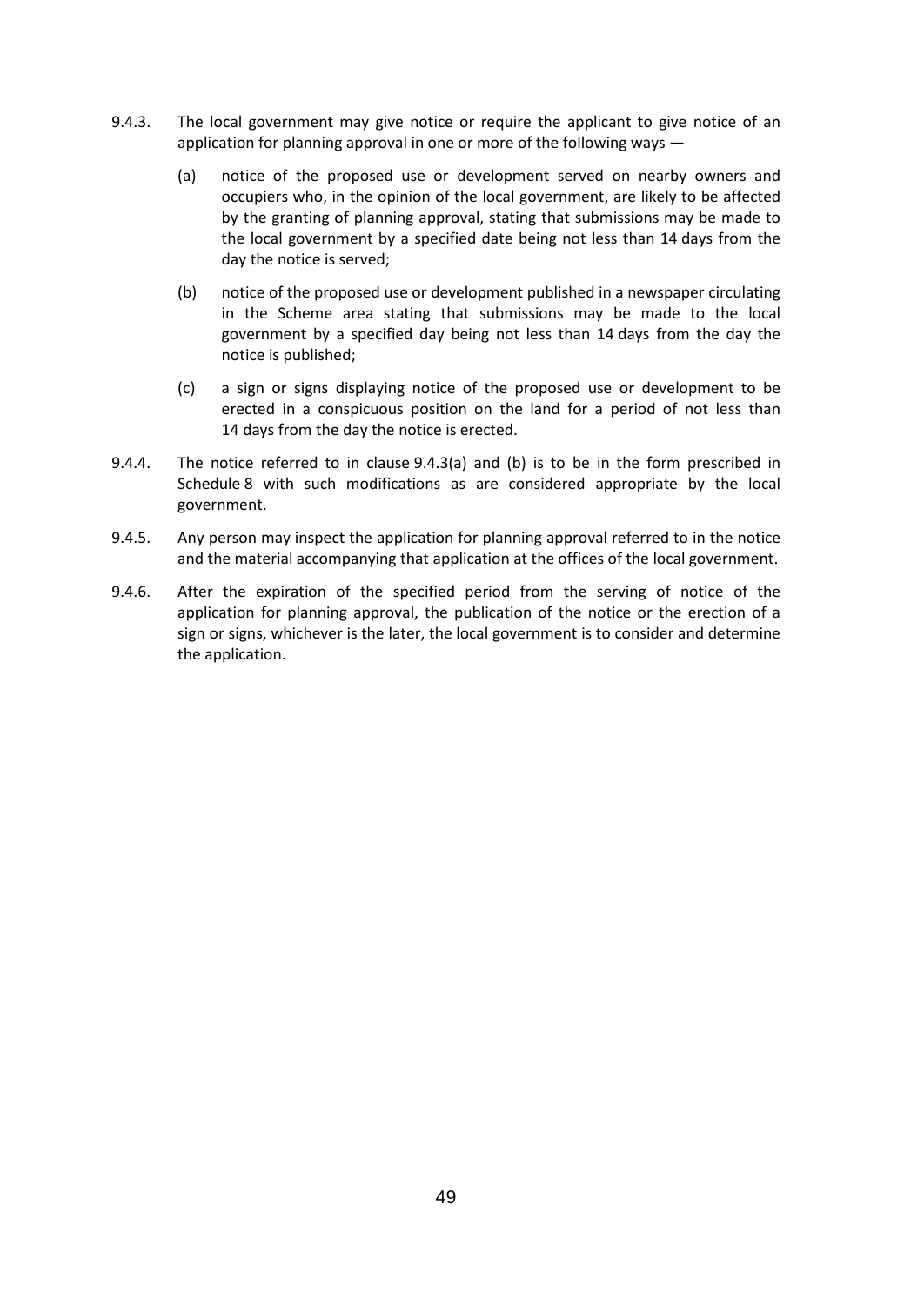# **Part 10 — Procedure for dealing with applications**

# **10.1. Consultation with other authorities**

- 10.1.1. In considering an application for planning approval the local government may consult with any other statutory, public or planning authority it considers appropriate.
- 10.1.2. In the case of land reserved under the Scheme for the purposes of a public authority, the local government is to consult that authority before making its determination.

### **10.2. Matters to be considered by local government**

The local government in considering an application for planning approval is to have due regard to such of the following matters as are in the opinion of the local government relevant to the use or development the subject of the application —

- (a) the aims and provisions of the Scheme
- (b) the requirements of orderly and proper planning including any relevant proposed new town planning scheme or amendment, or region scheme or amendment, which has been granted consent for public submissions to be sought;
- (c) any approved statement of planning policy of the Commission;
- (d) any approved environmental protection policy under the *Environmental Protection Act 1986*;
- (e) any relevant policy or strategy of the Commission and any relevant policy adopted by the Government of the State;
- (f) any Local Planning Policy adopted by the local government under clause 2.4, any heritage policy statement for a designated heritage area adopted under clause 7.2.2, and any other plan or guideline adopted by the local government under the Scheme;
- (g) in the case of land reserved under the Scheme, the ultimate purpose intended for the reserve;
- (h) the conservation of any place that has been entered in the Register within the meaning of the *Heritage of Western Australia Act 1990*, or which is included in the Heritage List under clause 7.1, and the effect of the proposal on the character or appearance of a heritage area;
- (i) the compatibility of a use or development with its setting;
- (j) any social issues that have an effect on the amenity of the locality;
- (k) the cultural significance of any place or area affected by the development;
- (l) the likely effect of the proposal on the natural environment and any means that are proposed to protect or to mitigate impacts on the natural environment;
- (m) whether the land to which the application relates is unsuitable for the proposal by reason of it being, or being likely to be, subject to flooding, tidal inundation, subsidence, landslip, bush fire or any other risk;
- (n) the preservation of the amenity of the locality;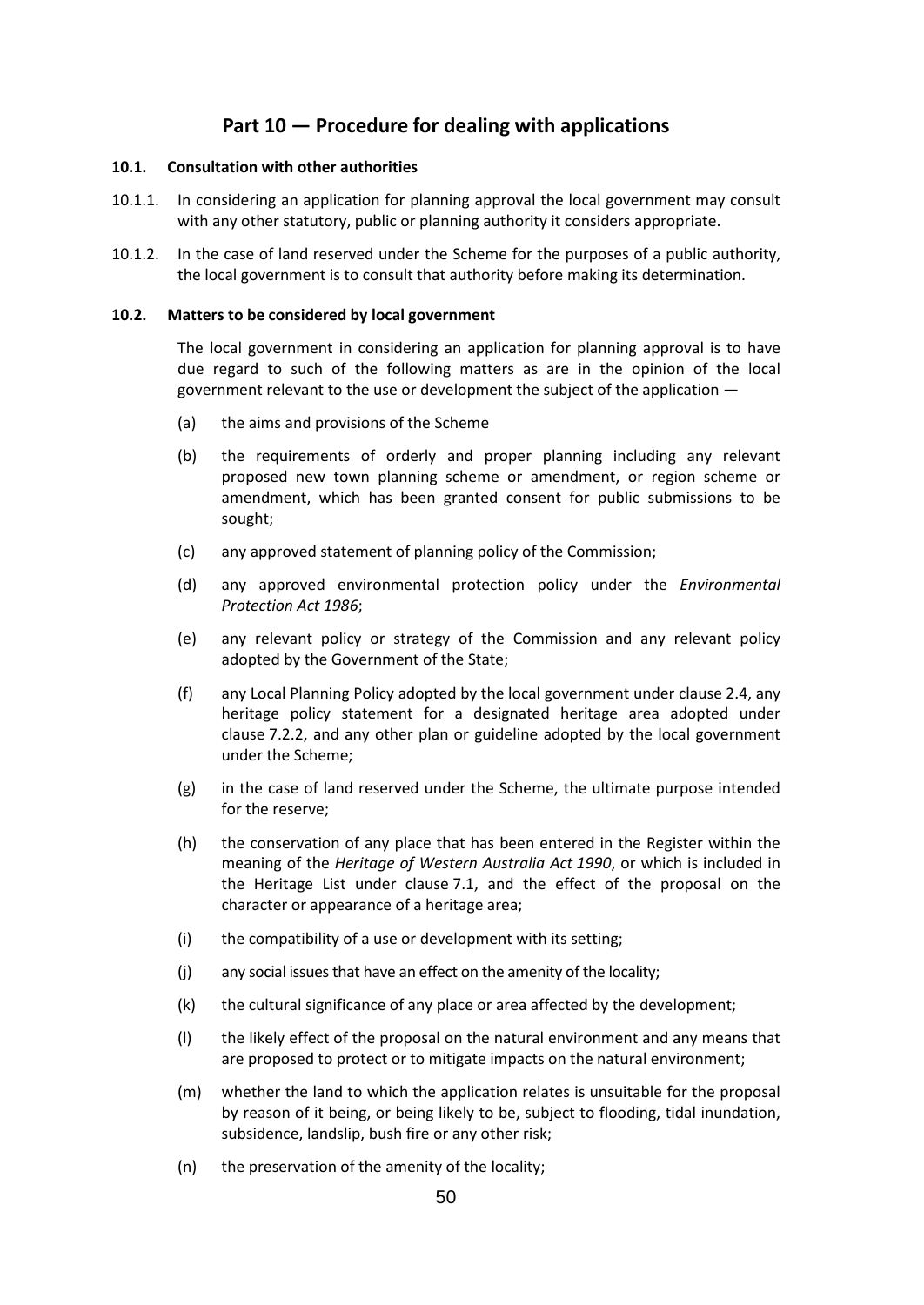- (o) the relationship of the proposal to development on adjoining land or on other land in the locality including but not limited to, the likely effect of the height, bulk, scale, orientation and appearance of the proposal;
- (p) whether the proposed means of access to and egress from the site are adequate and whether adequate provision has been made for the loading, unloading, manoeuvring and parking of vehicles;
- (q) the amount of traffic likely to be generated by the proposal, particularly in relation to the capacity of the road system in the locality and the probable effect on traffic flow and safety;
- (r) whether public transport services are necessary and, if so, whether they are available and adequate for the proposal;
- (s) whether public utility services are available and adequate for the proposal;
- (t) whether adequate provision has been made for access for pedestrians and cyclists (including end of trip storage, toilet and shower facilities);
- (u) whether adequate provision has been made for access by disabled persons;
- (v) whether adequate provision has been made for the landscaping of the land to which the application relates and whether any trees or other vegetation on the land should be preserved;
- (w) whether the proposal is likely to cause soil erosion or land degradation;
- (x) the potential loss of any community service or benefit resulting from the planning approval;
- (y) any relevant submissions received on the application;
- (z) the comments or submissions received from any authority consulted under clause 10.1.1;
- (za) any other planning consideration the local government considers relevant.

#### **10.3. Determination of applications**

In determining an application for planning approval the local government may —

- (a) grant its approval with or without conditions; or
- (b) refuse to grant its approval.

# **10.4. Form and date of determination**

- 10.4.1. As soon as practicable after making a determination in relation to the application, the local government is to convey its determination to the applicant in the form prescribed in Schedule 9 and the date of determination is to be the date given in the notice of the local government's determination.
- 10.4.2. Where the local government refuses an application for planning approval the local government is to give reasons for its refusal.

#### **10.5. Term of planning approval**

10.5.1. Where the local government grants planning approval for the development of land  $-$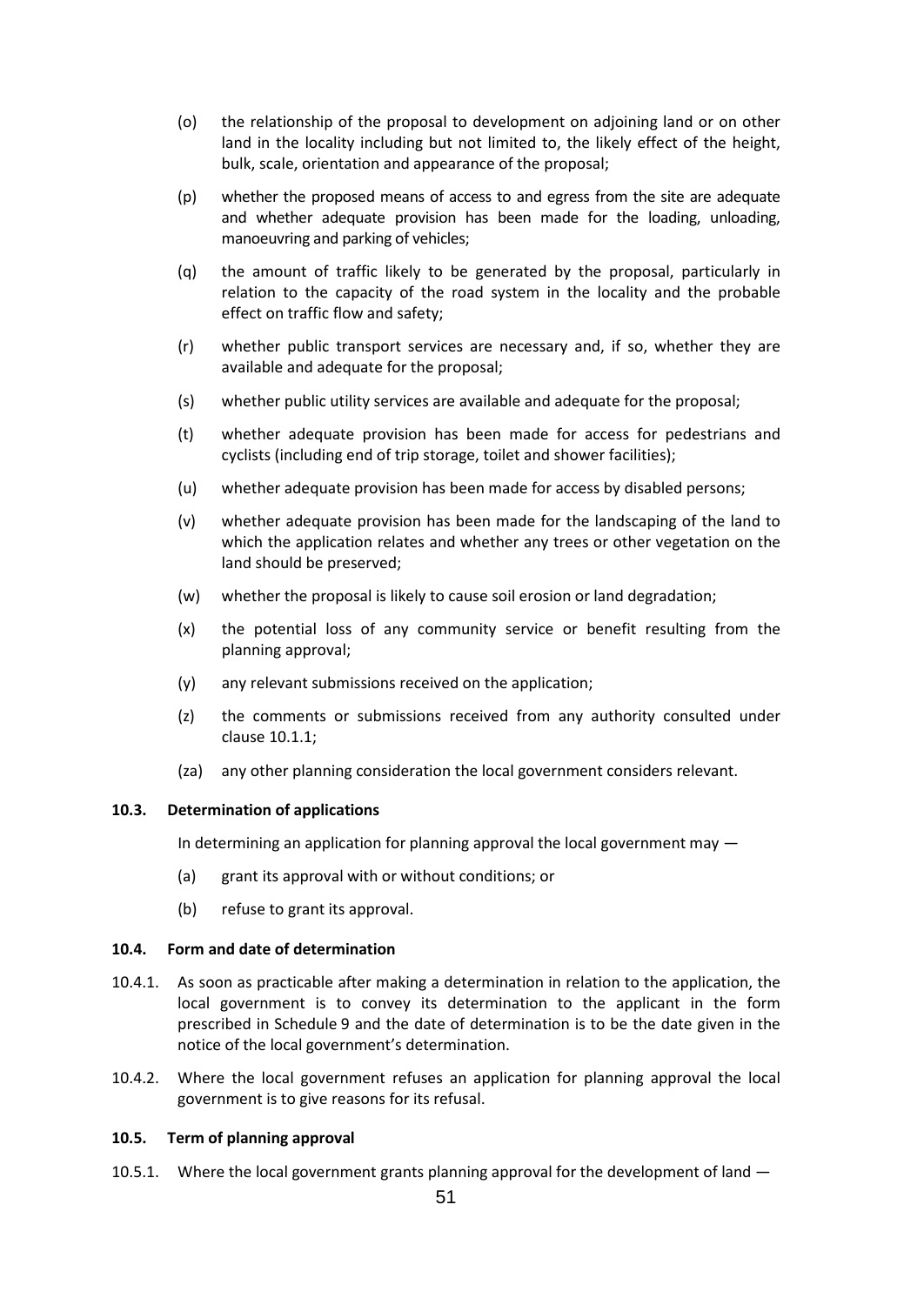- (a) the development approved is to be substantially commenced within 2 years, or such other period as specified in the approval, after the date of the determination; and
- (b) the approval lapses if the development has not substantially commenced before the expiration of that period.
- 10.5.2. A written request may be made to the local government for an extension of the term of planning approval at any time prior to the expiry of the approval period in clause 10.5.1.

# **10.6. Temporary planning approval**

Where the local government grants planning approval, the local government may impose conditions limiting the period of time for which the approval is granted.

Note: A temporary planning approval is where the local government grants approval for a limited period, for example, where the land may be required for some other purpose in the future, and is different to the term of the planning approval which is the period within which the development must commence.

# **10.7. Scope of planning approval**

Planning approval may be granted —

- (a) for the use or development for which the approval is sought;
- (b) for that use or development, except for a specified part or aspect of that use or development; or
- (c) for a specified part or aspect of that use or development.

#### **10.8. Deemed refusal**

- 10.8.1. Subject to clause 10.9.2, an application for planning approval is deemed to have been refused if a determination in respect of that application is not conveyed to the applicant by the local government within 60 days of the receipt of the application by the local government, or within such further time as is agreed in writing between the applicant and the local government.
- 10.8.2. An application for planning approval which is the subject of a notice under clause 9.4 is deemed to be refused where a determination in respect of that application is not conveyed to the applicant by the local government within 90 days of the receipt of the application by the local government, or within such further time as is agreed in writing between the applicant and the local government.
- 10.8.3. Despite an application for planning approval being deemed to have been refused, the local government may issue a determination in respect of the application at any time after the expiry of the period specified in clause 10.9.1 or 10.9.2, as the case requires, and that determination is as valid and effective from the date of determination as if it had been made before the period expired.

# **10.9. Appeals**

An applicant aggrieved by a determination of the local government in respect of the exercise of a discretionary power under the Scheme may appeal under the *Planning and Development Act 2005.*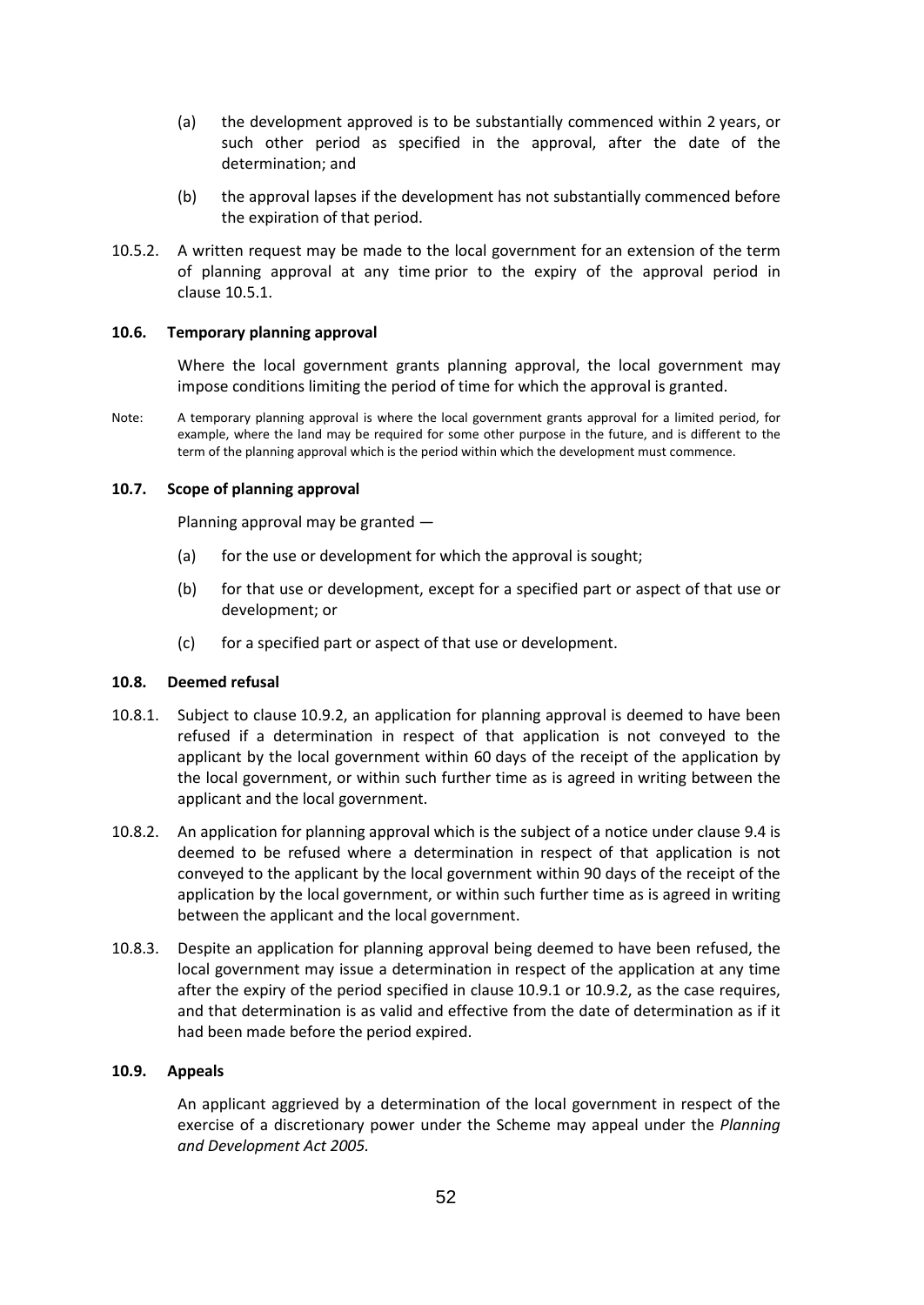# **Part 11 — Enforcement and administration**

# **11.1. Powers of the local government**

- 11.1.1. The local government in implementing the Scheme has the power to  $-$ 
	- (a) enter into an agreement with any owner, occupier or other person having an interest in land affected by the provisions of the Scheme in respect of any matter pertaining to the Scheme;
	- (b) acquire any land or buildings within the Scheme area under the provisions of the Scheme or the *Planning and Development Act 2005*; and
	- (c) deal with or dispose of any land which it has acquired under the provisions of the Scheme or the *Planning and Development Act 2005* in accordance with the law and for such purpose may make such agreements with other owners as it considers fit.
- 11.1.2. An employee of the local government authorised by the local government may, at all reasonable times and with such assistance as may be required, enter any building or land for the purpose of ascertaining whether the provisions of the Scheme are being observed.

# **11.2. Removal and repair of existing advertisements**

- 11.2.1. Where an existing advertisement at, or at any time after, the coming into force of the Scheme, is, in the opinion of the local government, in conflict with the amenity of the locality, the local government may by written notice (giving clear reasons) require the advertiser to remove, relocate, repair, adapt or otherwise modify the advertisement.
- 11.2.2. Where, in the opinion of the local government, an advertisement has deteriorated to a point where it is in conflict with the aims of the Scheme or it ceases to be effective for the purpose for which it was erected or displayed, the local government may by written notice require the advertiser to —
	- (a) repair, repaint or otherwise restore the advertisement to a standard specified by the local government in the notice; or
	- (b) remove the advertisement.
- 11.2.3. For the purpose of clauses 11.2.1 and 11.2.2 any notice is to be served on the advertiser and is to specify —
	- (a) the advertisement the subject of the notice;
	- (b) full details of the action or alternative courses of action to be taken by the advertiser to comply with the notice; and
	- (c) the period, being not less than 60 days from the date of the local government's determination, within which the action specified is to be completed by the advertiser.
- 11.2.4. A person on whom notice is served under this clause may appeal under the Planning and Development Act 2005 against the determination of the Local Government.

# **11.3. Delegation of functions**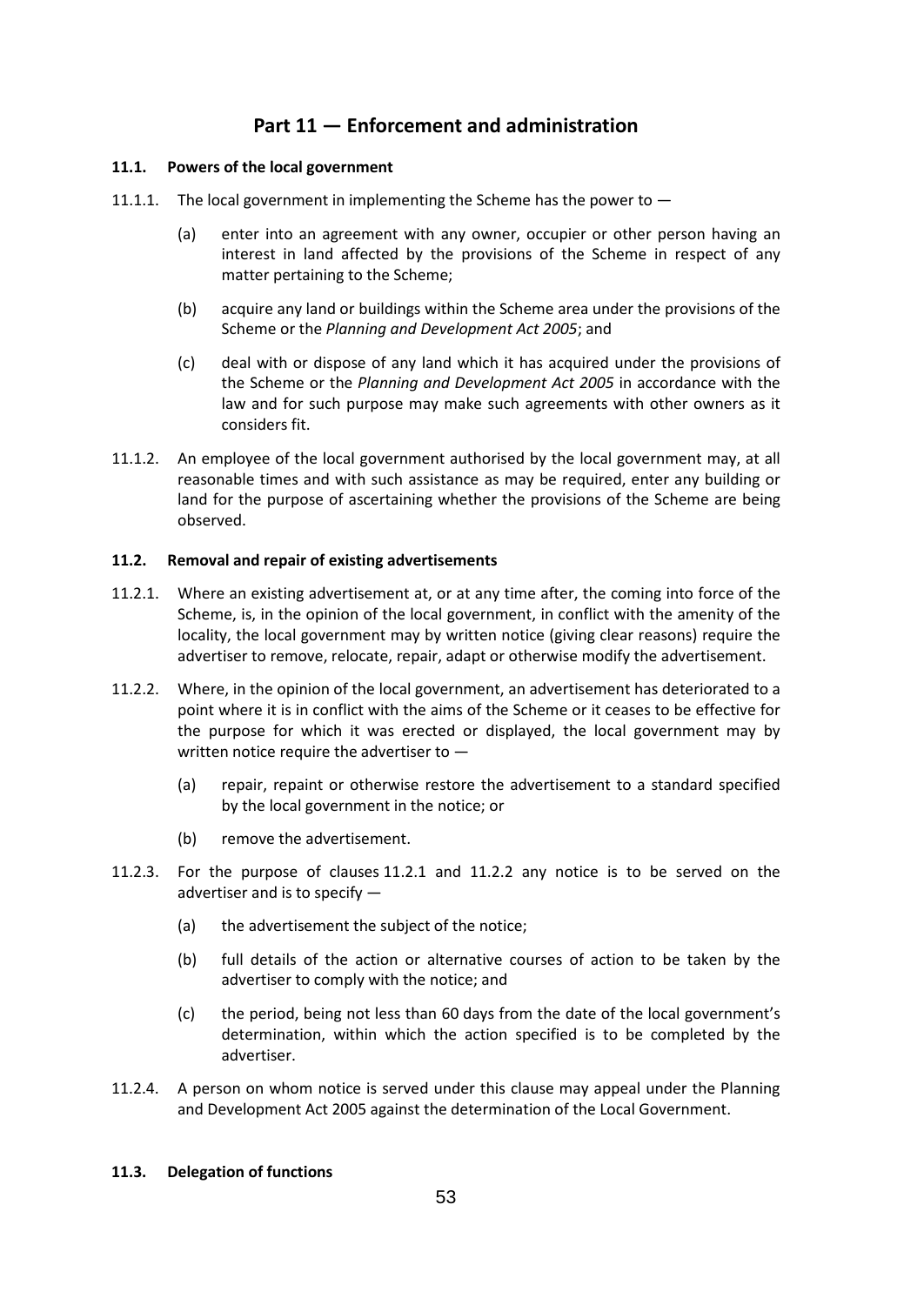- 11.3.1. The local government may, in writing and either generally or as otherwise provided by the instrument of delegation, delegate to a committee or the CEO, within the meaning of those expressions under the *Local Government Act 1995*, the exercise of any of its powers or the discharge of any of its duties under the Scheme, other than this power of delegation.
- 11.3.2. The CEO may delegate to any employee of the local government the exercise of any of the CEO's powers or the discharge of any of the CEO's duties under clause 11.3.1.
- 11.3.3. The exercise of the power of delegation under clause 11.3.1 requires a decision of an absolute majority as if the power had been exercised under the *Local Government Act 1995*.
- 11.3.4. Sections 5.45 and 5.46 of the *Local Government Act 1995* and the regulations referred to in section 5.46 apply to a delegation made under this clause as if the delegation were a delegation under Division 4 of Part 5 of that Act.

#### **11.4. Person must comply with provisions of Scheme**

A person must not —

- (a) contravene or fail to comply with the provisions of the Scheme;
- (b) use any land or commence or continue to carry out any development within the Scheme area —
	- (i) otherwise than in accordance with the Scheme;
	- (ii) unless all approvals required by the Scheme have been granted and issued;
	- (iii) otherwise than in accordance with any conditions imposed upon the grant and the issue of any approval required by the Scheme; and
	- (iv) otherwise than in accordance with any standards laid down and any requirements prescribed by the Scheme or determined by the local government under the Scheme with respect to that building or that use.

*Note: Section 223 of the Planning and Development Act 2005 provides that a person who commits an offence under this Act is liable to a penalty of \$200,000 and, in the case of a continuing offence, a further fine of \$25,000 for each day during which day the offence continues.*

#### **11.5. Compensation**

- 11.5.1. A person whose land or property is injuriously affected by the making or amendment of the Scheme may make a claim for compensation under Part 11 of the *Planning and Development Act 2005*
	- (a) in any case, within 6 months of the date of publication of notice of the approval of the Scheme or the amendment, as the case requires, in accordance with the *Town Planning Regulations 1967*; or
	- (b) where the land has been reserved for a public purpose and
		- (i) an application made under the Scheme for approval to carry out development on the land is refused; or
		- (ii) an application made under the Scheme for approval to carry out development on the land is granted subject to conditions that have the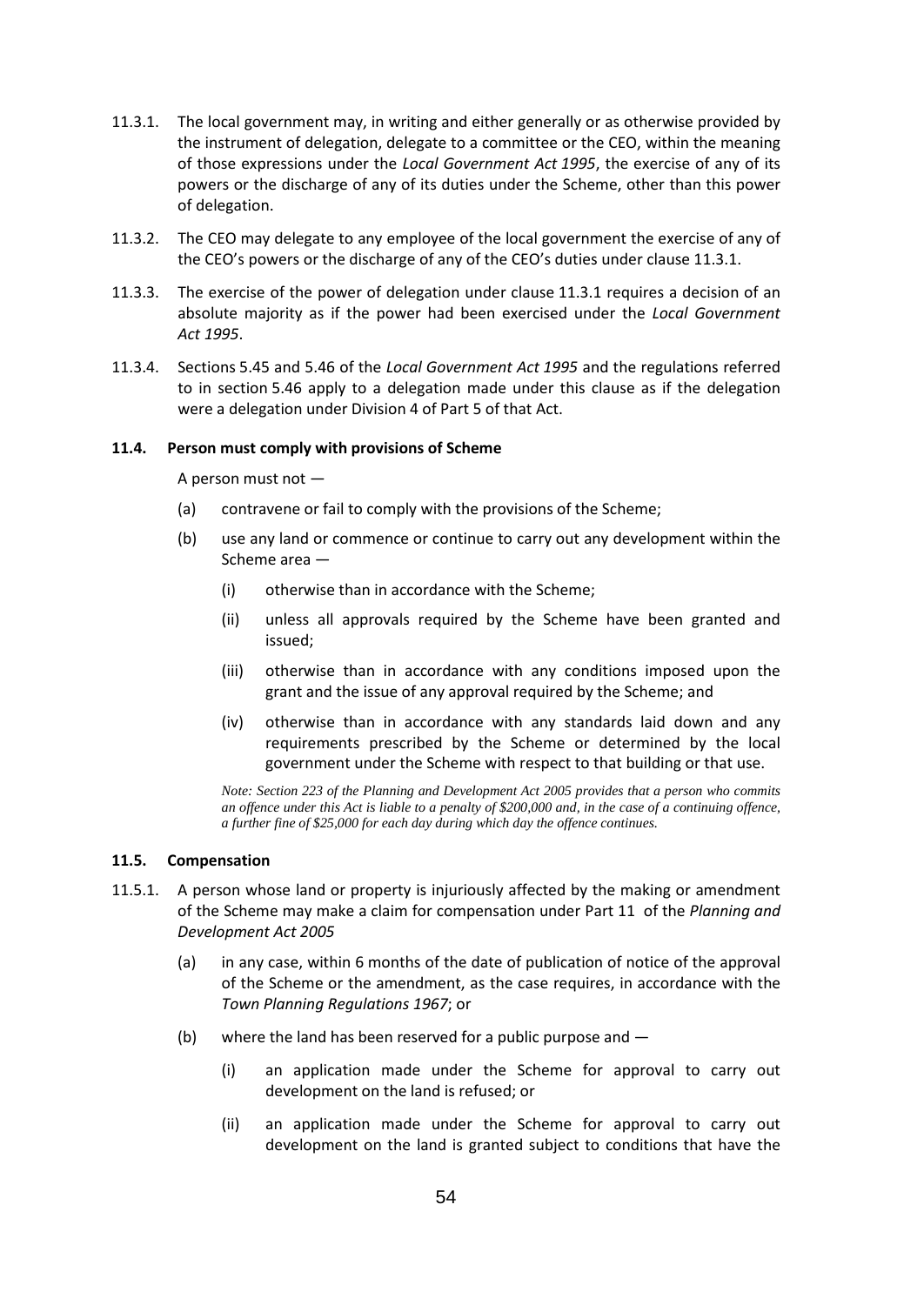effect of permitting the land to be used or developed for no purpose other than a public purpose,

not later than 6 months after the application is refused or the permission granted.

- 11.5.2. A person whose land or property is injuriously affected by the making of a Scheme may not claim compensation for that injurious affection more than once under clause 11.5.1.
	- 1. A claim for compensation under *Part 11 of the Planning and Development Act 2005* may be made in the Form No. 7 in Appendix A of the *Town Planning Regulations 1967*.

#### **11.6. Purchase or taking of land**

- 11.6.1. If, where compensation for injurious affection is claimed under the Planning and Development Act, the local government elects to purchase or take the land compulsorily the local government is to give written notice of that election to the claimant within 3 months of the claim for compensation being made.
- 11.6.2. The local government may deal with or dispose of land acquired by it for the purpose of a Local Reserve upon such terms and conditions as it thinks fit but the land must be used, and preserved, for a use compatible with the purpose for which it is reserved.

Note: *Part 11 of the Planning and Development Act 2005 empowers the Local Government to purchase or compulsorily acquire land comprised in a Scheme.*

#### **11.7. Notice for removal of certain buildings**

- 11.7.1 Twenty eight (28) days written notice is hereby prescribed as the notice to be given pursuant to Section 214 of the Planning and Development Act for the removal of certain buildings.
- 11.7.2 The local government may recover expenses under Section 215 of *the Planning and Development Act 2005* in a Court of competent jurisdiction.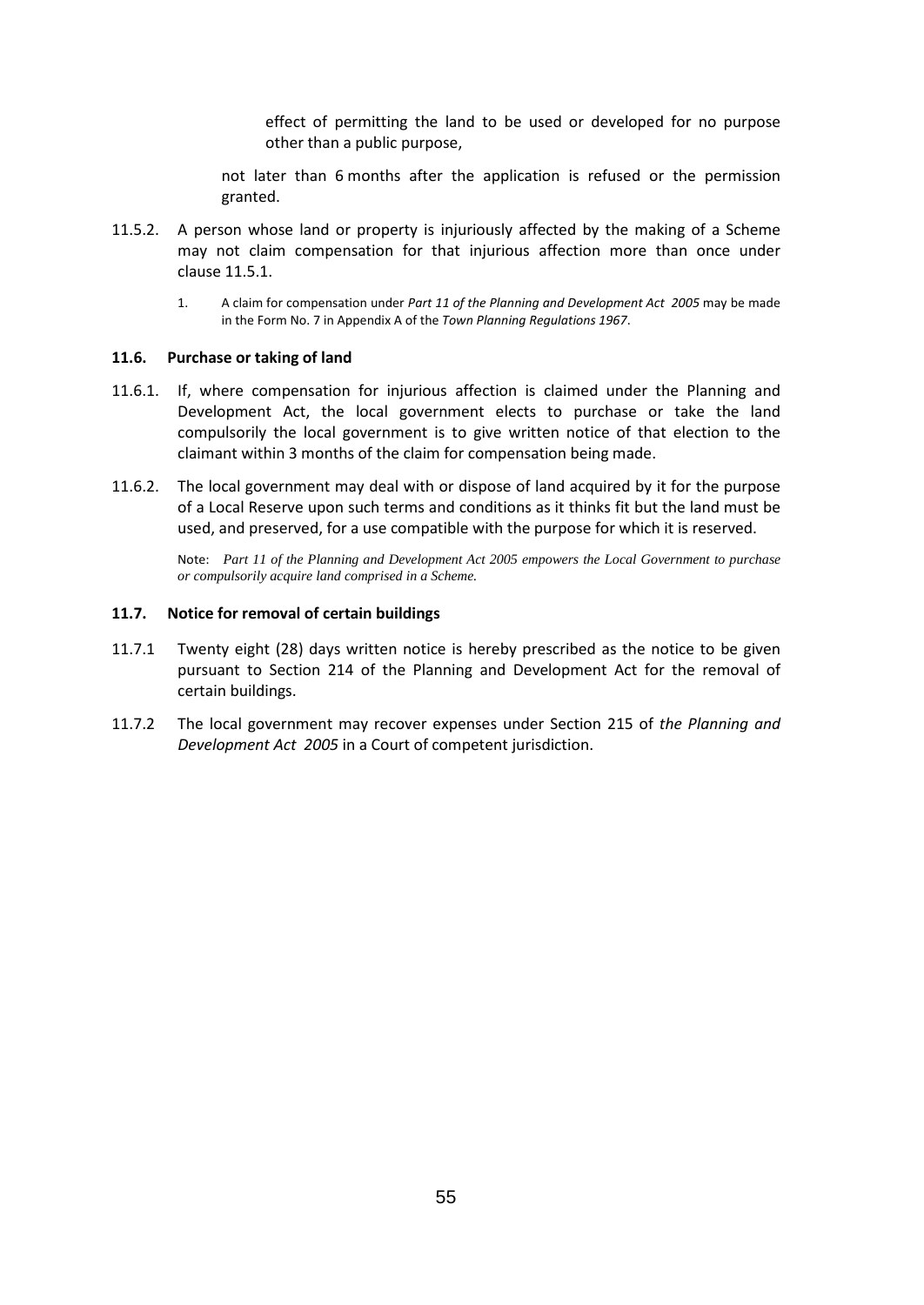# **Schedules**

Schedule 1 Dictionary of defined words and expressions General definitions

Land use definitions

- Schedule 2 Additional uses
- Schedule 3 Restricted uses
- Schedule 4 Special use zones
- Schedule 5 Exempted advertisements
- Schedule 6 Form of application for planning approval
- Schedule 7 Additional information for advertisements
- Schedule 8 Notice of public advertisement of planning proposal
- Schedule 9 Notice of determination on application for planning approval
- Schedule 10 Environmental conditions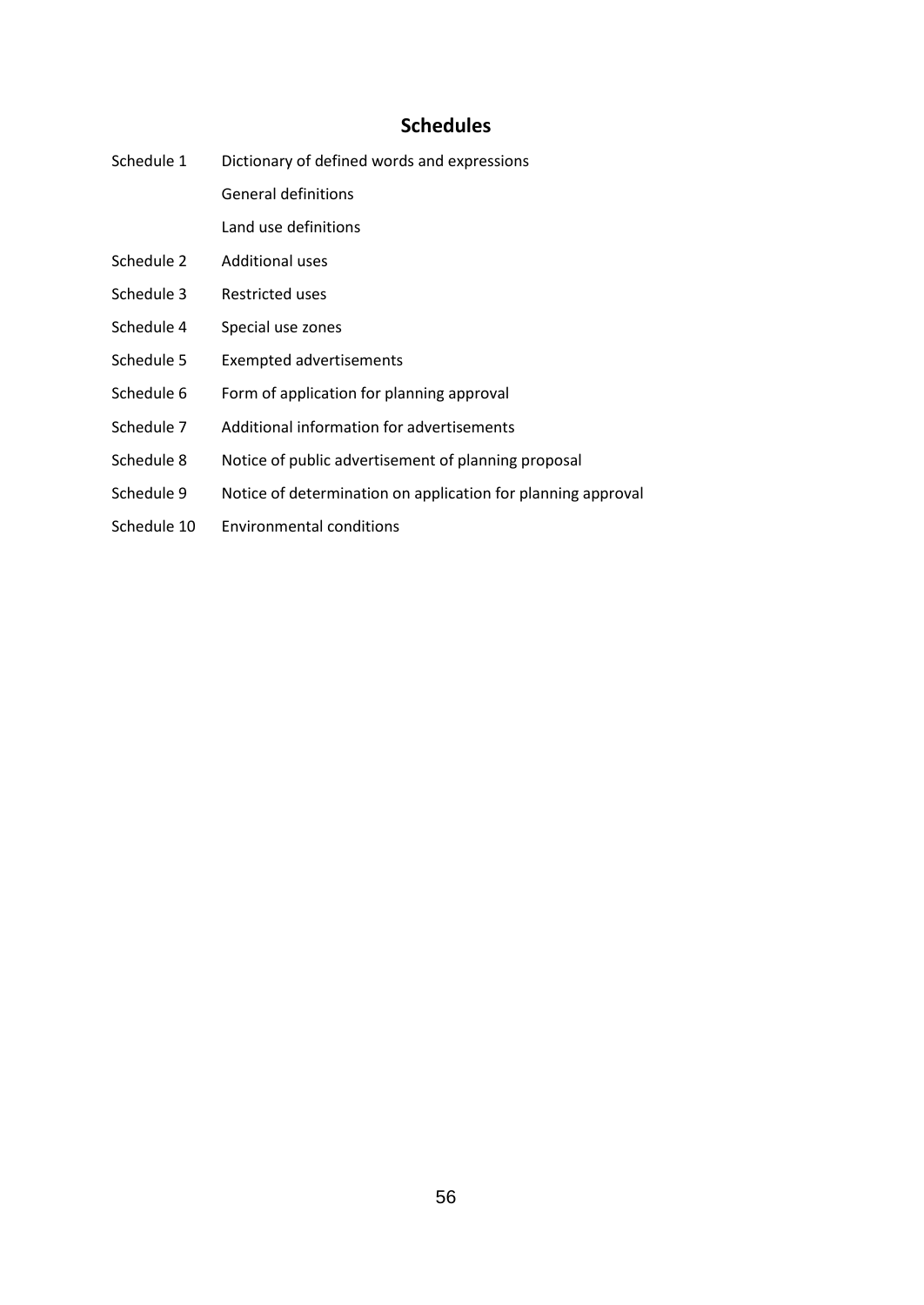# **Schedule 1 — Dictionary of defined words and expressions**

# **1. General definitions**

In the Scheme —

- *advertisement* means any word, letter, model, sign, placard, board, notice, device or representation, whether illuminated or not, in the nature of, and employed wholly or partly for the purposes of, advertisement, announcement or direction, and includes any hoarding or similar structure used, or adapted for use, for the display of advertisements. The term includes any airborne device anchored to any land or building and any vehicle or trailer or other similar object placed or located so as to serve the purpose of advertising;
- *amenity* means all those factors which combine to form the character of an area and include the present and likely future amenity;
- *Building Code* means the Building Code of Australia which is volumes 1 and 2, as amended from time to time, of the National Construction Code series published by, or on behalf of, the Australian Building Codes Board.
- *AS 3959* means Australian Standard AS 3959 2009 Construction of Buildings in Bushfire Prone Areas, as adopted from time to time as a referenced document for the purposes of the Building Code.
- *building envelope* means an area of land within a lot marked on a plan approved by the responsible authority within which all buildings and effluent disposal facilities on the lot must be contained;
- *bushfire* means uncontrolled fire in vegetation and includes wildfire.
- *bushfire attack level assessment* means an assessment prepared in accordance with bushfire planning guidelines.
- *bushfire hazard level assessment* means an assessment prepared in accordance with bushfire planning guidelines.

#### *bushfire planning guidelines* means:

- (b) any regulations that relate to bushfire risk management prepared under section 256 of the *Planning and Development Act 2005*
- (c) the State Planning Policy 3.7 Planning for Bushfire Risk Management and Planning for Bushfire Risk Management Guidelines; and
- (d) any guidelines contained in, or prepared and published under a State Planning Policy that replace the guidelines mentioned in paragraph (a).
- *bushfire prone vegetation* means contiguous vegetation including grasses and shrubs but not including maintained lawns, parks and gardens, nature strips, plant nurseries, golf courses, vineyards, orchards or vegetation on land that is used for horticultural purposes.

*conservation* has the same meaning as in the *Heritage of Western Australia Act 1990*;

*contiguous* means separated by less than 20 metres.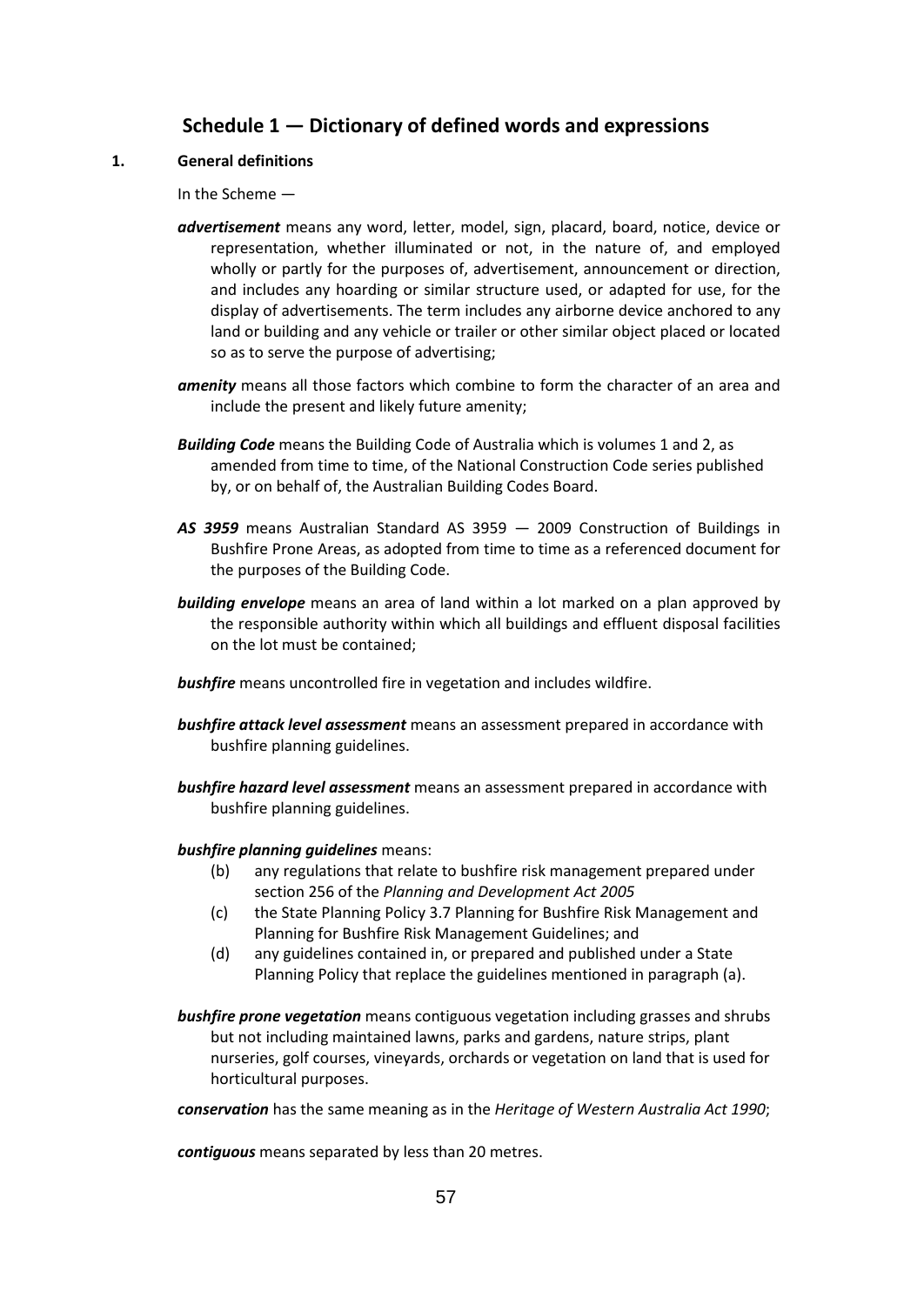- *cultural heritage significance* has the same meaning as in the *Heritage of Western Australia Act 1990*;
- *development* has the same meaning as given to it in the *Planning and Development Act 2005;*
- *development (as it applies to bushfire prone areas)* includes the construction or use, or construction and use, of any habitable building or specified building.
- *development approval* means approval obtained upon the making of a development application to the local government.
- *development site* means the land on which a building that is the subject of development stands or is to be constructed.
- *FES Commissioner* has the meaning given to that term in the Fire and Emergency Services Act 1998 section 3.
- *floor area* has the same meaning as in the *Building Code of Australia 1996* published by the Australian Building Codes Board;

*frontage*, when used in relation to a building that is used for —

- (a) residential purposes, has the same meaning as in the Residential Design Codes; and
- (b) purposes other than residential purposes, means the road alignment at the front of a lot and, if a lot abuts 2 or more roads, the one to which the building or proposed building faces;
- *Gazettal date*, in relation to a Scheme, means the date on which the Scheme is published in the *Gazette* under section 87(4) of the Planning and Development Act;

*height* when used in relation to a building that is used for —

- (a) residential purposes, has the same meaning as in the Residential Design Codes; or
- (b) purposes other than residential purposes, means the maximum vertical distance between the ground level and the finished roof height directly above;
- *incidental use* means a use of premises which is ancillary and subordinate to the predominant use;

*local government* means the Shire of Coorow

- *Local Planning Strategy* means the Local Planning Strategy in respect of the Scheme, as endorsed by the Commission under regulation 12B of the *Town Planning Regulations 1967* and amended from time to time;
- *lot* has the same meaning as in the *Planning and* Development Act 2005 but does not include a strata or survey strata lot;

*minerals* has the same meaning as in the *Mining Act 1978*;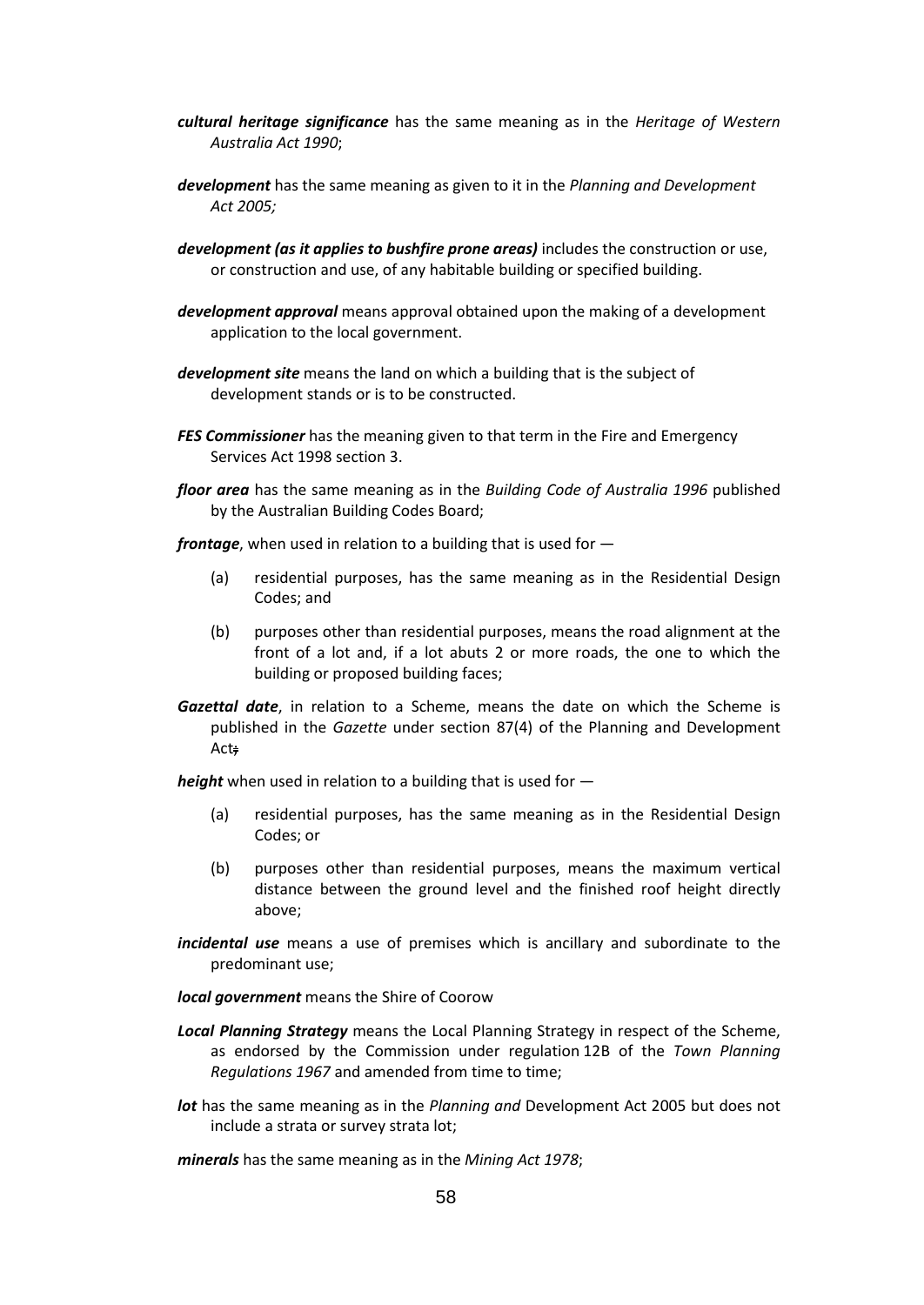- *net lettable area (nla)* means the area of all floors within the internal finished surfaces of permanent walls but excludes the following areas —
	- (a) all stairs, toilets, cleaner's cupboards, lift shafts and motor rooms, escalators, tea rooms and plant rooms, and other service areas;
	- (b) lobbies between lifts facing other lifts serving the same floor;
	- (c) areas set aside as public space or thoroughfares and not for the exclusive use of occupiers of the floor or building;
	- (d) areas set aside for the provision of facilities or services to the floor or building where such facilities are not for the exclusive use of occupiers of the floor or building;
- *non-conforming use* has the same meaning as it has in section 172 of the *Planning and Development Act 2005*;
- *owner*, in relation to any land, includes the Crown and every person who jointly or severally whether at law or in equity —
	- (a) is entitled to the land for an estate in fee simple in possession;
	- (b) is a person to whom the Crown has lawfully contracted to grant the fee simple of that land;
	- (c) is a lessor or licensee from the Crown; or
	- (d) is entitled to receive or is in receipt of, or if the land were let to a tenant, would be entitled to receive, the rents and profits from the land, whether as beneficial owner, trustee, mortgagee in possession or otherwise;
- *place*, in Part 7 (Heritage Protection) has the same meaning as it has in the *Heritage of Western Australia Act 1990*;
- *Planning and Development Act* means the *Planning and Development Act 2005*;
- *plot ratio***,** in the case of residential dwellings has the same meaning as in the Residential Design Codes;
- *precinct* means a definable area where particular planning policies, guidelines or standards apply;
- *predominant use* means the primary use of premises to which all other uses carried out on the premises are subordinate, incidental or ancillary;
- *premises* means land or buildings;
- *Residential Design Codes* means the Residential Design Codes in Appendix 2 to the Western Australian Planning Commission Statement of Planning Policy No. 1, as amended from time to time:

*retail* means the sale or hire of goods or services to the public;

- *substantially commenced* means that work or development the subject of planning approval has been begun by the performance of some substantial part of that work or development;
- *wholesale* means the sale of goods or materials to be sold by others;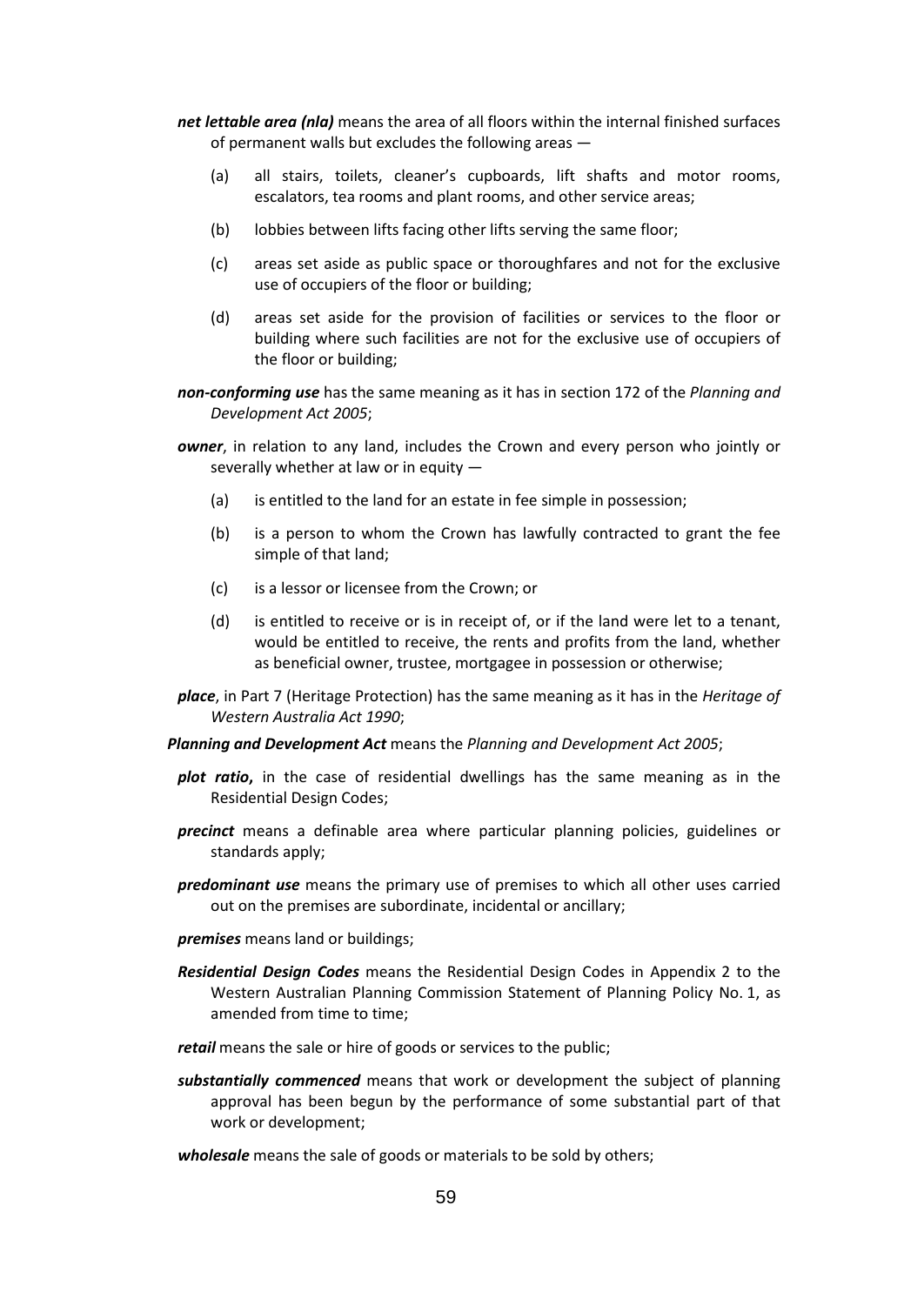*zone* means a portion of the Scheme area shown on the map by distinctive colouring, patterns, symbols, hatching or edging for the purpose of indicating the restrictions imposed by the Scheme on the use and development of land, but does not include a reserve or special control area.

### **2. Land use definitions**

In the Scheme —

- *abattoir* means land and buildings used for the slaughter animals for human consumption and the treatment of carcasses, offal and by-products;
- *aged or dependant persons dwelling* shall have the same meaning as that given to it for the purposes of the Residential Design Codes;
- *aged persons village* means a building or group of buildings designed for residential occupation by persons 55 years of age or older and includes buildings and parts of buildings used for communal facilities, food preparation, dining, recreation, laundry or medical care.
- *agriculture - extensive* means premises used for the raising of stock or crops but does not include agriculture - intensive or animal husbandry - intensive;
- *agriculture - intensive* means premises used for trade or commercial purposes, including outbuildings and earthworks, associated with the following —
	- (a) the production of grapes, vegetables, flowers, exotic or native plants, or fruit or nuts;
	- (b) the establishment and operation of plant or fruit nurseries;
	- (c) the development of land for irrigated fodder production or irrigated pasture (including turf farms); or
	- (d) aquaculture;
- *agroforestry* means land used commercially for tree production 2and agriculture where trees are planted in blocks of more than one hectare;
- *amusement parlour* means premises open to the public, where the predominant use is for amusement by means of amusement machines and where there are more than 2 amusement machines operating within the premises;
- *ancillary accommodation* shall have the same meaning as that given to it for the purposes of the Residential Design Codes;
- *animal establishment* means premises used for the breeding, boarding, training or caring of animals for commercial purposes but does not include animal husbandry - intensive or veterinary centre;
- *animal husbandry - intensive* means premises used for keeping, rearing or fattening of pigs, poultry (for either egg or meat production), rabbits (for either meat or fur production) and other livestock in feedlots;
- *bed and breakfast* means a dwelling, used by a resident of the dwelling, to provide accommodation for persons away from their normal place of residence on a short-term commercial basis and includes the provision of breakfast;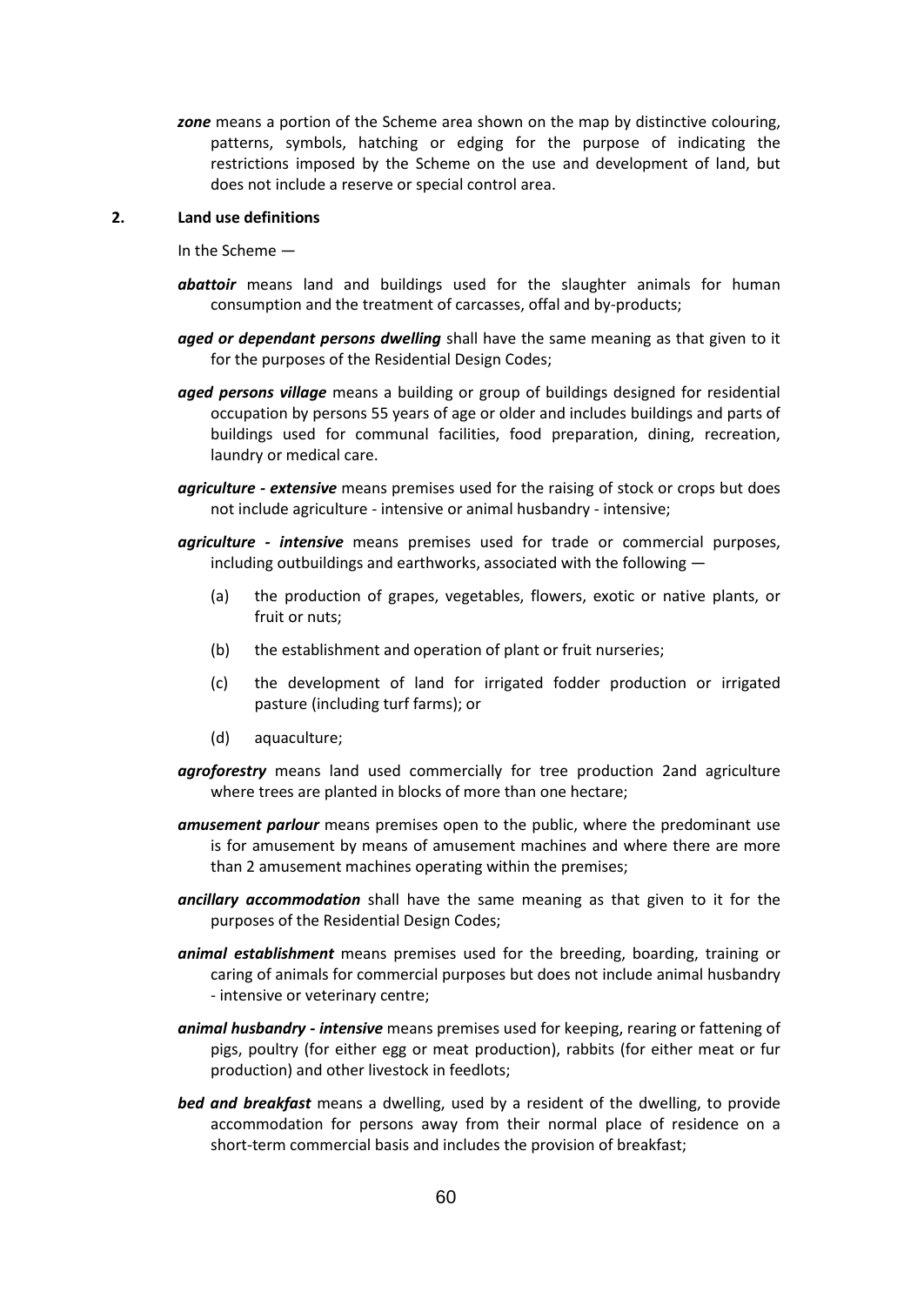- *betting agency* means an office or totalisator agency established under the *Totalisator Agency Board Betting Act 1960*;
- *camping ground* has the same meaning as in the *Caravan Parks and Camping Grounds Act 1995;*
- *caravan park* has the same meaning as in the *Caravan Parks and Camping Grounds Act 1995;*
- *caretaker's dwelling* means a dwelling on the same site as a building, operation, or plant, and occupied by a supervisor of that building, operation or plant;
- *carpark* means premises used primarily for parking vehicles whether open to the public or not but does not include any part of a public road used for parking or for a taxi rank, or any premises in which cars are displayed for sale;
- *child care premises* has the same meaning as in the *Community Services (Child Care) Regulations 1988*;
- *cinema/theatre* means premises where the public may view a motion picture or theatrical production;
- *civic use* means premises used by a government department, an instrumentality of the Crown, or the local government, for administrative, recreational or other purposes;
- *club premises* means premises used by a legally constituted club or association or other body of persons united by a common interest;
- *community purpose* means the use of premises designed or adapted primarily for the provision of educational, social or recreational facilities or services by organisations involved in activities for community benefit;
- *consulting rooms* means premises used by no more than 2 health consultants for the investigation or treatment of human injuries or ailments and for general outpatient care;

*convenience store* means premises —

- (a) used for the retail sale of convenience goods commonly sold in supermarkets, delicatessens or newsagents, or the retail sale of petrol and those convenience goods;
- (b) operated during hours which include, but may extend beyond, normal trading hours;
- (c) which provide associated parking; and
- (d) the floor area of which does not exceed 300 square metres net lettable area;
- *corrective institution* means premises used to hold and reform persons committed to it by a court, such as a prison or other type of detention facility;
- *educational establishment* means premises used for the purposes of education and includes a school, tertiary institution, business college, academy or other educational centre;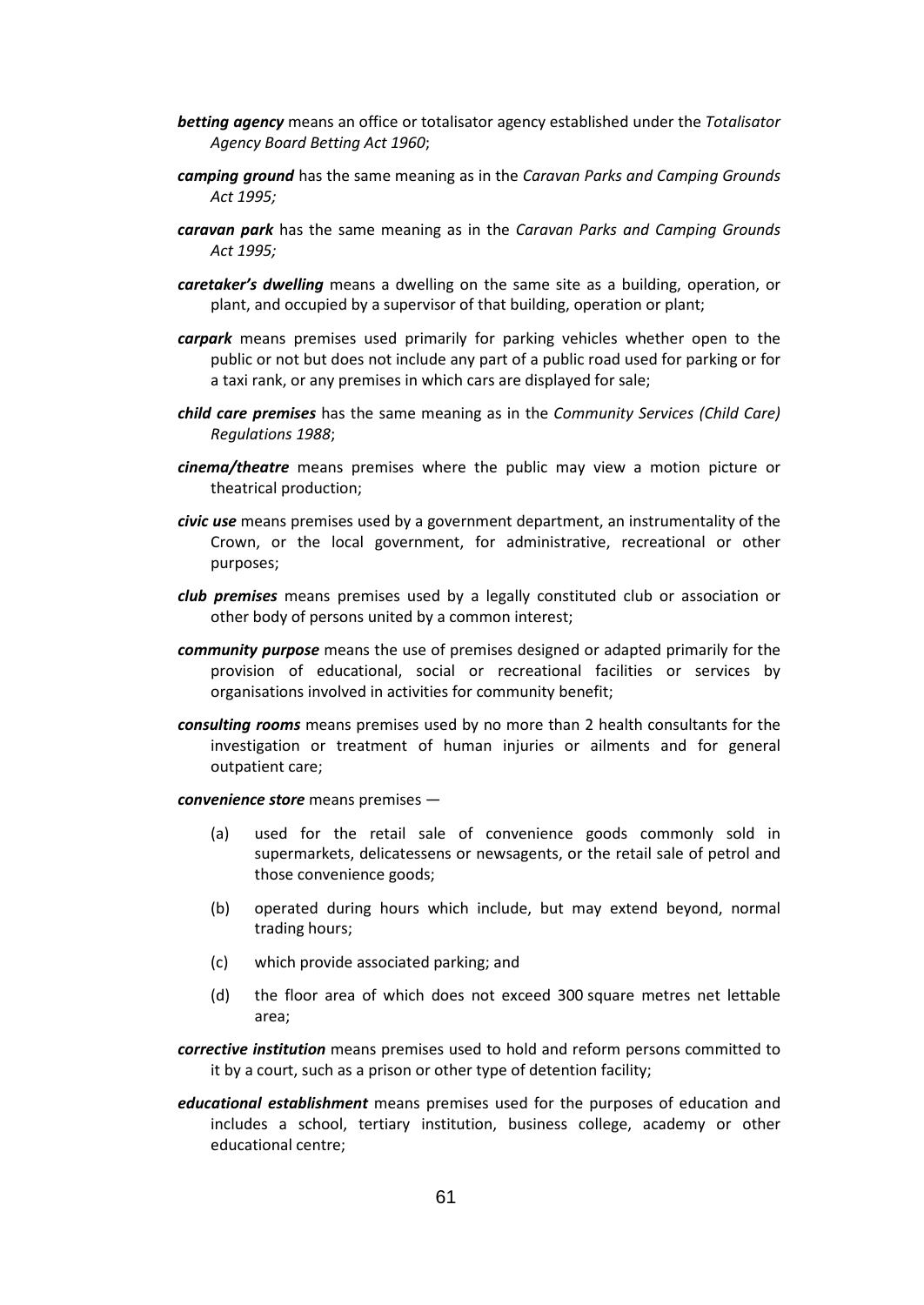- *exhibition centre* means premises used for the display, or display and sale, of materials of an artistic, cultural or historical nature, and includes a museum or art gallery;
- *experiential use* means any land or buildings used for nature based outdoor activities including guided and self-guided tours, leisure and recreation activities operated for profit or gain, but does not include sporting and cultural events.
- *family day care* means premises used to provide family day care within the meaning of the *Community Services (Child Care) Regulations 1988*;
- *fast food outlet* means premises used for the preparation, sale and serving of food to customers in a form ready to be eaten without further preparation, primarily off the premises, but does not include a lunch bar;
- *fuel depot* means premises used for the storage and sale in bulk of solid or liquid or gaseous fuel, but does not include a service station and specifically excludes the sale by retail into a vehicle for final use of such fuel from the premises;
- *funeral parlour* means premises used to prepare and store bodies for burial or cremation;
- *grouped dwelling* shall have the same meaning as that given to it for the purposes of the Residential Design Codes
- *home business* means a business, service or profession carried out in a dwelling or on land around a dwelling by an occupier of the dwelling which —
	- (a) does not employ more than 2 people not members of the occupier's household;
	- (b) will not cause injury to or adversely affect the amenity of the neighbourhood;
	- (c) does not occupy an area greater than 50 square metres;
	- (d) does not involve the retail sale, display or hire of goods of any nature;
	- (e) in relation to vehicles and parking, does not result in traffic difficulties as a result of the inadequacy of parking or an increase in traffic volumes in the neighbourhood, and does not involve the presence, use or calling of a vehicle more than 3.5 tonnes tare weight; and
	- (f) does not involve the use of an essential service of greater capacity than normally required in the zone;

*home occupation* means an occupation carried out in a dwelling or on land around a dwelling by an occupier of the dwelling which —

- (a) does not employ any person not a member of the occupier's household;
- (b) will not cause injury to or adversely affect the amenity of the neighbourhood;
- (c) does not occupy an area greater than 20 square metres;
- (d) does not display a sign exceeding 0.2 square metres;
- (e) does not involve the retail sale, display or hire of goods of any nature;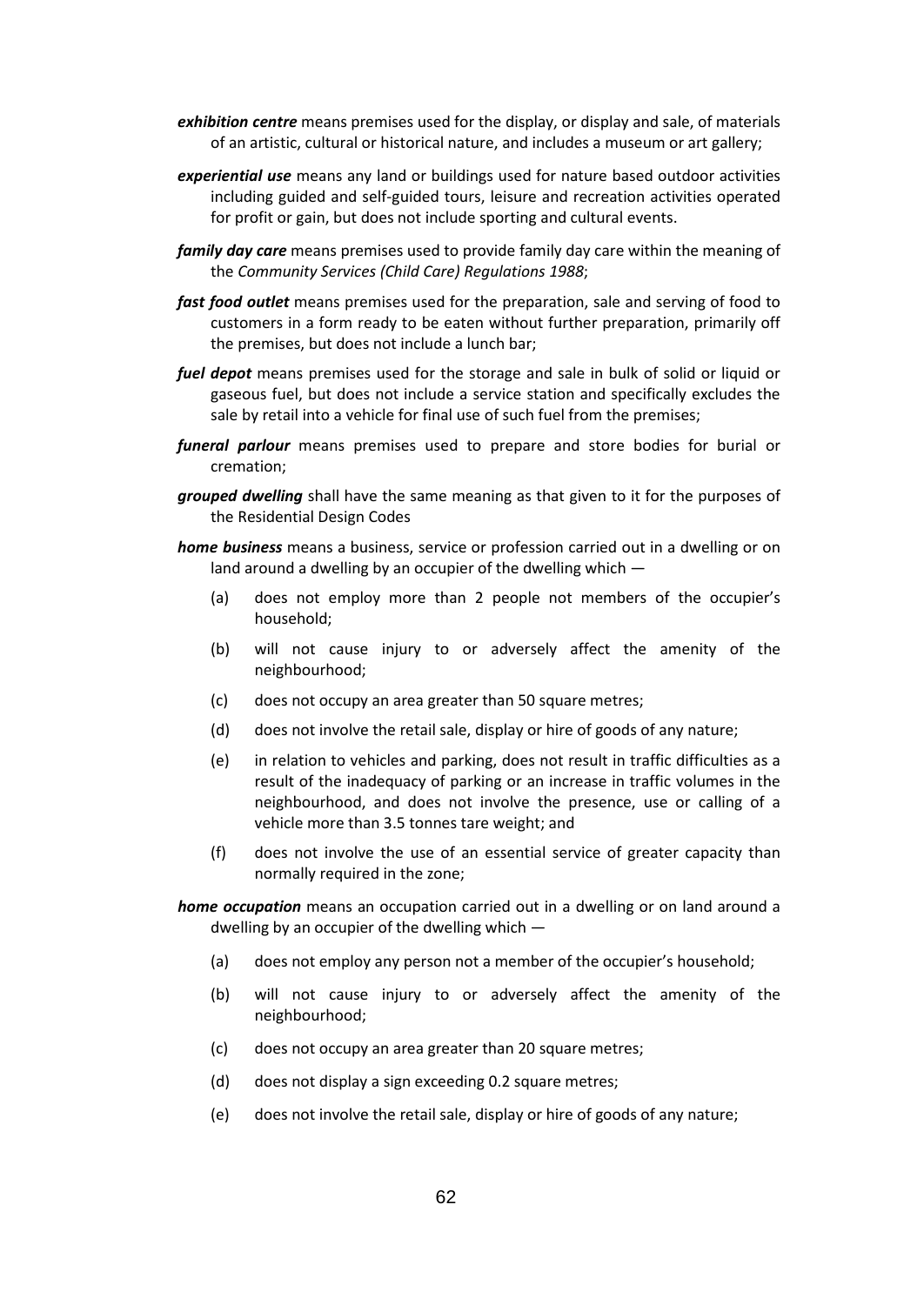- (f) in relation to vehicles and parking, does not result in the requirement for a greater number of parking facilities than normally required for a single dwelling or an increase in traffic volume in the neighbourhood, does not involve the presence, use or calling of a vehicle more than 2 tonnes tare weight, and does not include provision for the fuelling, repair or maintenance of motor vehicles; and
- (g) does not involve the use of an essential service of greater capacity than normally required in the zone;

*home office* means a home occupation limited to a business carried out solely within a dwelling by a resident of the dwelling but which does not —

- (a) entail clients or customers travelling to and from the dwelling;
- (b) involve any advertising signs on the premises; or
- (c) require any external change to the appearance of the dwelling;
- *home store* means any shop with a net lettable area not exceeding 100 square metres attached to a dwelling and which is operated by a person resident in the dwelling;
- *hospital* means premises in which persons are admitted and lodged for medical treatment or care and includes a maternity hospital;
- *hotel* means premises providing accommodation the subject of a hotel licence under the *Liquor Licensing Act 1988*, and may include a betting agency on those premises, but does not include a tavern or motel;
- *industry* means premises used for the manufacture, dismantling, processing, assembly, treating, testing, servicing, maintenance or repairing of goods, products, articles, materials or substances and includes premises on the same land used for —
	- (a) the storage of goods;
	- (b) the work of administration or accounting;
	- (c) the selling of goods by wholesale or retail; or
	- (d) the provision of amenities for employees,

incidental to any of those industrial operations;

- *industry - cottage* means a trade or light industry producing arts and crafts goods which does not fall within the definition of a home occupation and which  $-$ 
	- (a) does not cause injury to or adversely affect the amenity of the neighbourhood;
	- (b) where operated in a residential zone, does not employ any person other than a member of the occupier's household;
	- (c) is conducted in an out-building which is compatible with the principal uses to which land in the zone in which it is located may be put;
	- (d) does not occupy an area in excess of 50 square metres; and
	- (e) does not display a sign exceeding 0.2 square metres in area;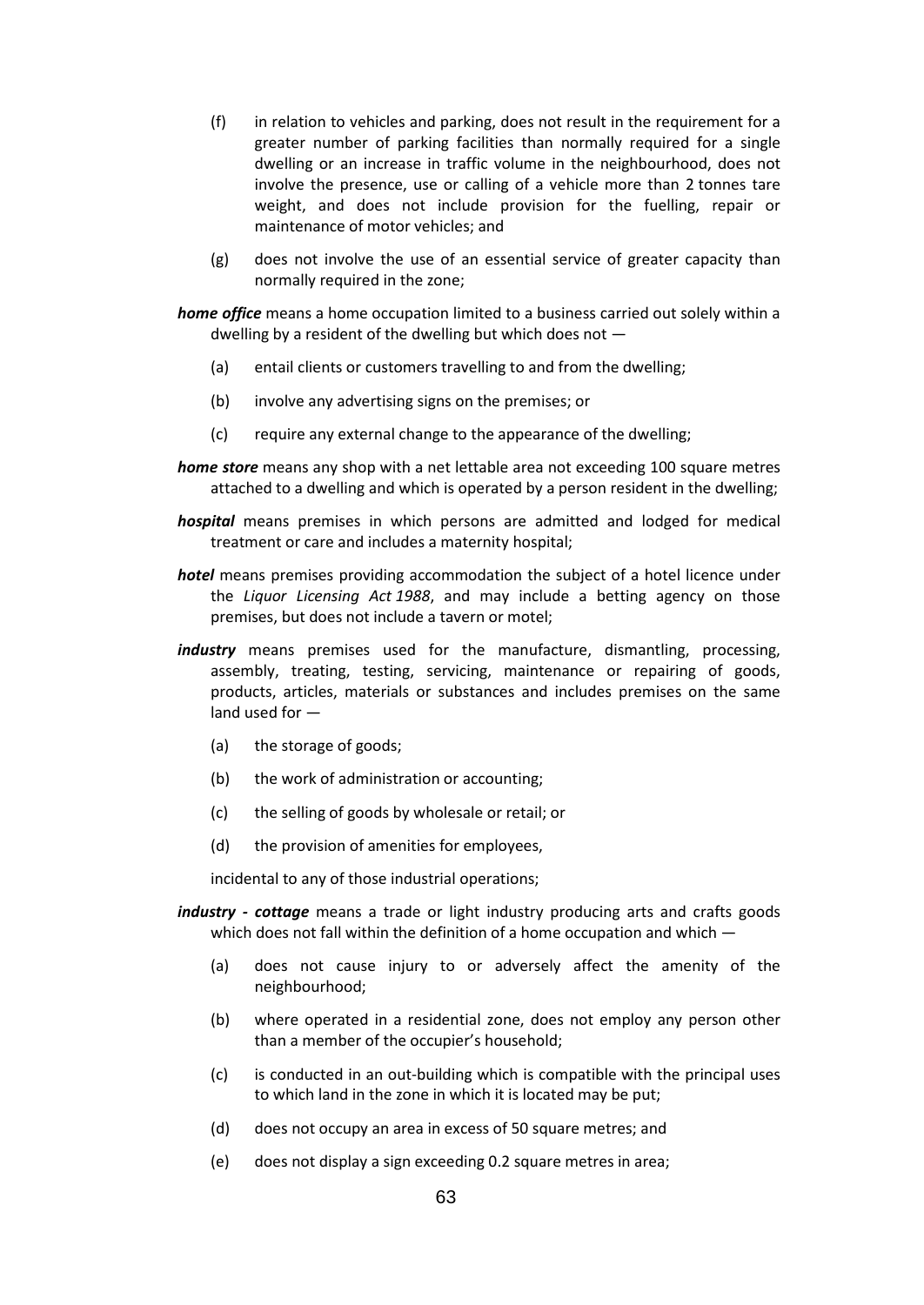- *industry - extractive* means an industry which involves the extraction, quarrying or removal of sand, gravel, clay, hard rock, stone or similar material from the land and includes the treatment and storage of those materials, or the manufacture of products from those materials on, or adjacent to, the land from which the materials are extracted, but does not include industry - mining;
- *industry - general* means an industry other than a cottage, extractive, light, mining, rural or service industry;
- *industry—hazardous* means an industry which by reason of the processes involved or the method or manufacture or the nature of the materials used or produced requires isolation from other buildings;

*industry - light* means an industry —

- (a) in which the processes carried on, the machinery used, and the goods and commodities carried to and from the premises do not cause any injury to or adversely affect the amenity of the locality;
- (b) the establishment or conduct of which does not, or will not, impose an undue load on any existing or proposed service for the supply or provision of essential services;

*industry - mining* means land used commercially to extract minerals from the land;

- *industry—*noxious means an industry in which the processes involved constitute an offensive trade within the meaning of the *Health Act 1911;*
- *industry—resource processing* means the winning, processing or treatment of minerals but not including radioactive minerals, and would normally involve—
	- (a) substantial capital investment;
	- (b) significant employment; and
	- (c) a need for substantial separation or buffer distances to sensitive areas.

*industry - rural* means —

- (a) an industry handling, treating, processing or packing rural products; or
- (b) a workshop servicing plant or equipment used for rural purposes;

*industry - service* means —

- (a) an industry light carried out from premises which may have a retail shop front and from which goods manufactured on the premises may be sold; or
- (b) premises having a retail shop front and used as a depot for receiving goods to be serviced;
- *liquor store* means any land or buildings the subject of a Store Licence granted under the provisions of the *Liquor Licensing Act 1988*;
- *lodging house/guest house* shall have the same meaning as is given to the term "lodging house" in and for the purposes of the *Health Act 1911;*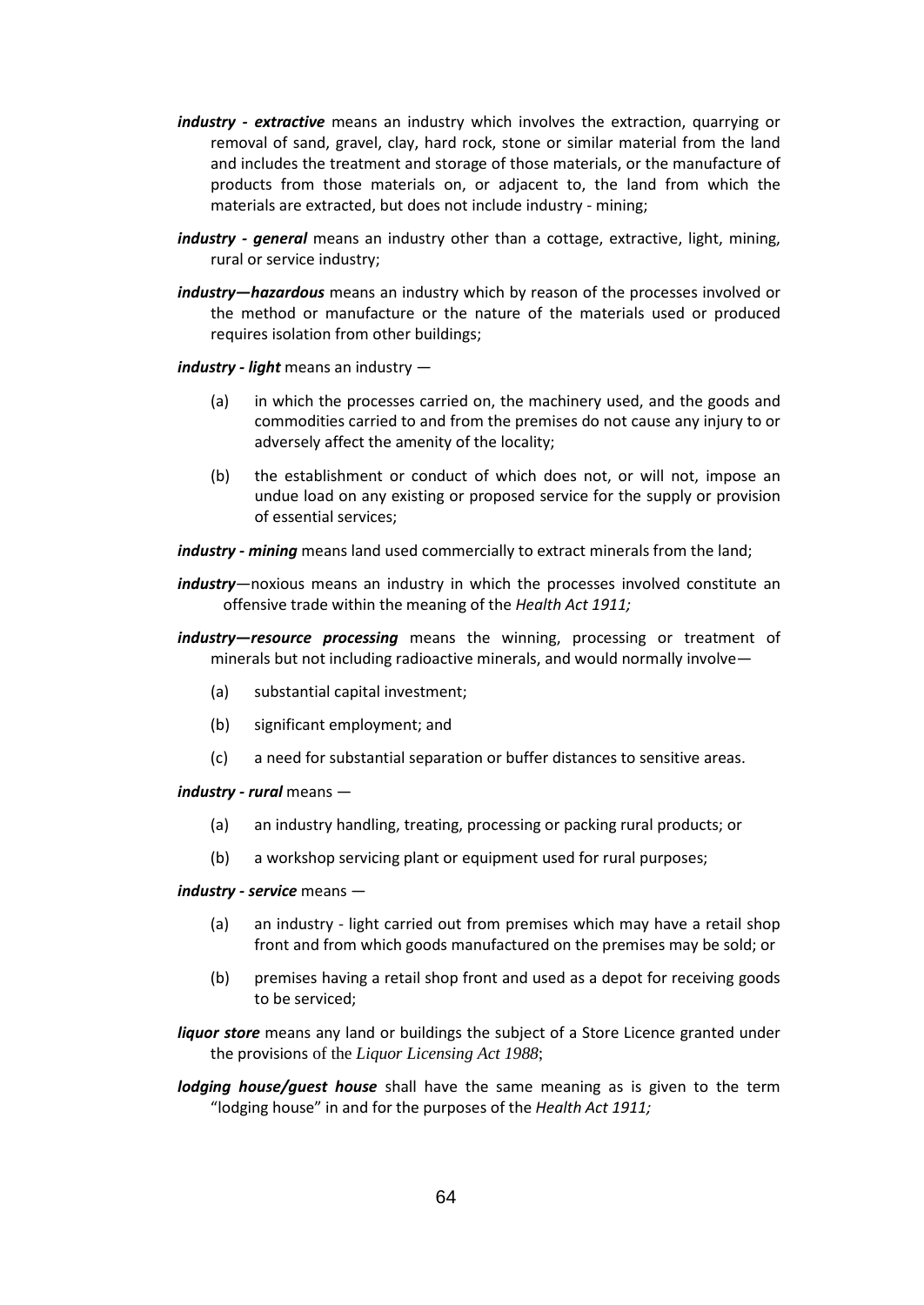- *lunch bar* means premises or part of premises used for the sale of takeaway food (in a form ready to be consumed without further preparation) within industrial or commercial areas;
- *machinery repairs* means premises or part of premises used for the repair, servicing and storage of machinery;
- *marina* means premises at which berths or pens, and fuelling, servicing, repairing, storage (including storage on land) and other facilities for boats are provided, with or without the sale of boating gear and equipment, and includes all jetties, piers, embankments, quays and moorings and all offices and storerooms used in connection with the marina;
- *marine filling station* means premises used for the storage and supply of liquid fuels and lubricants for marine craft;
- *market* means premises used for the display and sale of goods from stalls by independent vendors;
- *medical centre* means premises, other than a hospital, used by one or more health consultant(s) for the investigation or treatment of human injuries or ailments and for general outpatient care (including preventative care, diagnosis, medical and surgical treatment, and counselling);
- *motel* means premises used to accommodate patrons in a manner similar to a hotel but in which specific provision is made for the accommodation of patrons with motor vehicles and may comprise premises licensed under the *Liquor Licensing Act 1988*;
- *motor vehicle, boat or caravan sales* means premises used to sell or hire motor vehicles, boats or caravans;

*motor vehicle repair* means premises used for or in connection with —

- (a) electrical and mechanical repairs, or overhauls, to vehicles; or
- (b) repairs to tyres,

but does not include premises used for recapping or retreading of tyres, panel beating, spray painting or chassis reshaping;

- *motor vehicle wash* means premises where the primary use is the washing of motor vehicles;
- *multiple dwelling* has the same meaning as in the *Residential Design Codes of Western Australia*;

*night club* means premises —

- (a) used for entertainment with or without eating facilities; and
- (b) licensed under the *Liquor Licensing Act 1988*;
- *office* means premises used for administration, clerical, technical, professional or other like business activities;
- *park home park* has the same meaning as in the *Caravan Parks and Camping Grounds Regulations 1997*;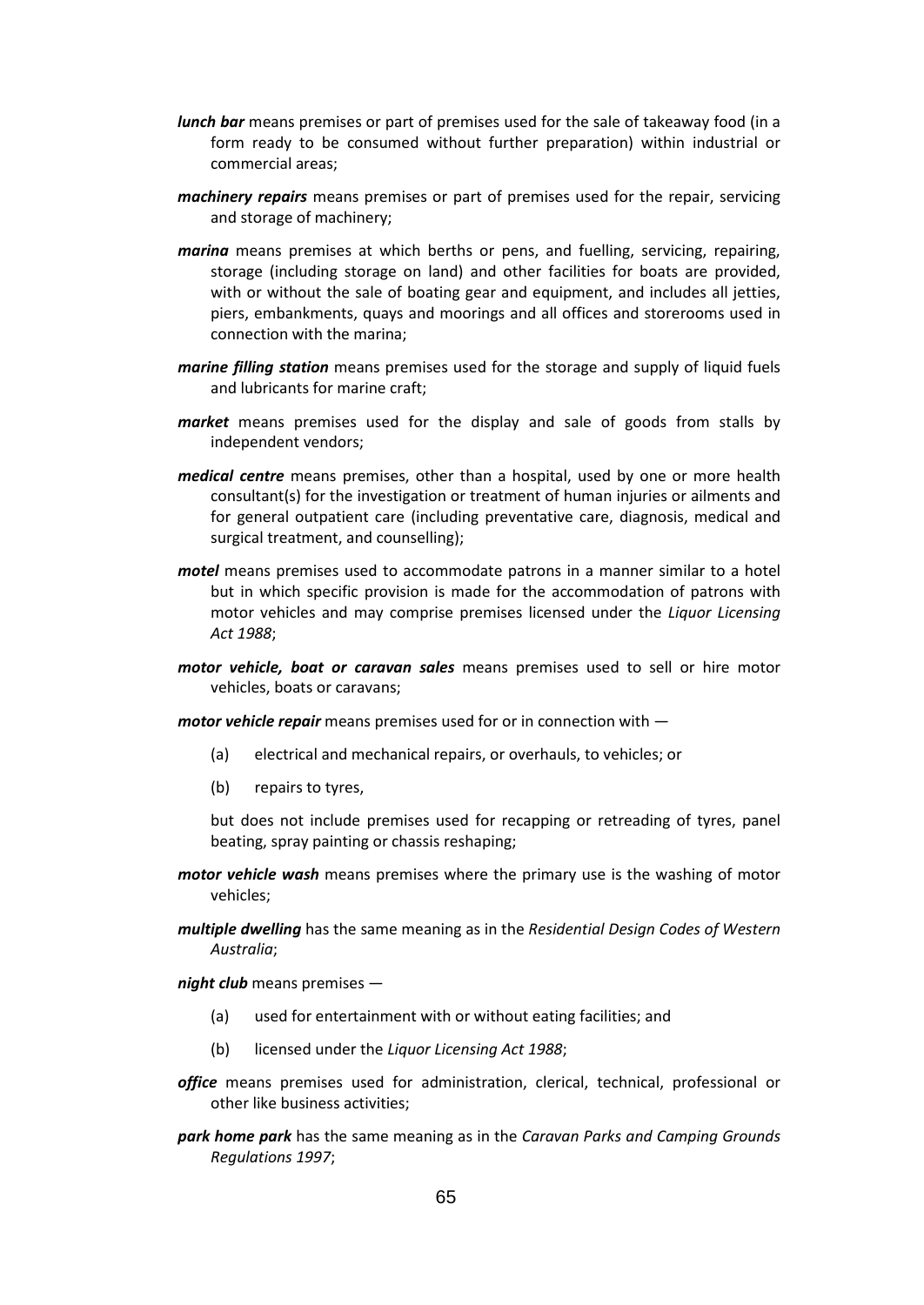- *place of worship* means premises used for religious activities such as a church, chapel, mosque, synagogue or temple;
- *plantation* has the same meaning as in the *Code of Practice for Timber Plantations in Western Australia* (1997) published by the Department of Conservation and Land Management and the Australian Forest Growers;
- *public utility* means ay work or undertaking constructed or maintained by a public authority or the Local Government as may be required to provide water, sewerage, electricity, gas, drainage, transport or other similar services;
- *radio and TV installation* means any land or buildings used for the transmission, relay and reception of signals and pictures, both commercial and domestic, but does not include domestic radio and television receivers;
- *reception centre* means premises used for functions on formal or ceremonial occasions but not for unhosted use for general entertainment purposes;
- *recreation - private* means premises used for indoor or outdoor leisure, recreation or sport which are not usually open to the public without charge;
- *residential building* has the same meaning as in the Residential Design Codes;
- *restaurant* means premises where the predominant use is the sale and consumption of food and drinks on the premises and where seating is provided for patrons, and includes a restaurant licensed under the *Liquor Licensing Act 1988*;
- *restricted premises* means premises used for the sale by retail or wholesale, or the offer for hire, loan or exchange, or the exhibition, display or delivery of —
	- (a) publications that are classified as restricted under the *Censorship Act 1996*;
	- (b) materials, compounds, preparations or articles which are used or intended to be used primarily in or in connection with any form of sexual behaviour or activity;

*rural pursuit* means any premises used for —

- (a) the rearing or agistment of animals;
- (b) the stabling, agistment or training of horses;
- (c) the growing of trees, plants, shrubs or flowers for replanting in domestic, commercial or industrial gardens; or
- (d) the sale of produce grown solely on the lot,

but does not include agriculture - extensive or agriculture - intensive;

*single house* shall have the same meaning as that given to it for the purposes of the Residential Design Codes and shall include outbuildings;

*service station* means premises used for —

- (a) the retail sale of petroleum products, motor vehicle accessories and goods of an incidental/convenience retail nature; and
- (b) the carrying out of greasing, tyre repairs and minor mechanical repairs to motor vehicles,

but does not include premises used for a transport depot, panel beating, spray painting, major repairs or wrecking;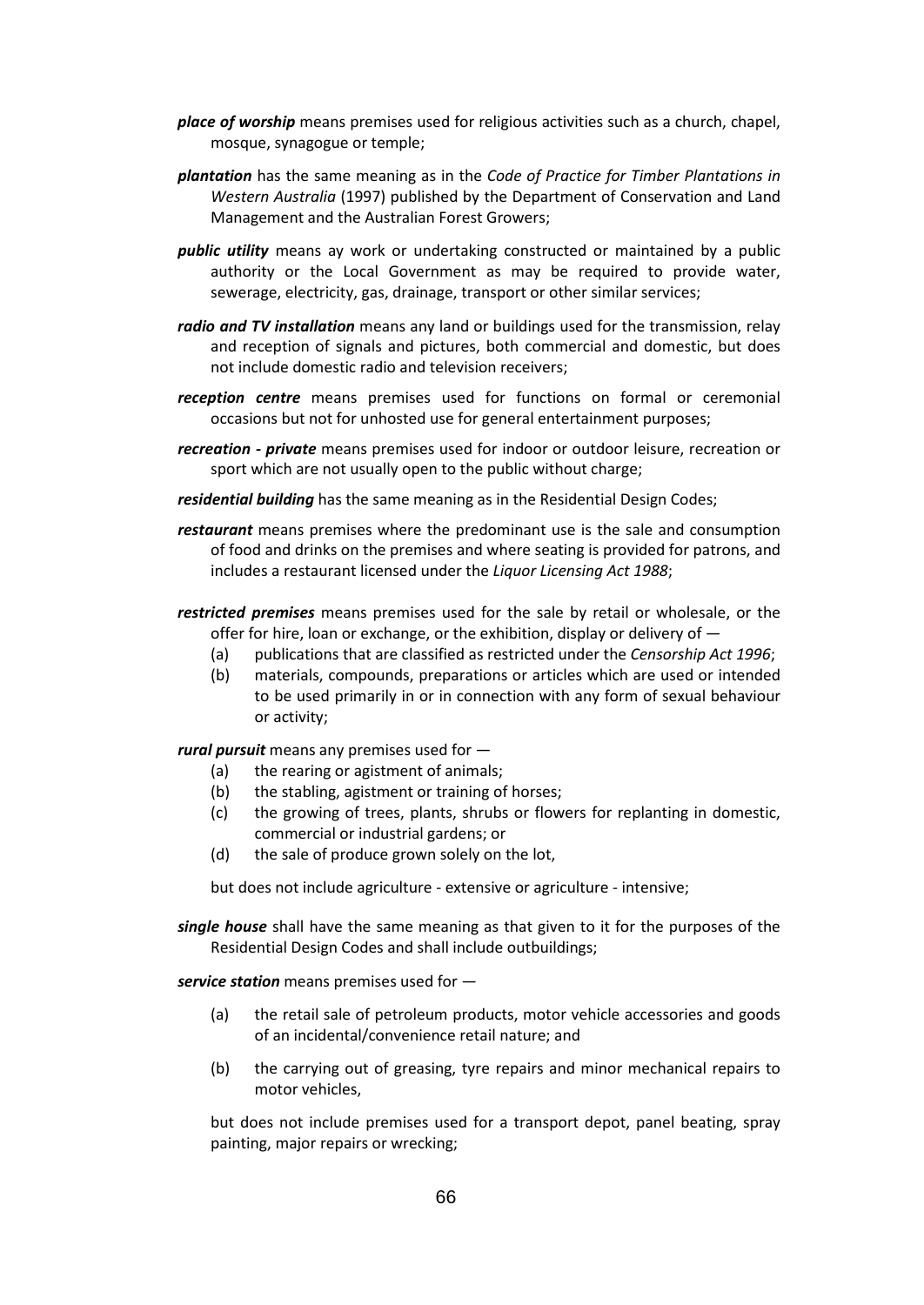- *shop* means premises used to sell goods by retail, hire goods, or provide services of a personal nature (including a hairdresser or beauty therapist) but does not include a showroom or fast food outlet;
- *short stay accommodation* means a building, or group of buildings forming a complex, designed for the accommodation of short-stay guests and which provides on-site facilities for the convenience of guests and for management of the development, where occupation by any person is limited to a maximum of three months in any 12-month period and excludes those uses more specifically defined elsewhere;
- *showroom* means premises used to display, sell by wholesale or retail, or hire, automotive parts and accessories, camping equipment, electrical light fittings, equestrian supplies, floor coverings, furnishings, furniture, household appliances, party supplies, swimming pools or goods of a bulky nature;
- *storage* means premises used for the storage of goods, equipment, plant or materials;
- *tavern* means premises licensed as a tavern under the *Liquor Licensing Act 1988* and used to sell liquor for consumption on the premises;
- *telecommunications infrastructure* means land used to accommodate any part of the infrastructure of a telecommunications network and includes any line, equipment, apparatus, tower, antenna, tunnel, duct, hole, pit or other structure used, or for use in or in connection with, a telecommunications network;
- *temporary workforce accommodation* means building/s or dwellings, and may include caravans and dongas, used for exclusive accommodation or staff engaged in temporary construction, mining activities or other seasonal or temporary work, and may include incidental facilities such as catering, sporting and recreational facilities for the exclusive use of the staff, and is removed upon completion of work/s, but does not include a dwelling or residential building as defined in the Residential Planning Codes, motel, hotel, hostel or boarding/lodging house;
- *trade display* means premises used for the display of trade goods and equipment for the purpose of advertisement;
- *transport depot* means any land or buildings used for the storage of motor vehicles used for or intended to be used for carrying goods or persons for hire or reward of or for any consideration, or for the transfer of goods or persons from one motor vehicle to another motor vehicle and includes maintenance, management and repair of the vehicles used, but not of other vehicles;
- *veterinary centre* means premises used to diagnose animal diseases or disorders, to surgically or medically treat animals, or for the prevention of animal diseases or disorders;
- *warehouse* means premises used to store or display goods and may include sale by wholesale;
- *wind, solar or tidal energy facility* means premises used to generate electricity by wind force, solar power or tidal action and includes any turbine, panel, building or other structure used in, or in conjunction with, the generation of electricity by wind force, solar or tidal activity but does not include turbines or panels used principally to supply electricity for a domestic property, rural use of the land or anemometers;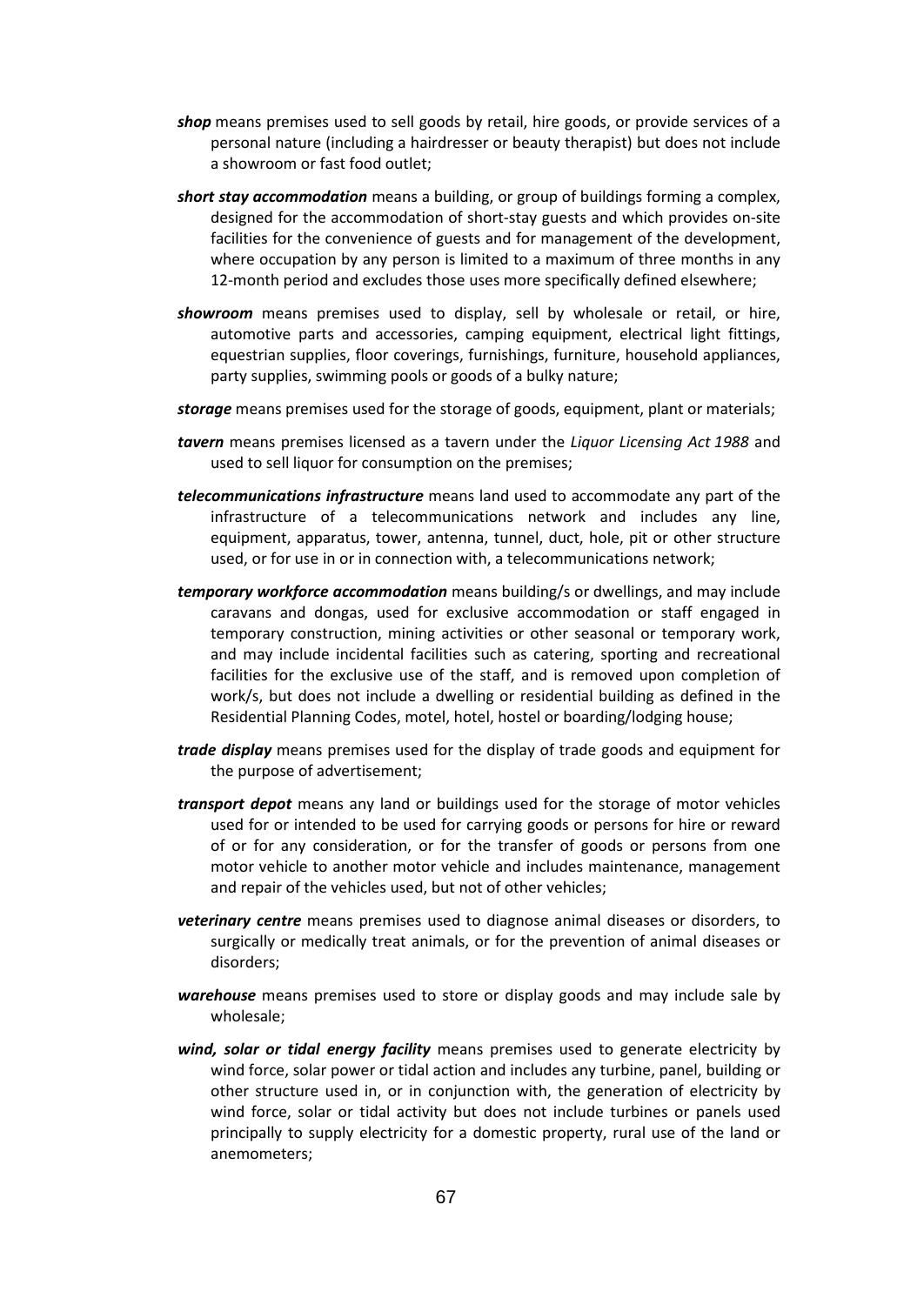*winery* means premises used for the production of viticultural produce and may include sale of the produce.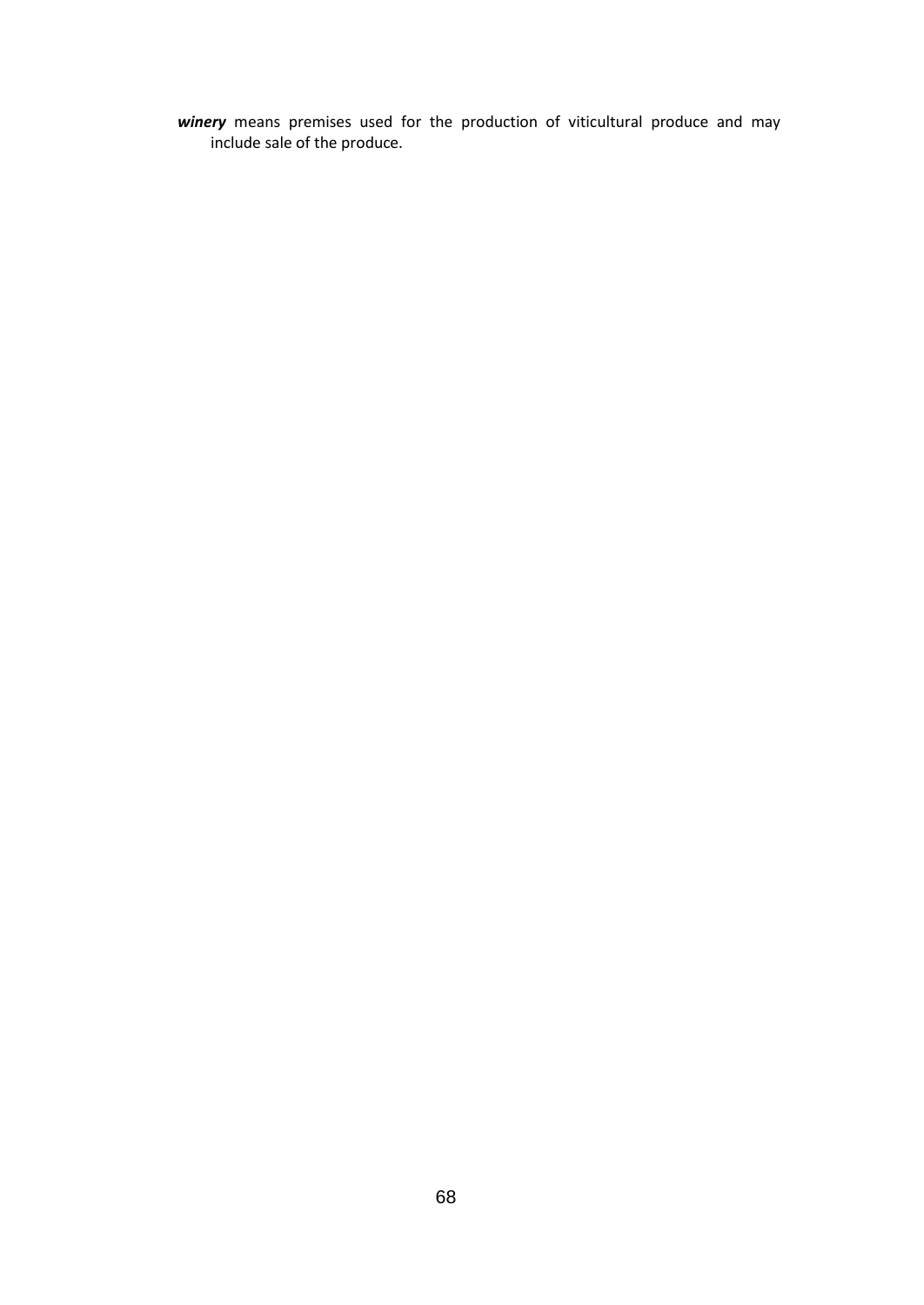# **Schedule 2 — Additional uses**

# [cl. 4.5]

| No.            | <b>Description of</b><br>land                                                          | <b>Additional use(s)</b>                | <b>Conditions</b>                                                                                                                                                                                                                                                                                                                                                                                                                                                                                                                                                                                                                                                                                                                                                                                                                                                                                                                                                                                                            |
|----------------|----------------------------------------------------------------------------------------|-----------------------------------------|------------------------------------------------------------------------------------------------------------------------------------------------------------------------------------------------------------------------------------------------------------------------------------------------------------------------------------------------------------------------------------------------------------------------------------------------------------------------------------------------------------------------------------------------------------------------------------------------------------------------------------------------------------------------------------------------------------------------------------------------------------------------------------------------------------------------------------------------------------------------------------------------------------------------------------------------------------------------------------------------------------------------------|
| $\mathbf{1}$   | Lot 115 Commercial<br>Street, Coorow                                                   | <b>Machinery Repairs</b>                |                                                                                                                                                                                                                                                                                                                                                                                                                                                                                                                                                                                                                                                                                                                                                                                                                                                                                                                                                                                                                              |
| $\overline{2}$ | Lot 474 Rudduck<br>Street, Leeman                                                      | <b>Service Station</b>                  |                                                                                                                                                                                                                                                                                                                                                                                                                                                                                                                                                                                                                                                                                                                                                                                                                                                                                                                                                                                                                              |
| 3              | Lot 41 Nairn Street,<br>Leeman                                                         | Shop<br>Showroom                        | Hours of operation of the business are to be<br>between the hours 8.00am to 5.00pm.<br>• The premises are not to be used for the sale<br>of food, unless it is only incidental to the<br>predominant use on the site.<br>• The premises are not to employ the use of<br>noisy machinery, except to the extent that<br>might be expected of a handyman in a<br>residential area.<br>• Business is to be operated in a manner that<br>remains cognisant of the fact that it is located<br>in a residential zone, and not do anything that<br>might downgrade the amenity of the area.<br>• The business is not to undertake any activity<br>that might require a Dangerous Goods Licence<br>unless the planning approval of Council has<br>first been obtained.<br>• Any change of use of the premises is to<br>require the planning approval of Council. The<br>Council will refuse any change of use where<br>such new use is likely to be more damaging to<br>the amenity of the residential area than the<br>previous use. |
| 4              | Greenhead<br>Greenhead Road<br>Lots 2-4, 31-40, 45-63,<br>197-201, 204-207,<br>392-394 | Boatyard and<br>storage of<br>equipment |                                                                                                                                                                                                                                                                                                                                                                                                                                                                                                                                                                                                                                                                                                                                                                                                                                                                                                                                                                                                                              |
| 5              | Portion of Lot 51<br>Bothe Street, Coorow                                              | Temporary<br>Workforce<br>Accommodation |                                                                                                                                                                                                                                                                                                                                                                                                                                                                                                                                                                                                                                                                                                                                                                                                                                                                                                                                                                                                                              |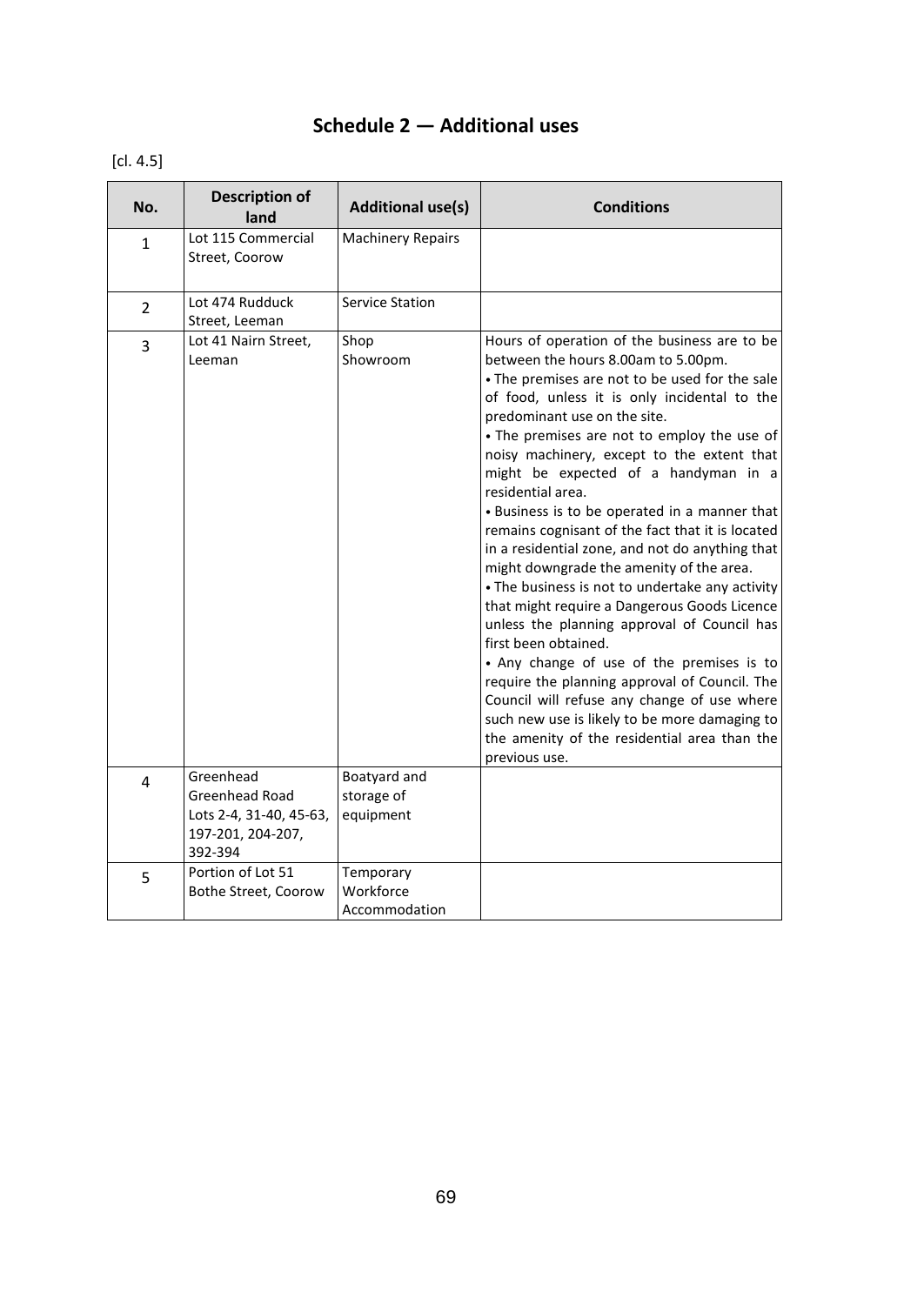# **Schedule 3 — Restricted uses**

[cl. 4.6]

| No. | <b>Description of</b><br>land | <b>Restricted use</b>  | <b>Conditions</b> |
|-----|-------------------------------|------------------------|-------------------|
|     | Bristol Street, Pt.           | Fuel Depot & Transport |                   |
|     | Vic. Loc. M1640,              | Depot                  |                   |
|     | Coorow                        |                        |                   |
|     |                               |                        |                   |
|     |                               |                        |                   |
|     |                               |                        |                   |
|     |                               |                        |                   |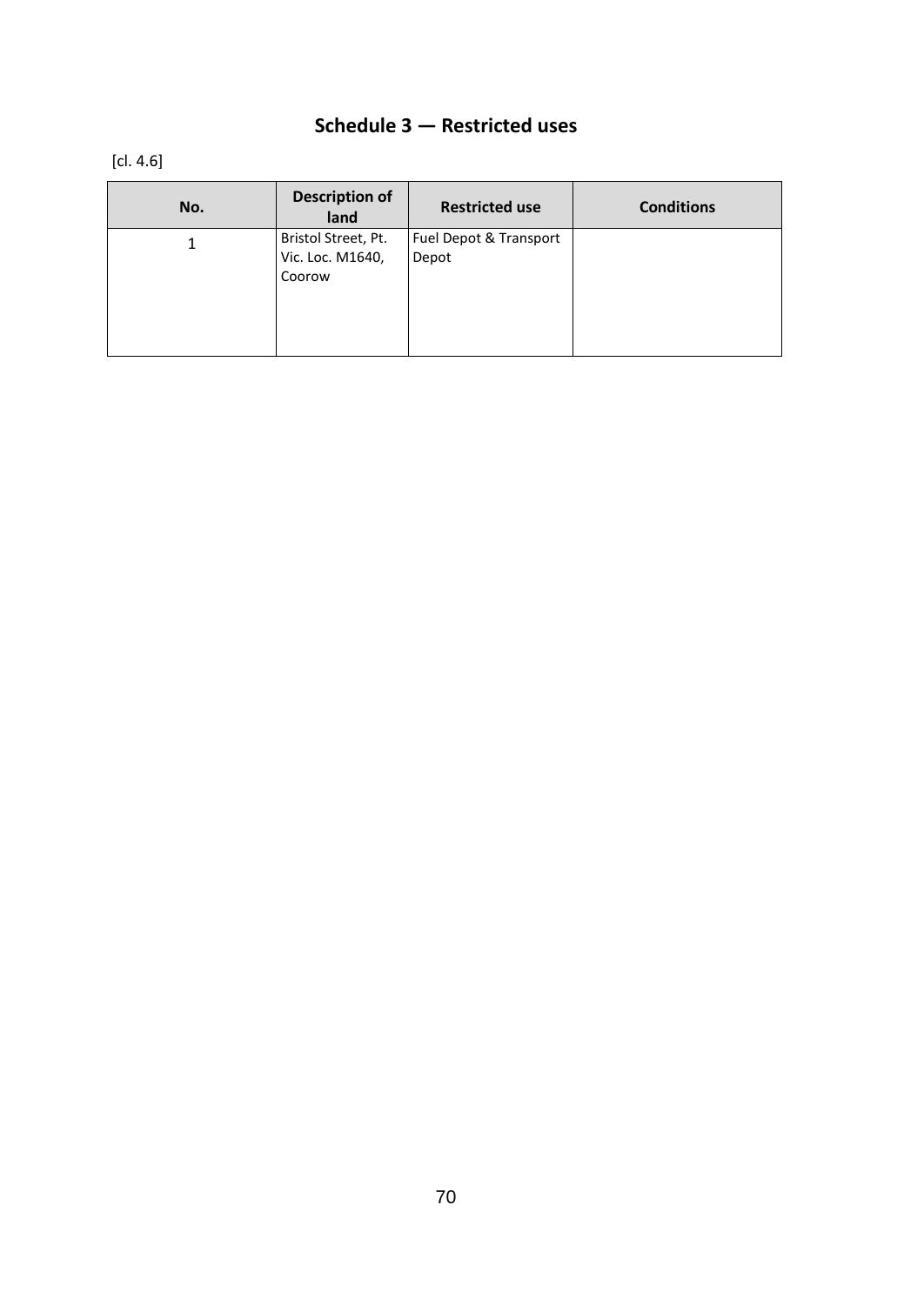# **Schedule 4 — Special use zones**

# [cl. 4.7.1]

| No.          | <b>Description of land</b>     | <b>Special use</b>                                                                  | <b>Conditions</b> |
|--------------|--------------------------------|-------------------------------------------------------------------------------------|-------------------|
| $\mathbf{1}$ | Reserve 34516                  | Purposes associated with<br>the Fishing Industry                                    |                   |
| 2            | Pt. Lot 193 John Street, Lot 3 | Purposes associated with<br>the Fishing Industry                                    |                   |
| 3            | Lot 1, Brand Highway           | Service Station.                                                                    |                   |
| 4            | Lot 395 John Street            | Purposes associated with<br>Fishing<br>Industry,<br>the<br><b>Community Purpose</b> |                   |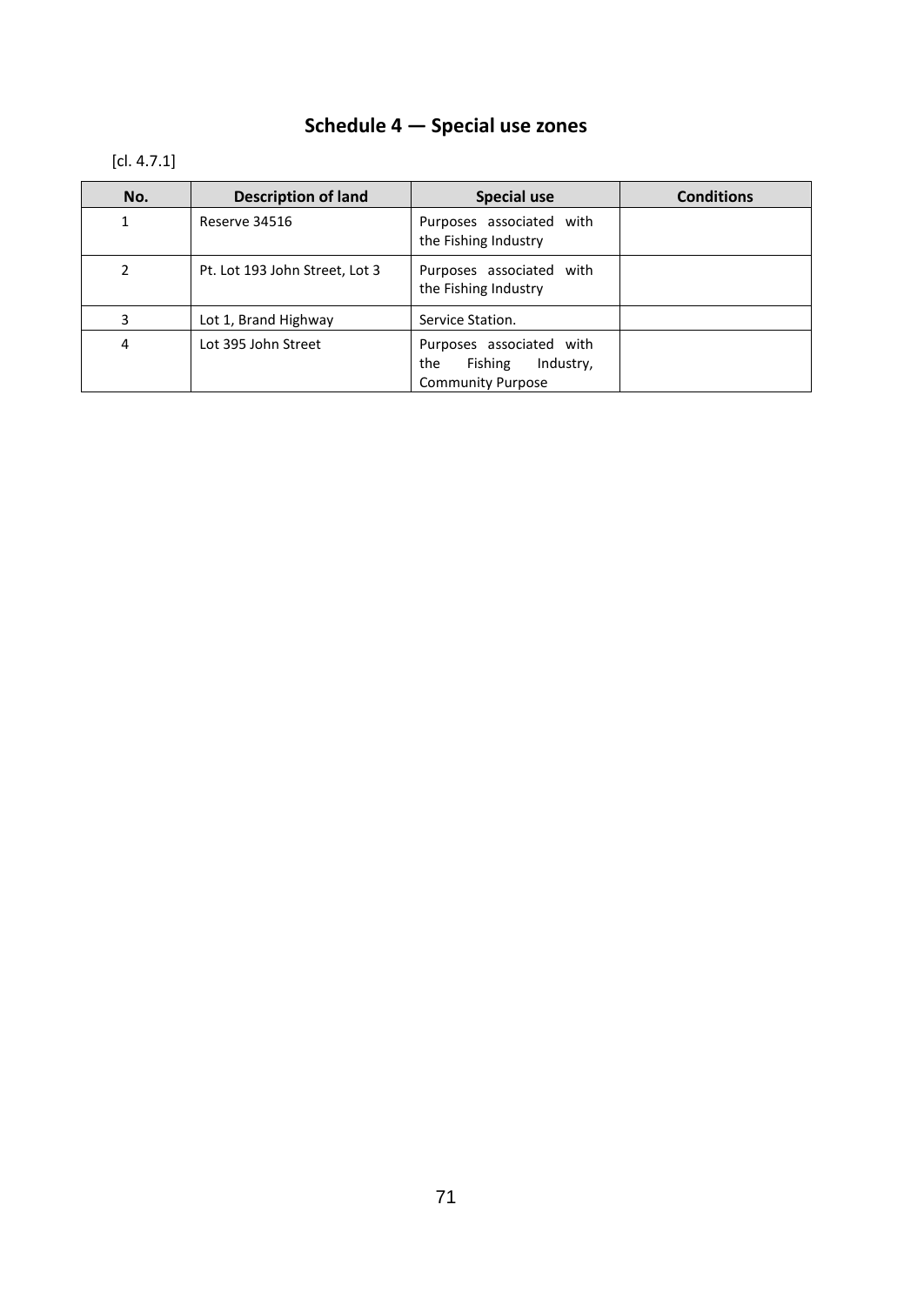# **Schedule 5 — Exempted advertisements**

| LAND USE AND/OR DEVELOPMENT                                                                             | <b>EXEMPTED SIGN (1)</b>                                                                                                                                                                                                                                                                                                                                                                                                                                                                                                                                                                                                                                  | <b>MAXIMUM SIZE</b>                                                                                                                                                                       |
|---------------------------------------------------------------------------------------------------------|-----------------------------------------------------------------------------------------------------------------------------------------------------------------------------------------------------------------------------------------------------------------------------------------------------------------------------------------------------------------------------------------------------------------------------------------------------------------------------------------------------------------------------------------------------------------------------------------------------------------------------------------------------------|-------------------------------------------------------------------------------------------------------------------------------------------------------------------------------------------|
| <b>Dwellings</b>                                                                                        | One professional name-plate as<br>appropriate.                                                                                                                                                                                                                                                                                                                                                                                                                                                                                                                                                                                                            | 0.2 <sub>m2</sub>                                                                                                                                                                         |
| Home Occupation                                                                                         | One advertisement describing the nature<br>of the home occupation.                                                                                                                                                                                                                                                                                                                                                                                                                                                                                                                                                                                        | 0.2 <sub>m2</sub>                                                                                                                                                                         |
| Places of Worship, Meeting Halls and<br>Places of Public Assembly.                                      | One advertisement detailing the function<br>and/or the activities of the institution<br>concerned                                                                                                                                                                                                                                                                                                                                                                                                                                                                                                                                                         | 0.2 <sub>m2</sub>                                                                                                                                                                         |
| Cinemas, Theatres and Drive-In Theatres                                                                 | Two signs (illuminated or non-<br>illuminated) detailing the entertainment<br>being presented from time to time at the<br>venue upon which the signs are displayed                                                                                                                                                                                                                                                                                                                                                                                                                                                                                        | Each advertisement sign not to exceed<br>5m2.                                                                                                                                             |
| Shops, Showrooms and other uses<br>appropriate to a Shopping Area.                                      | All advertisements affixed to the building<br>below the top of the awning or, in the<br>absence of an awning, below a line<br>measured at 5 metres from the ground<br>floor level of the building subject to<br>compliance with the requirements of the<br>Signs Hoarding and Bill Posting Bylaws                                                                                                                                                                                                                                                                                                                                                         | N/A                                                                                                                                                                                       |
| <b>Industrial and Warehouse Premises</b>                                                                | A maximum of 4 advertisements applied<br>to or affixed to the walls of the building<br>but not including signs which project<br>above the eaves or the ridge of the roof<br>of the building, and excluding signs<br>projecting from a building whether or not<br>those signs are connected to a pole, wall<br>or other building.<br>A maximum of two free-standing<br>advertisement signs not exceeding 5m in                                                                                                                                                                                                                                             | Total area of any such advertisements,<br>shall not exceed 15m.<br>Maximum permissible total area shall not<br>exceed 10m2 and individual<br>advertisement signs shall not exceed<br>6m2. |
| Showroom, race courses, major racing<br>tracks, sports stadia, major sporting<br>grounds and complexes. | height above ground level.<br>All signs provided that, in each case, the<br>advertisement is not visible from outside<br>the complex or facility concerned either<br>from other private land or from public<br>places and streets.                                                                                                                                                                                                                                                                                                                                                                                                                        | N/A                                                                                                                                                                                       |
| <b>Public Places and Reserves</b>                                                                       | a) Advertisement signs (illuminated and<br>non-illuminated) relating to the functions<br>of government a public authority or<br>council of a local government excluding<br>those of a promotional nature<br>constructed or exhibited by, or on behalf<br>of any such body, and<br>b) Advertisement signs (illuminated and<br>non-illuminated) required for the<br>management or control of traffic on any<br>public road, car park, cycleway, railway or<br>waterway where such advertisement has<br>been constructed or exhibited by or at<br>the direction of a Government<br>department, public authority or the<br>council of a local government, and | N/A                                                                                                                                                                                       |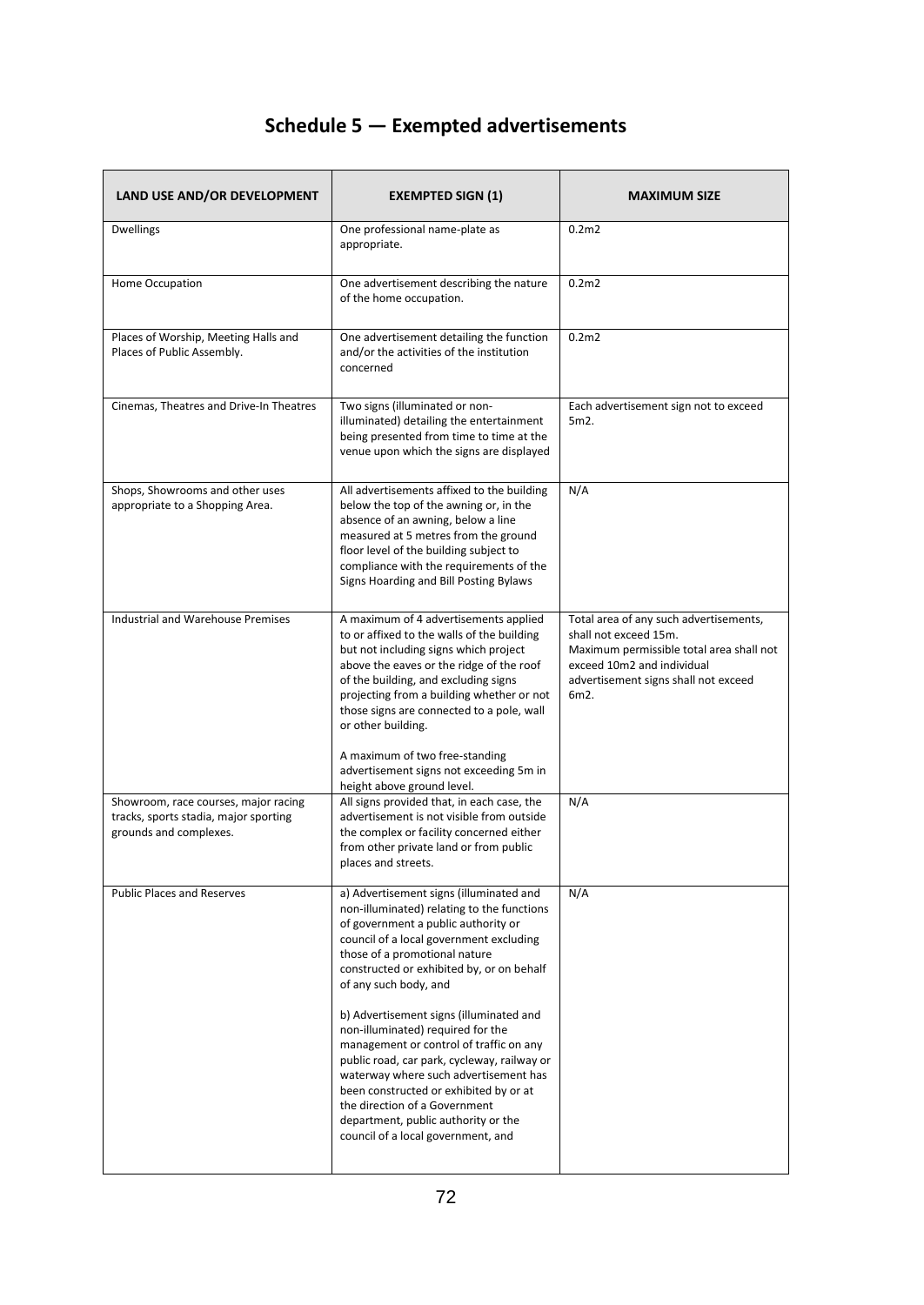| <b>Railway Property</b><br>and Reserves<br>Advertisements<br>within buildings | Advertisement signs exhibited on such<br>land provided that each such<br>advertisement is directed only at persons<br>at or upon a railway station.<br>All advertisements placed or displayed<br>within buildings which cannot ordinarily<br>be seen by a person outside of those                                                                         | No sign shall exceed 2m2 in area<br>N/A |
|-------------------------------------------------------------------------------|-----------------------------------------------------------------------------------------------------------------------------------------------------------------------------------------------------------------------------------------------------------------------------------------------------------------------------------------------------------|-----------------------------------------|
|                                                                               | c) Advertisement signs (illuminated and<br>non-illuminated) required to be exhibited<br>by or pursuant to any statute or<br>regulation or the like made pursuant to<br>powers contained within a<br>Statute provided that any such<br>advertisement is constructed and/or<br>exhibited strictly in accordance with the<br>requirements specified therein. |                                         |

1. Includes the change of posters on poster signs to non-illuminated signs unless otherwise stated.

| <b>TEMPORARY SIGNS</b>                                                                                                                         | <b>EXEMPTED SIGN - TYPE AND</b><br><b>NUMBER (All non-illuminated</b><br>unless otherwise stated) (2)                                                                                                                                                        | <b>MAXIMUM AREA</b>     |
|------------------------------------------------------------------------------------------------------------------------------------------------|--------------------------------------------------------------------------------------------------------------------------------------------------------------------------------------------------------------------------------------------------------------|-------------------------|
| <b>Building Construction Sites</b><br>(advertisement signs displayed only for<br>the duration of the construction) as<br>follows:              |                                                                                                                                                                                                                                                              |                         |
| i) Dwellings.                                                                                                                                  | One Advertisement per street frontage<br>containing details of the project and the<br>contractors undertaking the construction<br>work.                                                                                                                      | 2m2                     |
| ii) Multiple Dwellings, Shops, Commercial<br>and Industrial projects.                                                                          | One sign as for (i) above                                                                                                                                                                                                                                    | 5m2                     |
| iii) Large Development or redevelopment<br>projects involving shopping centres,<br>office or other buildings exceeding 3<br>storeys in height. | One sign as for (i) above<br>One additional sign showing the name of<br>the project builder                                                                                                                                                                  | 10 <sub>m2</sub><br>5m2 |
| Sales of Goods or Livestock                                                                                                                    | One sign per lot displayed for a period<br>not exceeding 3 months advertising the<br>sale of goods or livestock upon any land<br>or within any building upon which the<br>sign is exhibited provided that the land is<br>not normally used for that purpose. | 2m2                     |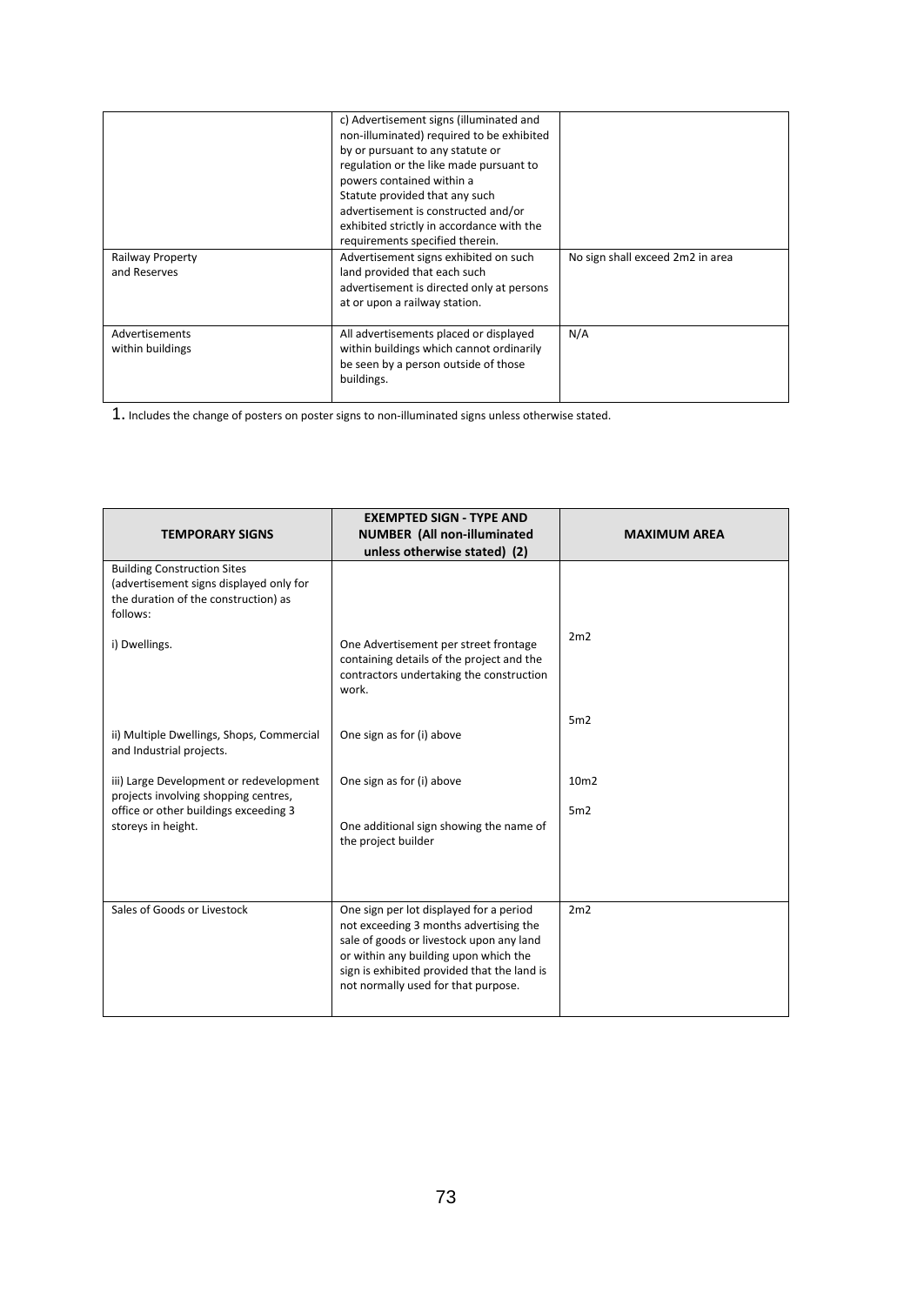| <b>EXEMPTED SIGN - TYPE AND</b><br><b>NUMBER (All non-illuminated</b><br><b>TEMPORARY SIGNS</b><br>unless otherwise stated)                                             |                                                                                                                                                                                                                     | <b>MAXIMUM AREA</b>                            |
|-------------------------------------------------------------------------------------------------------------------------------------------------------------------------|---------------------------------------------------------------------------------------------------------------------------------------------------------------------------------------------------------------------|------------------------------------------------|
| Property Transactions.<br>Advertisement signs displayed for the<br>duration of the period over which<br>property transactions are offered and<br>negotiated as follows: |                                                                                                                                                                                                                     |                                                |
| a) Dwellings                                                                                                                                                            | One sign per street frontage for each<br>property relating to the sale, leasing or<br>impending auction of the property at or<br>upon which the sign is or the signs are<br>displayed.                              | Each sign shall not exceed an area of<br>2m2.  |
| b) Multiple Dwellings, Shops, Commercial<br>and Industrial Properties.                                                                                                  | One sign as for (a) above.                                                                                                                                                                                          | Each sign shall not exceed an area of<br>5m2.  |
| c) Large properties comprised of<br>shopping centres, buildings in excess of<br>four storeys and rural properties in<br>excess of 5ha.                                  | One sign as for (a) above.                                                                                                                                                                                          | Each sign shall not exceed an area of<br>10m2. |
|                                                                                                                                                                         |                                                                                                                                                                                                                     |                                                |
| <b>Display Homes</b>                                                                                                                                                    | i) One sign for each dwelling on display                                                                                                                                                                            | 2m2                                            |
| Advertisement signs displayed for the<br>period over which homes are on<br>display for public inspection                                                                | ii) In addition to (i) above one sign for<br>each group of dwellings displayed by a<br>single project builder giving details of the<br>project building company and details of<br>the range of dwellings on display | 5m2                                            |

2 Includes the change of posters on poster signs and applies to non-illuminated signs unless otherwise stated.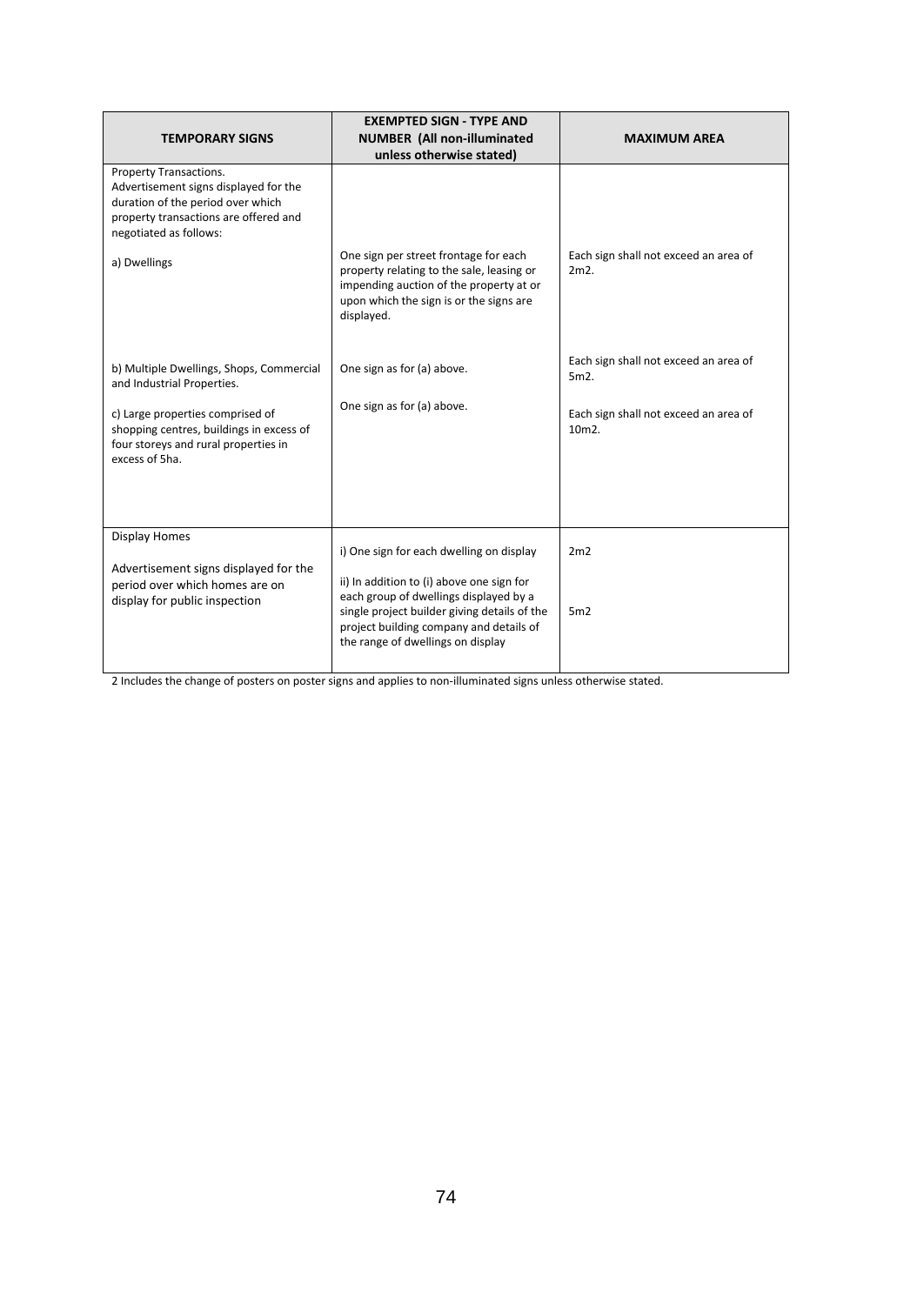# **Schedule 6 - Form of application for planning approval**

| <b>Owner Details</b>                                                                                                        |      |         |
|-----------------------------------------------------------------------------------------------------------------------------|------|---------|
| Name:                                                                                                                       |      |         |
| Address:                                                                                                                    |      |         |
| Phone:                                                                                                                      | Fax: | E-mail: |
| (work)                                                                                                                      |      |         |
| (home)                                                                                                                      |      |         |
| (mobile)                                                                                                                    |      |         |
| <b>Contact Person:</b>                                                                                                      |      |         |
| Signature:                                                                                                                  |      | Date:   |
| Signature:                                                                                                                  |      | Date:   |
| The signature of the owner(s) is required on all applications. This application will not proceed without that<br>signature. |      |         |

APPLICATION FOR PLANNING APPROVAL

| <b>Applicant Details</b>           |      |         |
|------------------------------------|------|---------|
| Name:                              |      |         |
| Address:                           |      |         |
| Phone:                             | Fax: | E-mail: |
| (work)                             |      |         |
| (home)                             |      |         |
| (mobile)                           |      |         |
| Contact Person for correspondence: |      |         |
| Signature:<br>Date:                |      |         |

| <b>Property Details</b>                                    |                               |              |
|------------------------------------------------------------|-------------------------------|--------------|
| Lot No:                                                    | House/Street No:              | Location No: |
| Diagram or Plan No:                                        | Certificate of Title Vol. No: | Folio:       |
|                                                            |                               |              |
| Diagram or Plan No:                                        | Certificate of Title Vol. No: | Folio:       |
|                                                            |                               |              |
| Title encumbrances (eg. easements, restrictive covenants): |                               |              |
| <b>Street Name:</b>                                        |                               | Suburb:      |
| Nearest street intersection:                               |                               | Date:        |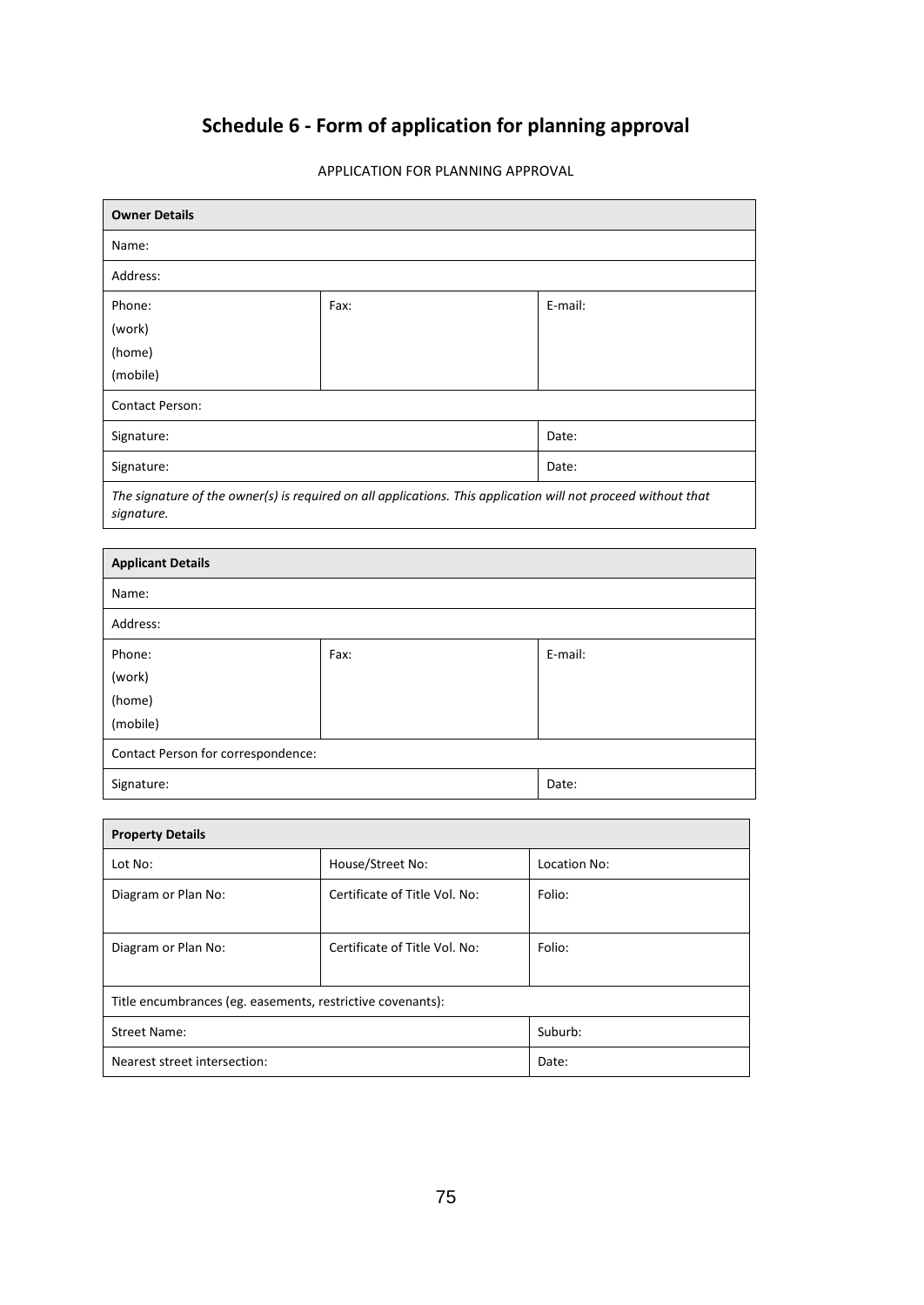| <b>Existing Building/Land Use:</b>               |  |  |
|--------------------------------------------------|--|--|
| Description of proposed development and/or use:  |  |  |
| Nature of any existing buildings and/or use:     |  |  |
| Approximate cost of proposed development:        |  |  |
| Estimated time of completion:                    |  |  |
|                                                  |  |  |
| <b>OFFICE USE ONLY</b>                           |  |  |
| Acceptance Officer's initials:<br>Date Received: |  |  |
| Location government reference no:                |  |  |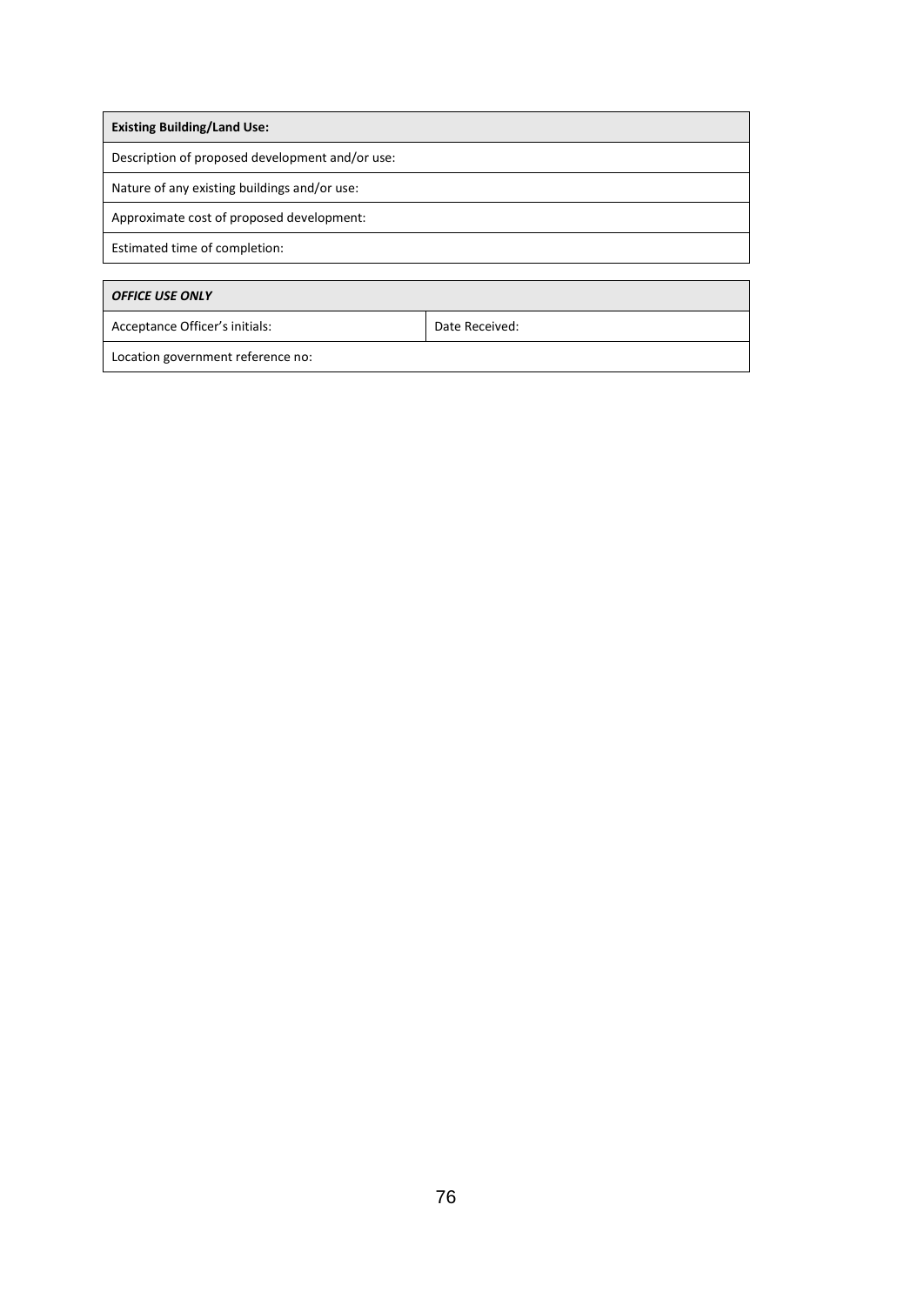### **Schedule 7 - Additional information for advertisements**

*(NOTE: TO BE COMPLETED IN ADDITION TO THE APPLICATION FOR PLANNING APPROVAL FORM)*

| 1. | Description of property upon which advertisement is to be displayed including<br>full details of its<br>proposed position within that property:                                                                                         |  |  |
|----|-----------------------------------------------------------------------------------------------------------------------------------------------------------------------------------------------------------------------------------------|--|--|
|    |                                                                                                                                                                                                                                         |  |  |
| 2. | Details of proposed sign:                                                                                                                                                                                                               |  |  |
|    | Type of structure on which advertisement is to be erected (i.e. freestanding, wall<br>(a)<br>mounted, other):                                                                                                                           |  |  |
|    | (b)                                                                                                                                                                                                                                     |  |  |
|    | (c)                                                                                                                                                                                                                                     |  |  |
|    | Height above ground level<br>(d)                                                                                                                                                                                                        |  |  |
|    |                                                                                                                                                                                                                                         |  |  |
|    | (e)                                                                                                                                                                                                                                     |  |  |
| 3. | Period of time for which advertisement is required                                                                                                                                                                                      |  |  |
|    |                                                                                                                                                                                                                                         |  |  |
| 4. | Details of signs (if any) to be removed if this application is approved:                                                                                                                                                                |  |  |
|    |                                                                                                                                                                                                                                         |  |  |
|    | This application should be supported by a photograph or photographs of the premises<br>Note:<br>showing superimposed thereon the proposed position for the advertisement and those<br>advertisements to be removed detailed in 4 above. |  |  |
|    |                                                                                                                                                                                                                                         |  |  |
|    |                                                                                                                                                                                                                                         |  |  |
|    |                                                                                                                                                                                                                                         |  |  |
| 5. |                                                                                                                                                                                                                                         |  |  |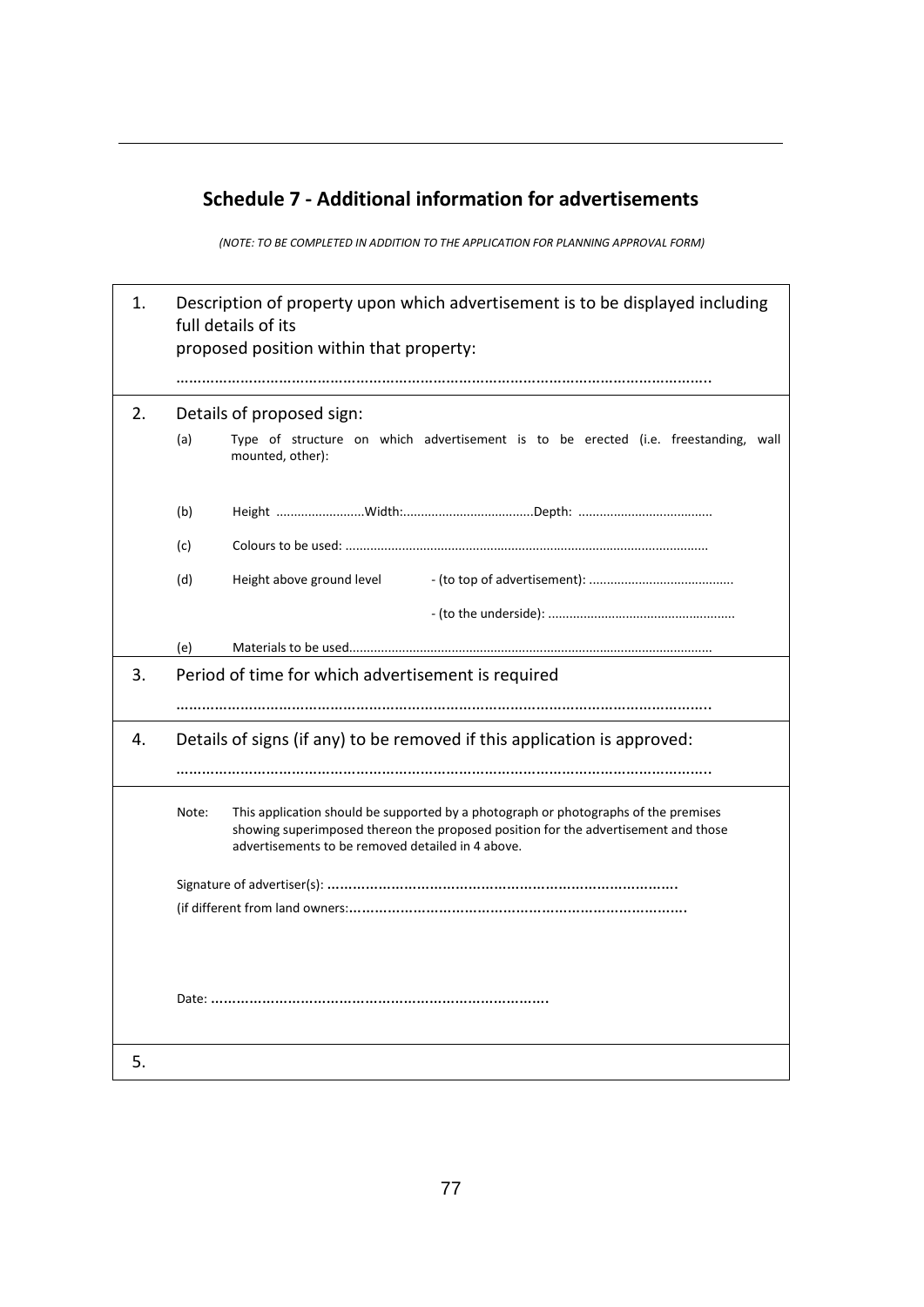### **Schedule 8 - Notice of public advertisement of planning proposal**

*Planning and Development Act 2005*

#### **SHIRE OF COOROW**

#### LOCAL PLANNING SCHEME No. 3.

#### **NOTICE OF PUBLIC ADVERTISEMENT OF PLANNING PROPOSAL**

| The local government has received an application to use and/or develop and for the following purpose<br>and public comments are invited.                                                      |         |         |
|-----------------------------------------------------------------------------------------------------------------------------------------------------------------------------------------------|---------|---------|
| Lot No:                                                                                                                                                                                       | Street: | Suburb: |
|                                                                                                                                                                                               |         |         |
|                                                                                                                                                                                               |         |         |
|                                                                                                                                                                                               |         |         |
| Details of the proposal are available for inspection at the local government office. Comments on the<br>proposal may be submitted to the local government in writing on or before the  day of |         |         |
| Signed:<br>Dated:                                                                                                                                                                             |         |         |
|                                                                                                                                                                                               |         |         |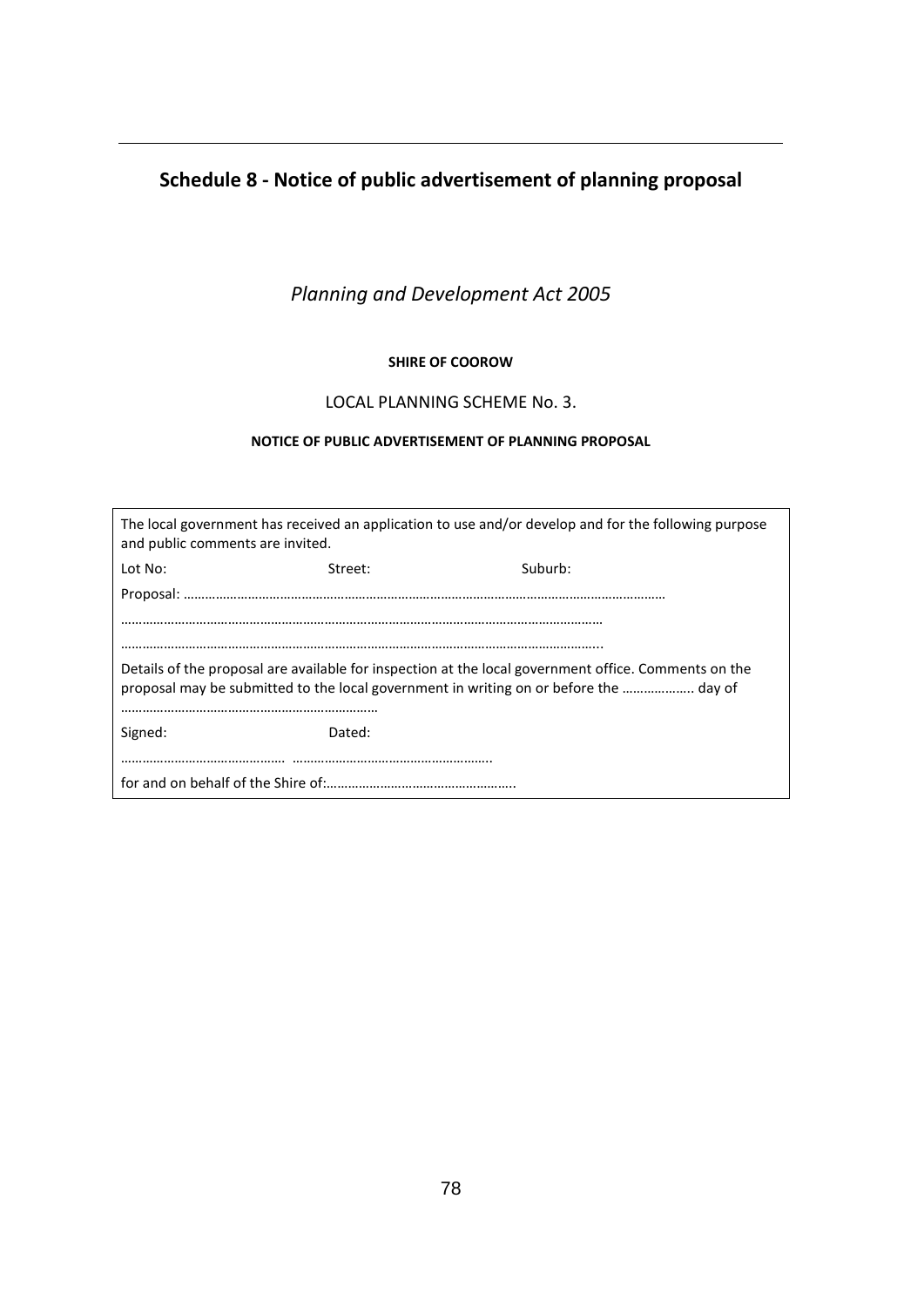## **Schedule 9 - Notice of determination on application for planning approval**

### *Planning and Development Act 2005*

#### **SHIRE OF COOROW**

#### LOCAL PLANNING SCHEME No. 3

#### **NOTICE OF DETERMINATION ON APPLICATION FOR PLANNING APPROVAL**

| Location:                                                                                      |                                                                                                                                                                                                                                                              |               |
|------------------------------------------------------------------------------------------------|--------------------------------------------------------------------------------------------------------------------------------------------------------------------------------------------------------------------------------------------------------------|---------------|
| Lot:                                                                                           |                                                                                                                                                                                                                                                              | Plan/Diagram: |
| Vol. No:                                                                                       |                                                                                                                                                                                                                                                              | Folio No:     |
| <b>Application Date:</b>                                                                       |                                                                                                                                                                                                                                                              | Received on:  |
|                                                                                                | Description of the proposed development:                                                                                                                                                                                                                     |               |
|                                                                                                |                                                                                                                                                                                                                                                              |               |
|                                                                                                | The application for planning approval is                                                                                                                                                                                                                     |               |
| granted subject to the following conditions:<br>□<br>refused for the following reason(s):<br>◻ |                                                                                                                                                                                                                                                              |               |
|                                                                                                | Conditions/reasons for refusal:                                                                                                                                                                                                                              |               |
| Note 1:                                                                                        | If the development the subject of this approval is not substantially commenced within a period of 2<br>years, or such other period as specified in the approval after the date of the determination, the approval<br>will lapse and be of no further effect. |               |
| Note 2:                                                                                        | Where an approval has so lapsed, no development is to be carried out without the further approval of<br>the local government having first been sought and obtained.                                                                                          |               |
| Note 3:                                                                                        | If an applicant is aggrieved by this determination there is a right of appeal pursuant to the provisions of<br>Part 14 of the Planning and Development Act. An appeal must be lodged within 28 days of the local<br>government's determination.              |               |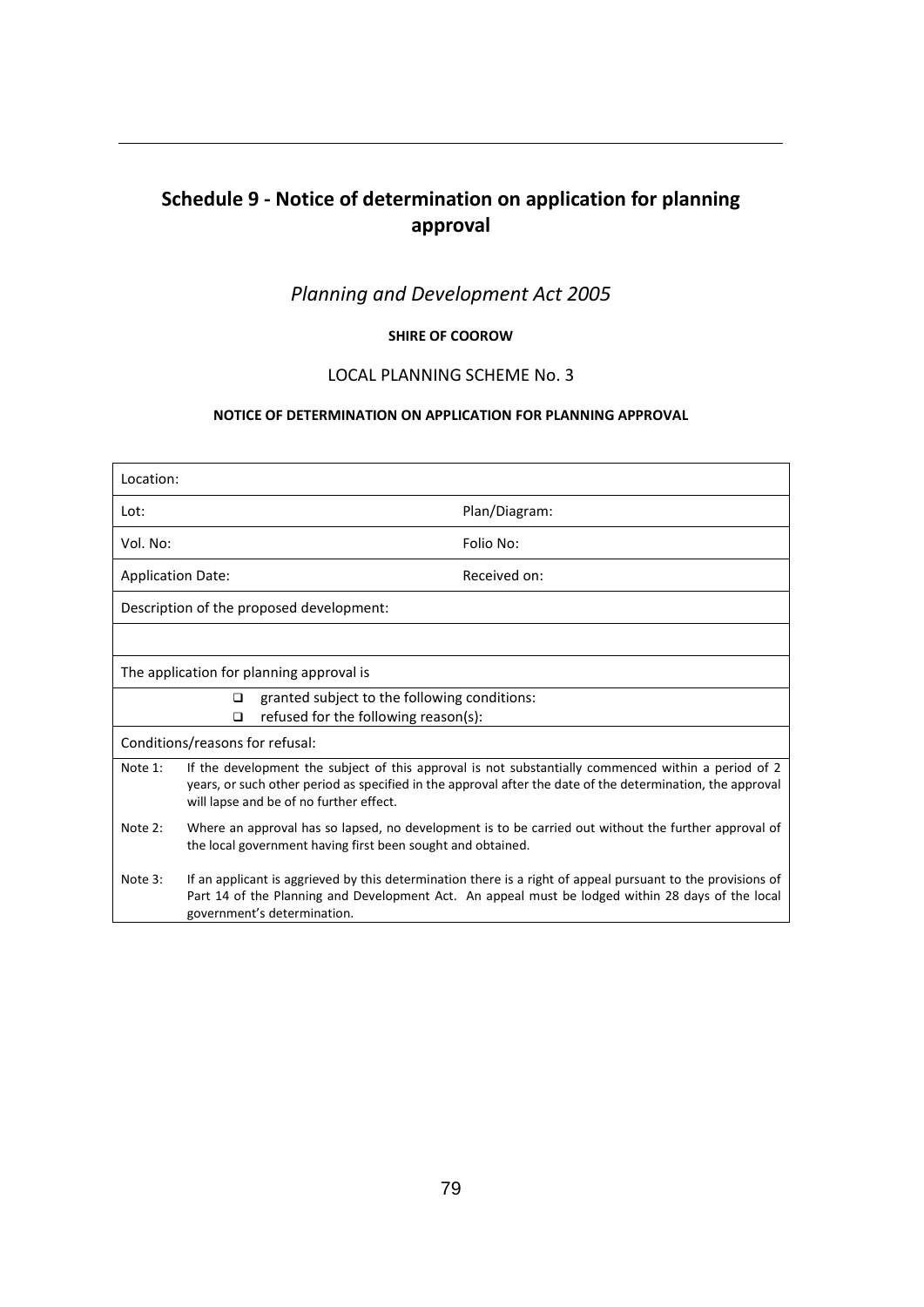### **Schedule 10 - Environmental Conditions**

| Scheme or<br><b>Amendment No.</b> | <b>Gazettal Date</b> | <b>Environmental Conditions</b> |
|-----------------------------------|----------------------|---------------------------------|
|                                   |                      |                                 |
|                                   |                      |                                 |
|                                   |                      |                                 |